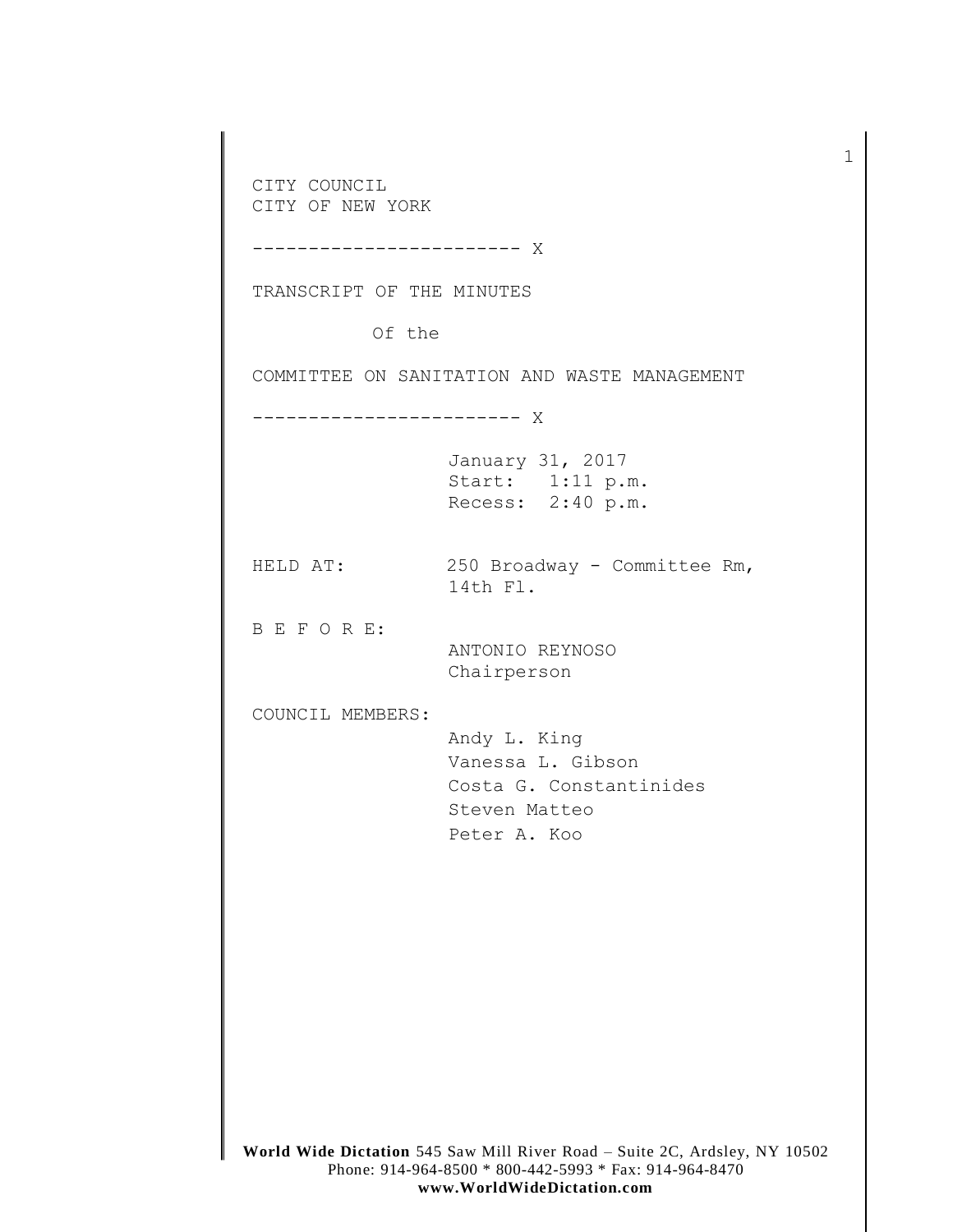## A P P E A R A N C E S (CONTINUED)

Kathryn Garcia Commissioner NYC Department of Sanitation

Bridget Anderson Deputy Commissioner Bureau of Recycling & Sustainability NYC Department of Sanitation

Carl Trezza Vice President Carpet Cycle LLC

David Meberg President and CEO Consolidated Carpet President Greater New York Floor Coverers Association

Jennifer Stowe Vice President Government Relations The Carpet and Rug Institute

Robert Phillips Representative Carpet Cycle

Arthur Goldstein Attorney Davidoff Hutcher & Citron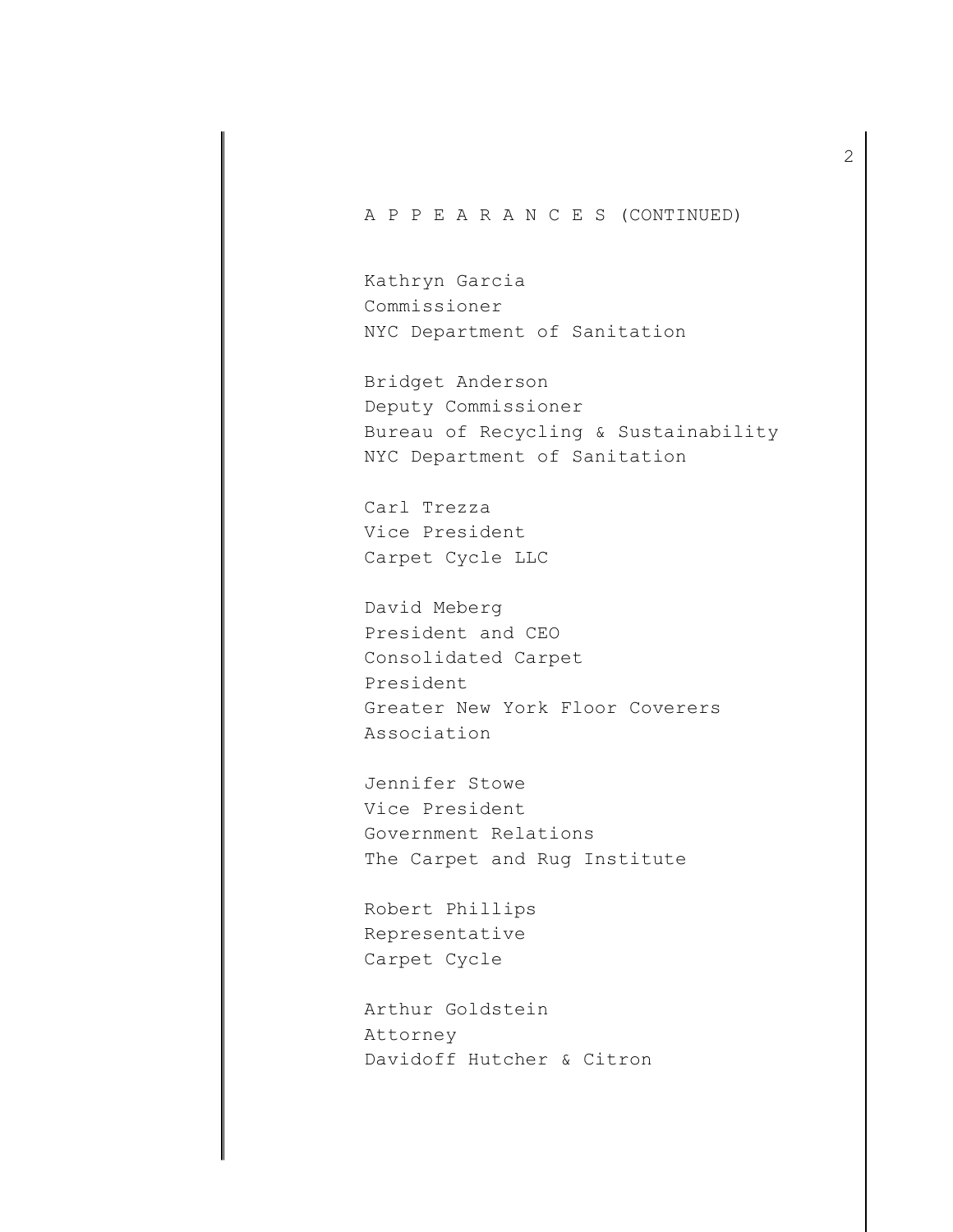A P P E A R A N C E S (CONTINUED)

Laurie Kerr Architect/Director Urban Green Council

Justin Pascone Policy Director New York Chapter of the American Institute of Architects

Margot Becker Member Manhattan Solid Waste Advisory Board

Steve Changaris Chapter Manager National Waste and Recycling Association

Justin Green Executive Director Big Reuse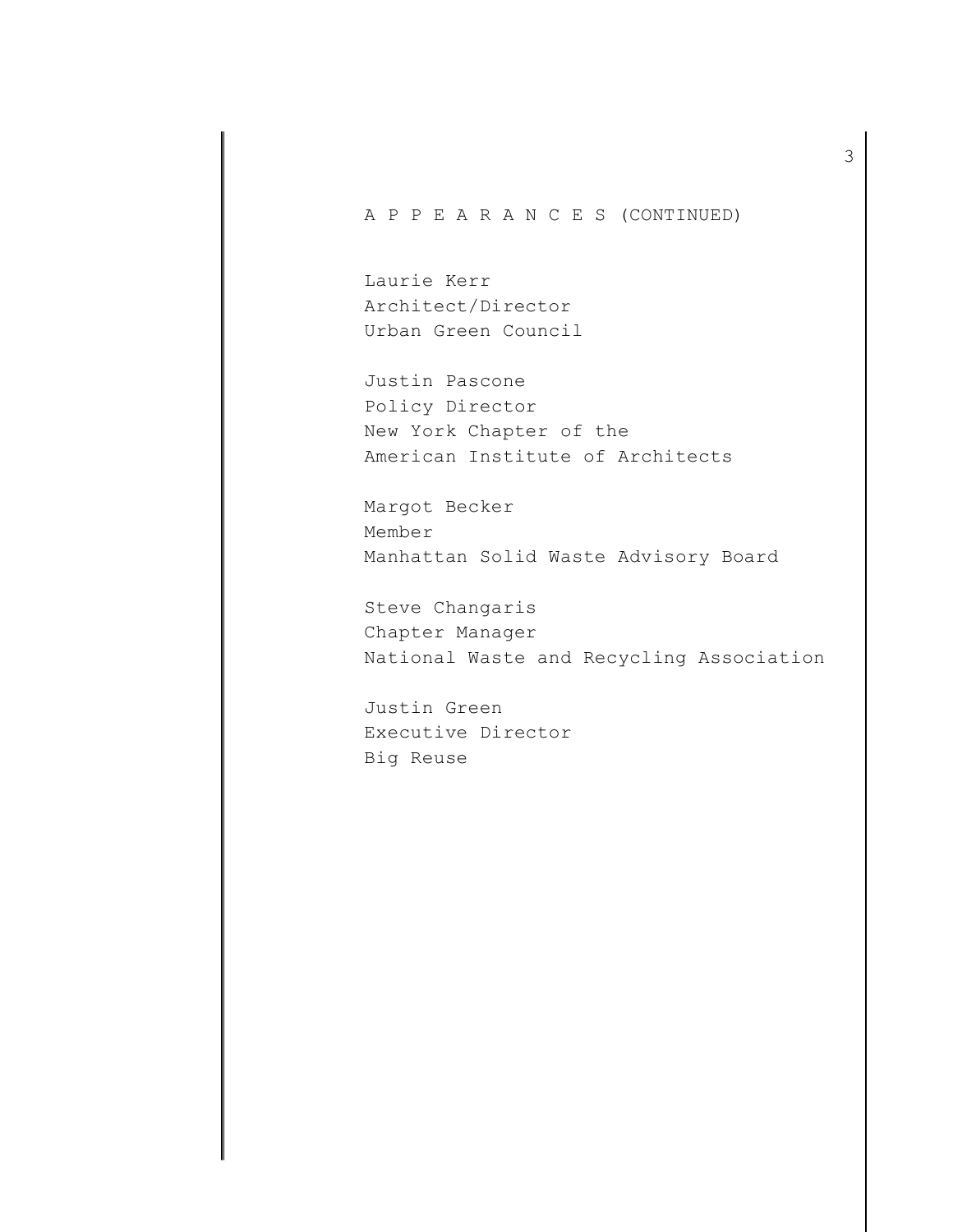1 COMMITTEE ON SANITATION AND SOLID WASTE MANAGEMENT 4

[sound check]

[pause]

2

3

24

4 5 6 7 8 9 10 11 12 13 14 15 16 17 18 19  $20$ 21 22 23 CHAIRPERSON REYNOSO: Welcome all; the meeting will now begin. I'd like to acknowledge the presence of Council Member Steven Matteo from Staten Island, Council Member Peter Koo from Queens, and myself, Council Member Antonio Reynoso, chairing today's hearing. So good afternoon and welcome to this hearing concerning Int. No. 201, which would require that in certain cases discarded carpet from commercial buildings be reused or recycled. We are also considering whether New York City should enact extended producer responsibility laws for products that are hazardous or otherwise difficult to recycle. Extended producer responsibility (EPR) is designed to extend the "polluter pays" principle to certain products in the waste stream by requiring that those who manufacture or consume a product be responsible for its disposal rather than society at large, or typically the case, local governments. There are many products that may be suitable for EPR programs, including batteries, carpets, electronics, fluorescent lighting,

25 mattresses, mercury thermostats, paint, and pesticide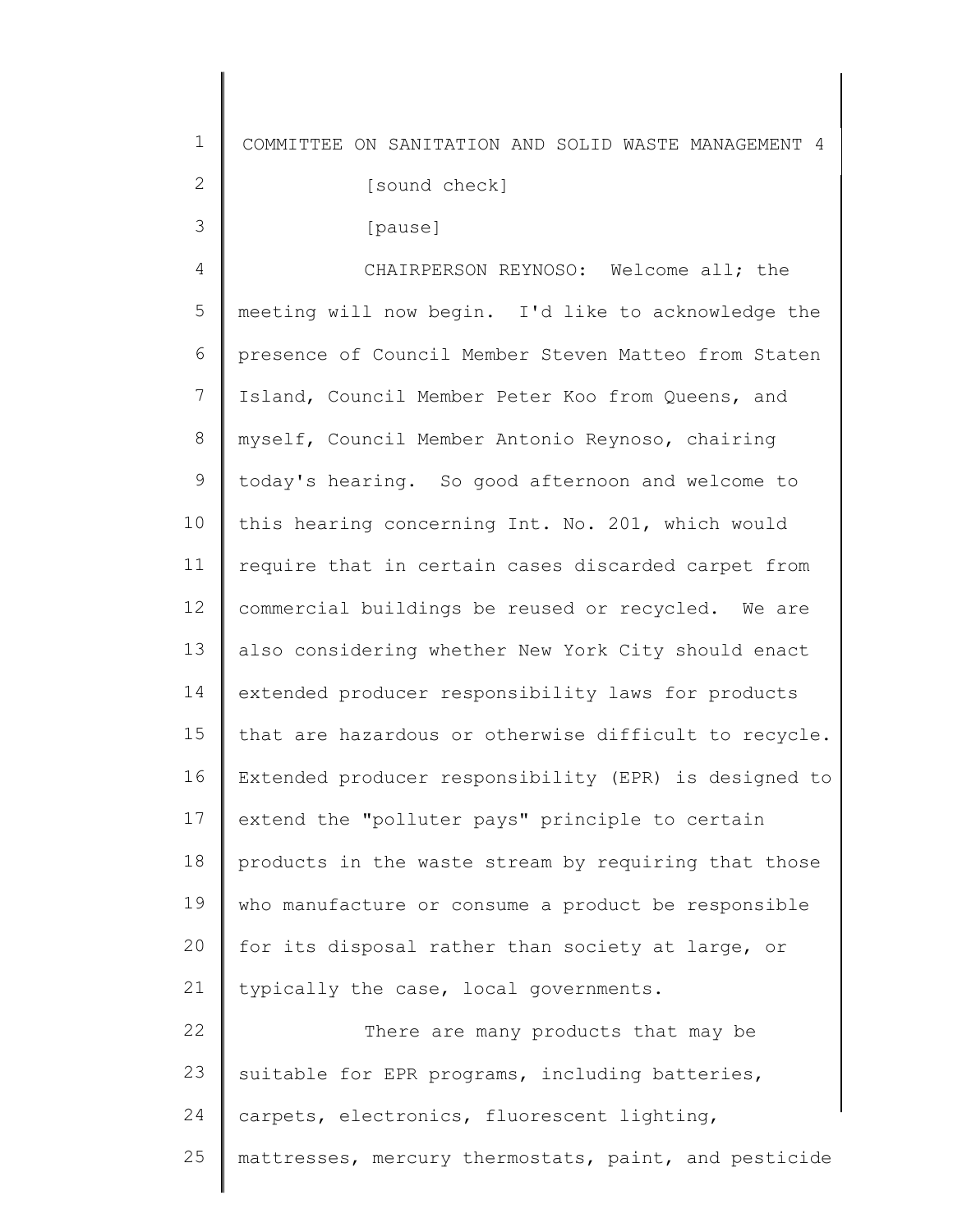1 2 3 4 5 6 7 8 9 10 COMMITTEE ON SANITATION AND SOLID WASTE MANAGEMENT 5 containers, to name a few. Some EPR laws have been enacted at the state level, including New York's bottle bill, which was enacted in 1982 and its ewaste law, which was enacted in 2011. The issue we are considering today is whether New York City should consider enacting EPR laws or programs concerning other products, to remove them from the waste stream and ensure that they are recycled or otherwise disposed of properly.

11 12 13 14 15 16 17 18 19 20 21 22 23 24 25 We are also considering Int. No. 201, which would require that in stances where at least 10,000 square feet of carpet is being removed from a commercial building it be reused or recycled. According to the EPA, approximately five billion pounds of carpeting ends up in landfills annually which amounts to 1-2% of landfill waste. Carpet recycling is often cited as the best way to reduce this material from entering the waste stream. However, given the volatile market for recycled products, the City should carefully consider whether a mandatory recycling program is appropriate for discarded carpet at this time and whether there is sufficient capacity to process this material if we require that it be reused or recycled.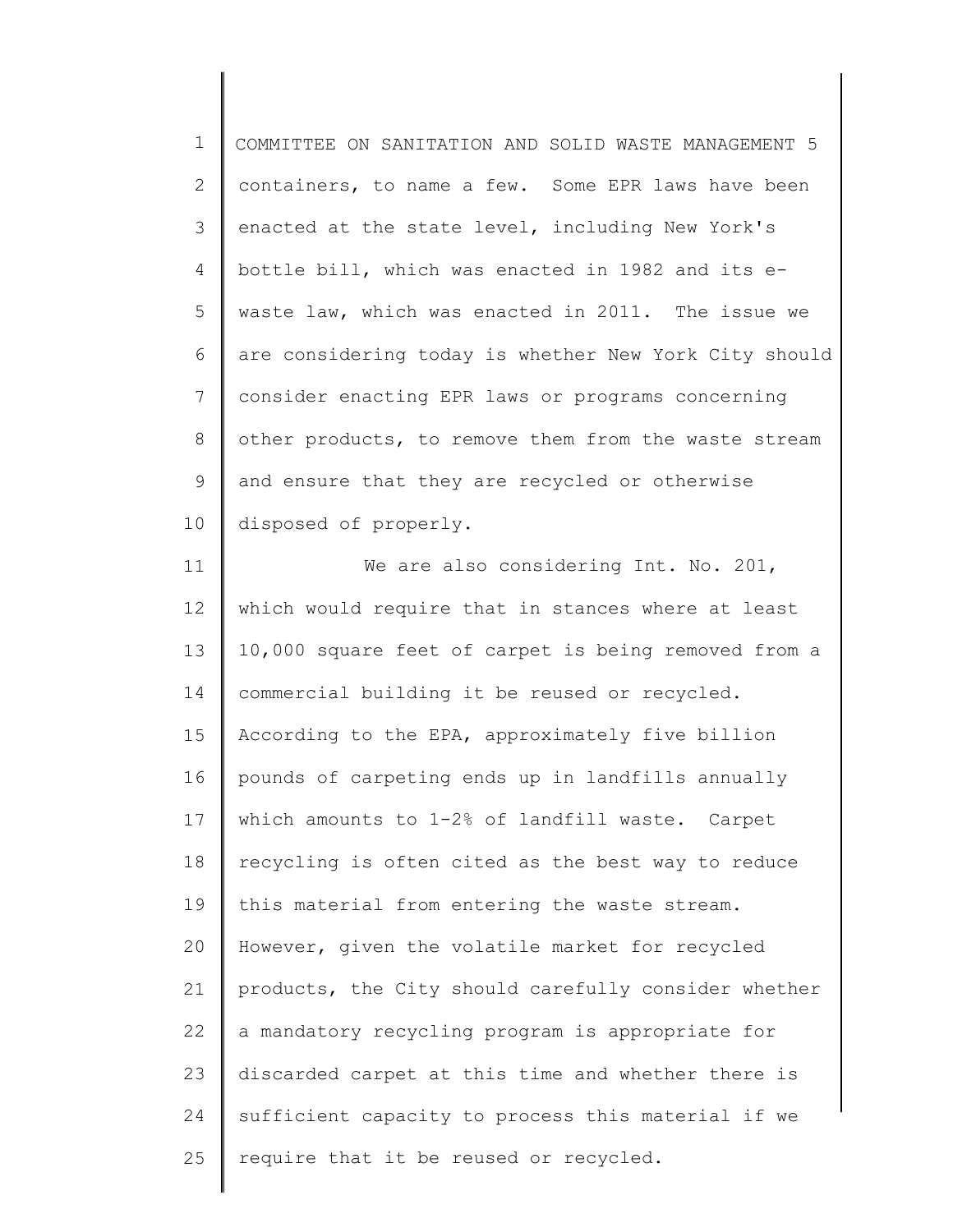1 2 3 4 5 6 7 8 9 10 11 12 13 14 15 16 17 18 19 20 21 22 23 24 25 COMMITTEE ON SANITATION AND SOLID WASTE MANAGEMENT 6 We look forward to hearing from DSNY, carpet recyclers and other present today about their thoughts on EPR and Int. 201. And with that I'd like to allow for our Commissioner for the Department of Sanitation, Kathryn Garcia, to read her statement. Thank you. KATHRYN GARCIA: Thank you. Good afternoon Chair Reynoso… [crosstalk] CHAIRPERSON REYNOSO: Actually, I apologize; I would like the sponsor of Int. 202 [sic] to say a few words before… [crosstalk] KATHRYN GARCIA: Okay, absolutely. CHAIRPERSON REYNOSO: so I apologize, Commissioner. Thank you. Council Member Peter Koo. COUNCIL MEMBER KOO: Thank you Chair Reynoso, and thank you Commissioner Garcia for coming to testify for us. The Mayor has laid out ambitious goals to reduce greenhouse emissions by 80% by 2050; to accomplish this goal we must come up with new and innovative ways to reduce the man-made landfill waste, such as carpeting. Each year five billion pounds of carpet are sent to landfills throughout the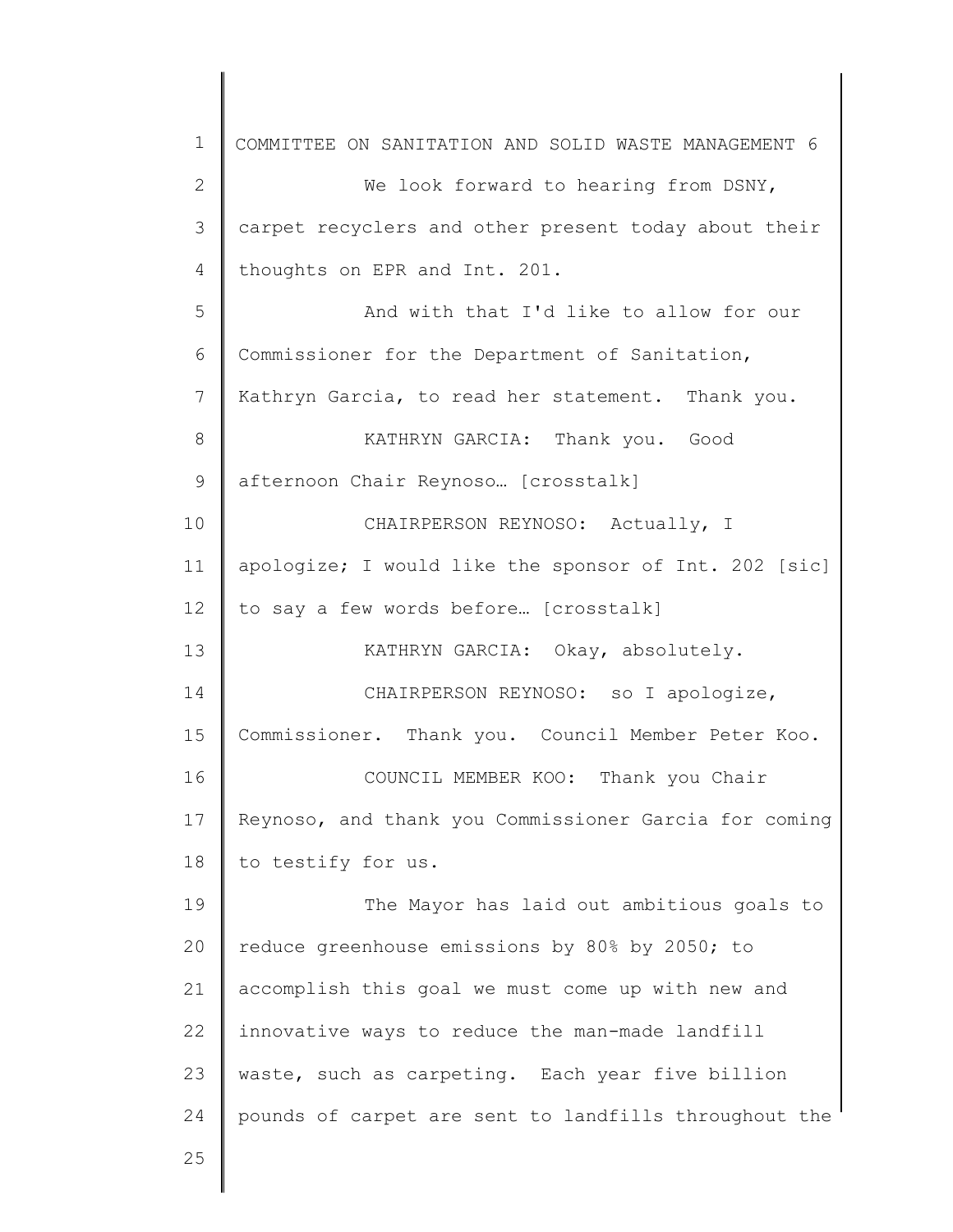1 2 3 COMMITTEE ON SANITATION AND SOLID WASTE MANAGEMENT 7 country, making carpet 1% or 2% of all waste disposed of in the United States.

4 5 6 7 8 9 10 11 Recycling and reusing carpet is cheaper than collection and disposal, yet recycling rates for carpeting remains under five percent even though carpet recycling is widely considered the best solution. Recycled carpet can be made into carpet backing and backing components, carpet fiber, carpet underlayment, plastics and engineered materials, and erosion control products.

12 13 14 15 16 17 18 Requiring carpet recycling for the entire city will be difficult, but given the tremendous impact on our landfills, we should be obligated to create a plan for bulk disposal, which is why I have introduced this bill to address commercial recycling of buildings of 10,000 square feet or more. Thank you.

19 20 21 22 CHAIRPERSON REYNOSO: Thank you Council Member. And now Commissioner Kathryn Garcia; I also want to acknowledge Bridget Anderson, Deputy Commissioner, as well.

23 24 25 KATHRYN GARCIA: Good afternoon Chair Reynoso and members of the Committee on Sanitation and Solid Waste Management. I am Kathryn Garcia,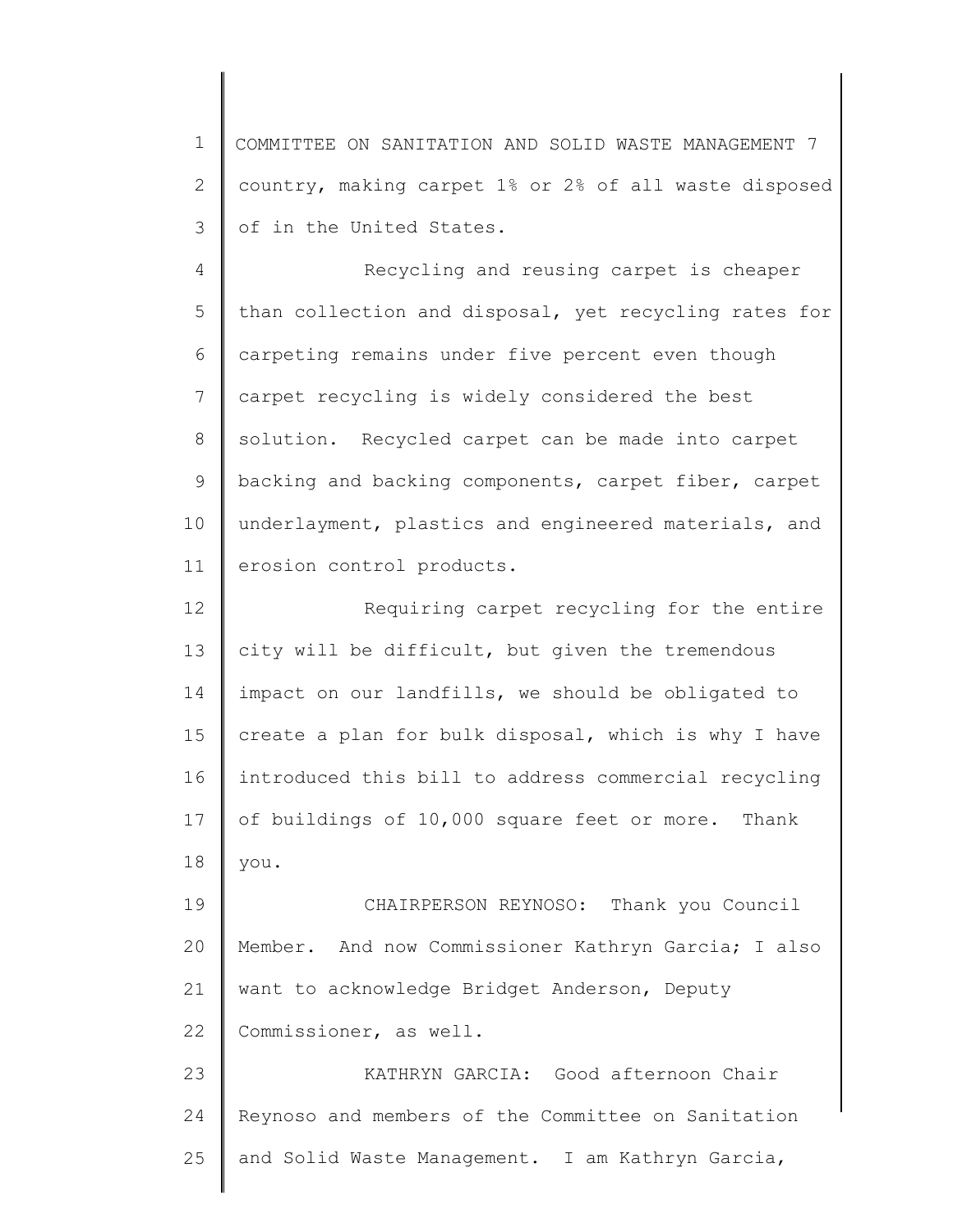1 2 3 4 5 6 7 8 9 10 11 12 13 14 15 16 17 18 19 20 21 22 23 24 25 COMMITTEE ON SANITATION AND SOLID WASTE MANAGEMENT 8 Commissioner for the Department of Sanitation and I am here with Bridget Anderson, Deputy Commissioner for the Bureau of Recycling and Sustainability. Thank you for this opportunity to discuss extended producer responsibility and to comment on the proposed management of discarded carpeting from large commercial building projects in New York City, as contemplated in Int. 201. I have some opening remarks I'd like to share with you, after which I'm happy to answer your questions. Each year New Yorkers generate more than 3 million tons of residential waste and recyclables and another 3 million tons of commercial waste and recyclables; while the Department of Sanitation is primarily tasked with the collection and disposal of residential waste, we use our regulatory authority to address plans and policies that help reduce waste in the commercial waste system. The Administration's comprehensive sustainability plan, OneNY: The Plan for a Strong and Just City lays out our ambitious goals of sending zero waste to landfills by 2030. To achieve this, the Department seeks to promote and support a system of sustainable solid waste management that builds on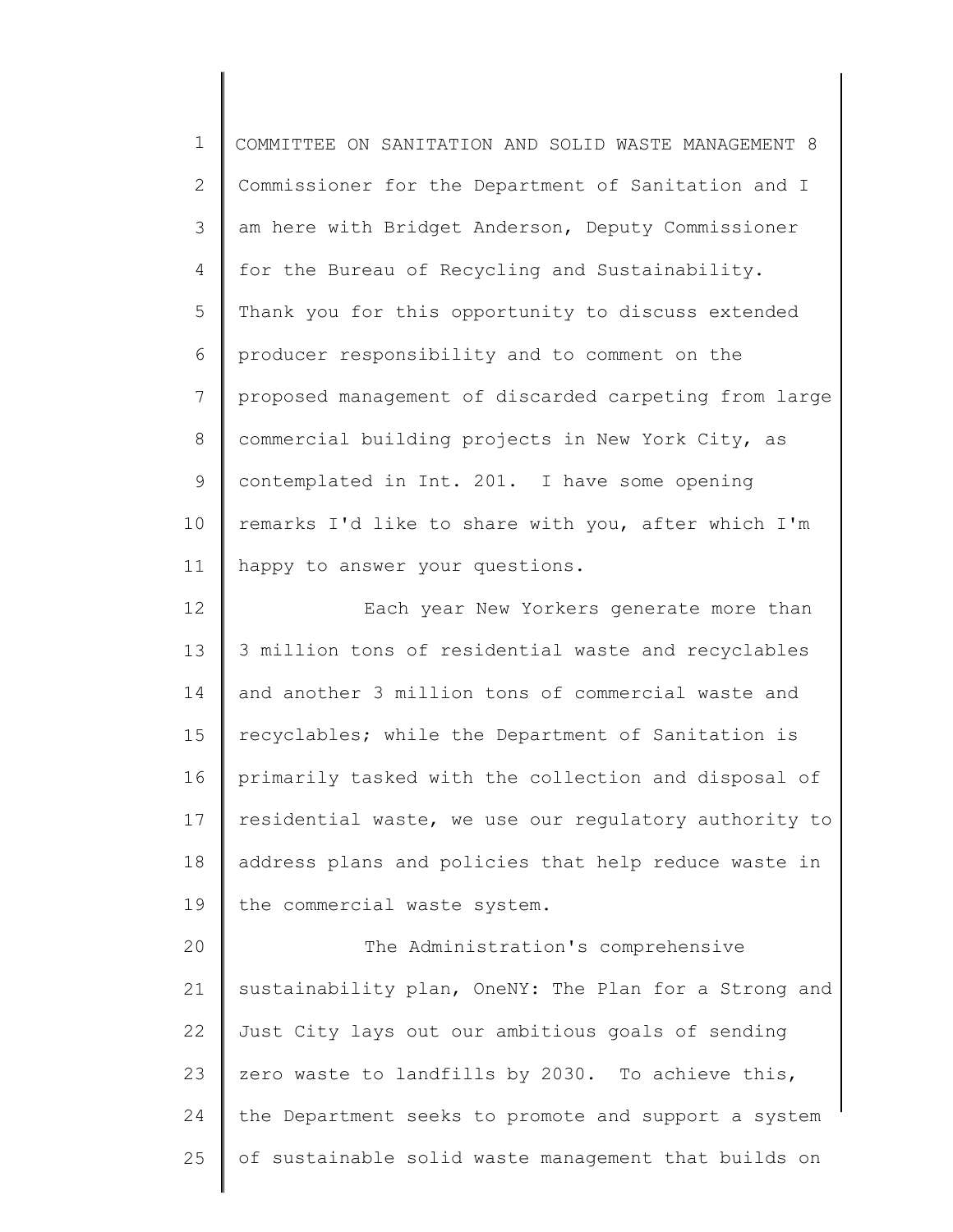1 2 3 4 5 6 7 8 9 10 11 12 13 14 15 16 17 18 19 20 21 22 23 24 COMMITTEE ON SANITATION AND SOLID WASTE MANAGEMENT 9 our sweeping environmental initiatives to reduce the amount of waste we dispose of and maximize recycling. Extended producer responsibility is a critical component of achieving our zero waste goals. The concept of extended producer responsibility makes manufacturers responsible for the disposal of their products at the end of useful life. EPR programs encourage manufacturers to design and produce products to be more durable, more easily repairable and more easily recycled. Placing the responsibility for end of life management on the manufacturer ensures that they are incentivized to design and manufacture sustainable products. Many items are now disposed of under extended producer responsibility laws in the State of New York. These laws cover electronic waste, such as computers and televisions, rechargeable batteries and mercury thermostats. New York City, which saw its own electronic waste law preempted by New York State, has learned much about extended producer responsibility laws from its experience with e-waste. The program has been successful in that much electronic waste has been diverted from landfills,

25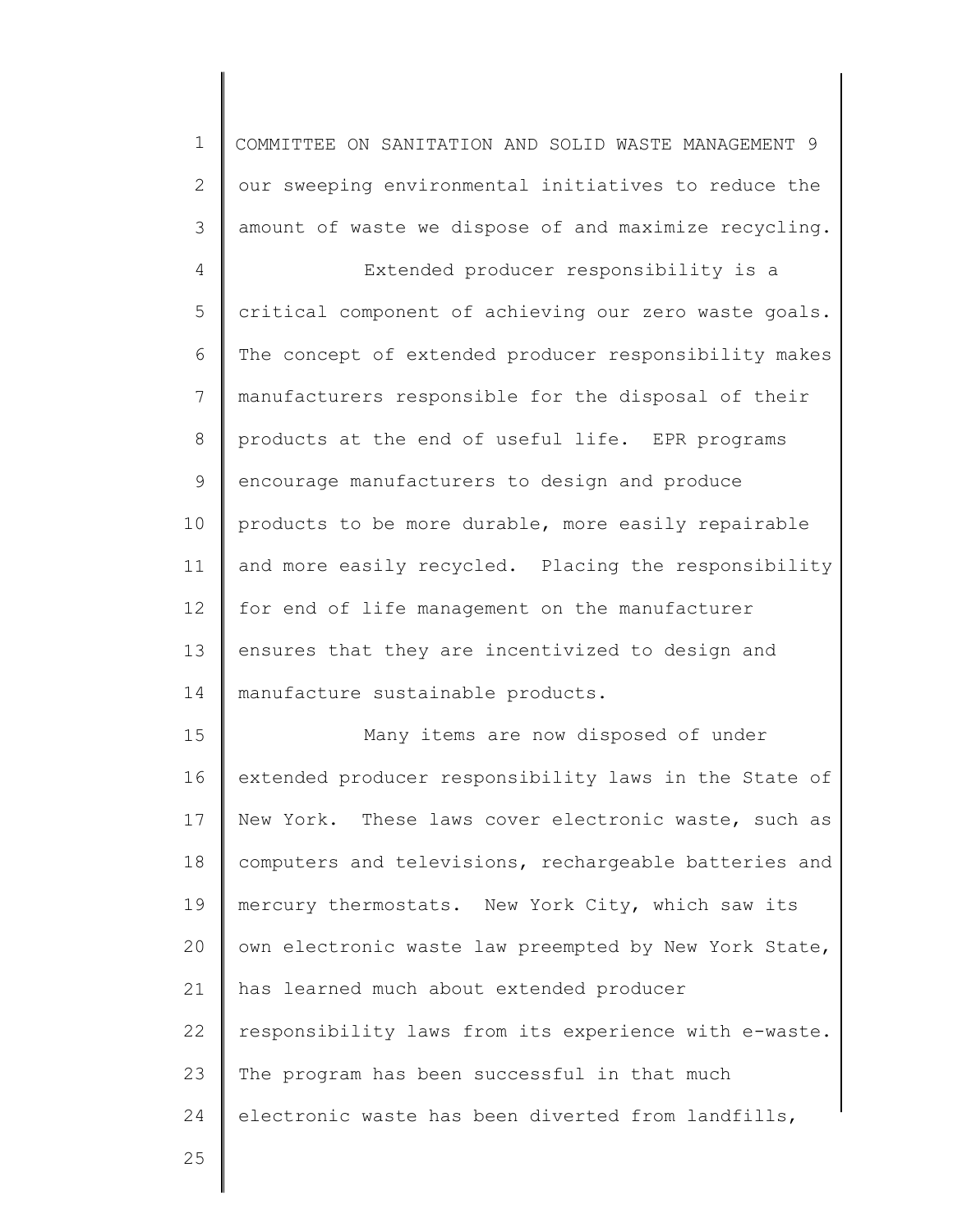1 2 3 COMMITTEE ON SANITATION AND SOLID WASTE MANAGEMENT 10 however, a large portion of the collection burden, as you know, still falls on New York City.

4 5 6 7 8 9 10 11 12 13 14 15 16 17 18 The most important component of a successful EPR program is ensuring that the entire responsibility for managing a product at the end of its lifecycle, from collection to disposal, falls upon the manufacturer of that product. Many other products are ripe [sic] for stewardship programs; in particular, paint and carpet. Carpet is a product well-suited to product stewardship system due to a number of factors, including the difficulty of managing this bulky product within the traditional municipal solid waste infrastructure, the opportunity to recycle post-consumer carpet into a variety of value-added applications where local and regional markets exist, and the development of carpet recycling technology.

19 20 21 22 23 24 25 Though carpet is only a small fraction of the Department-managed waste stream, as you've said, according to the U.S. EPA, our 4 billion pounds of carpet enter the solid waste system in the United States every year and accounts for more than 1% by weight and about 2% by volume of all municipal solid waste. Despite voluntary industry recycling programs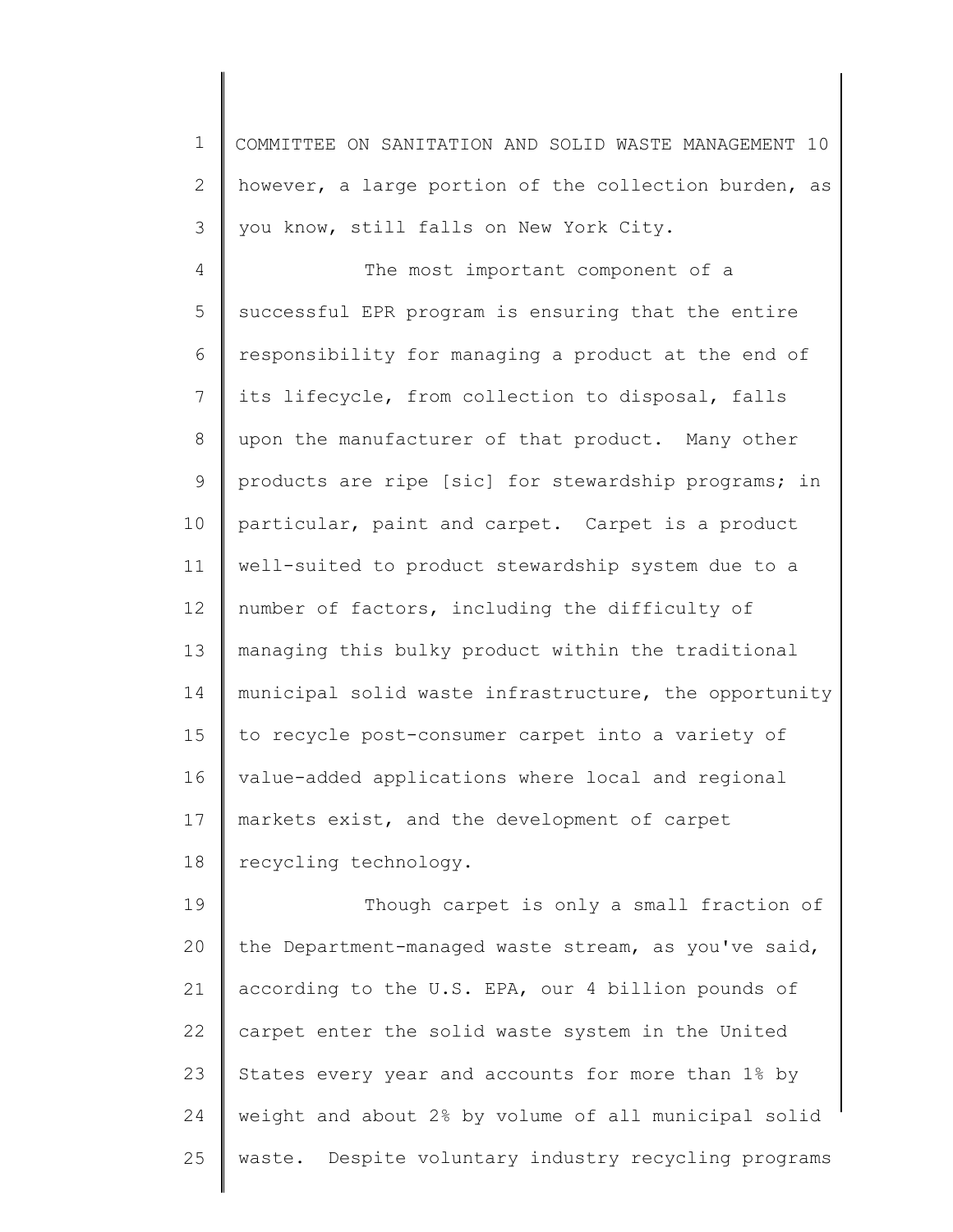1 2 3 4 5 6 7 8 9 COMMITTEE ON SANITATION AND SOLID WASTE MANAGEMENT 11 established by the carpet manufacturing industry, only about 7.5% of carpet discarded annually is recycled, according to the Product Stewardship Institute. Recycling carpet can significantly reduce greenhouse gas emissions and decrease energy use, but much of this bulky, cumbersome material ends up in landfills and imposes significant cost on local governments for its management.

10 11 12 13 14 15 16 17 The Department is generally supportive of extended producer responsibility programs; we have supported legislation at the state level creating a carpet stewardship program for several years. As we noted, the most important component of EPR legislation is ensuring that the responsibility for handling the material is placed squarely on the manufacturer.

18 19 20 21 22 23 24 25 As written, Int. 201 does not create a traditional EPR program for carpet because the responsible party for disposal can be any one of a number of parties associated with the project, with no requirement that a manufacturer accepts such discarded carpet. In addition, the bill solely addresses discarded carpeting being removed from large construction demolition and alteration projects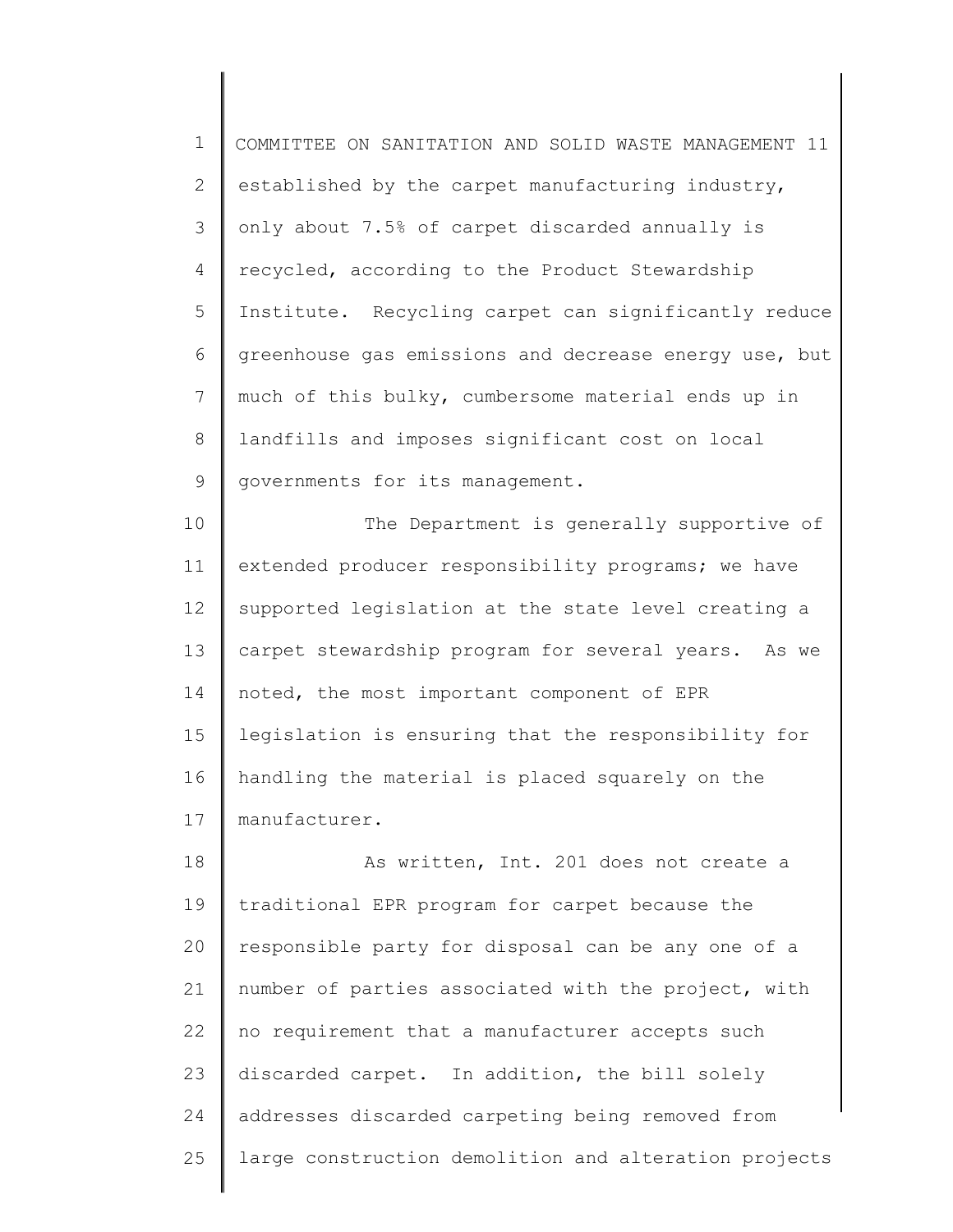1 2 3 4 5 COMMITTEE ON SANITATION AND SOLID WASTE MANAGEMENT 12 exceeding 10,000 square feet in commercial buildings across the city, but it does not address removal of carpet waste from the Department-managed residential waste stream or smaller commercial projects.

6 7 8 9 10 Lastly, the bill requires responsible parties to comply with certification requirements that will create a new administrative burden on the Department that traditionally should be alleviated by EPR programs.

11 12 13 14 15 16 17 18 19 20 21 22 23 24 We look forward to working with the Council to rethink the way commercial waste is managed in the city and to create stewardship programs for hard to dispose of items in both the commercial and residential waste streams. We also seek to better understand the issues associated with managing carpeting at the end of its lifecycle and its potential to be recycled. Therefore, we are eager to hear from the industry and other interested parties on this issue and look forward to further engaging with the Council in a productive and valuable dialogue to develop a reasonable and commonsense solution to end of life management for carpets in New York City.

25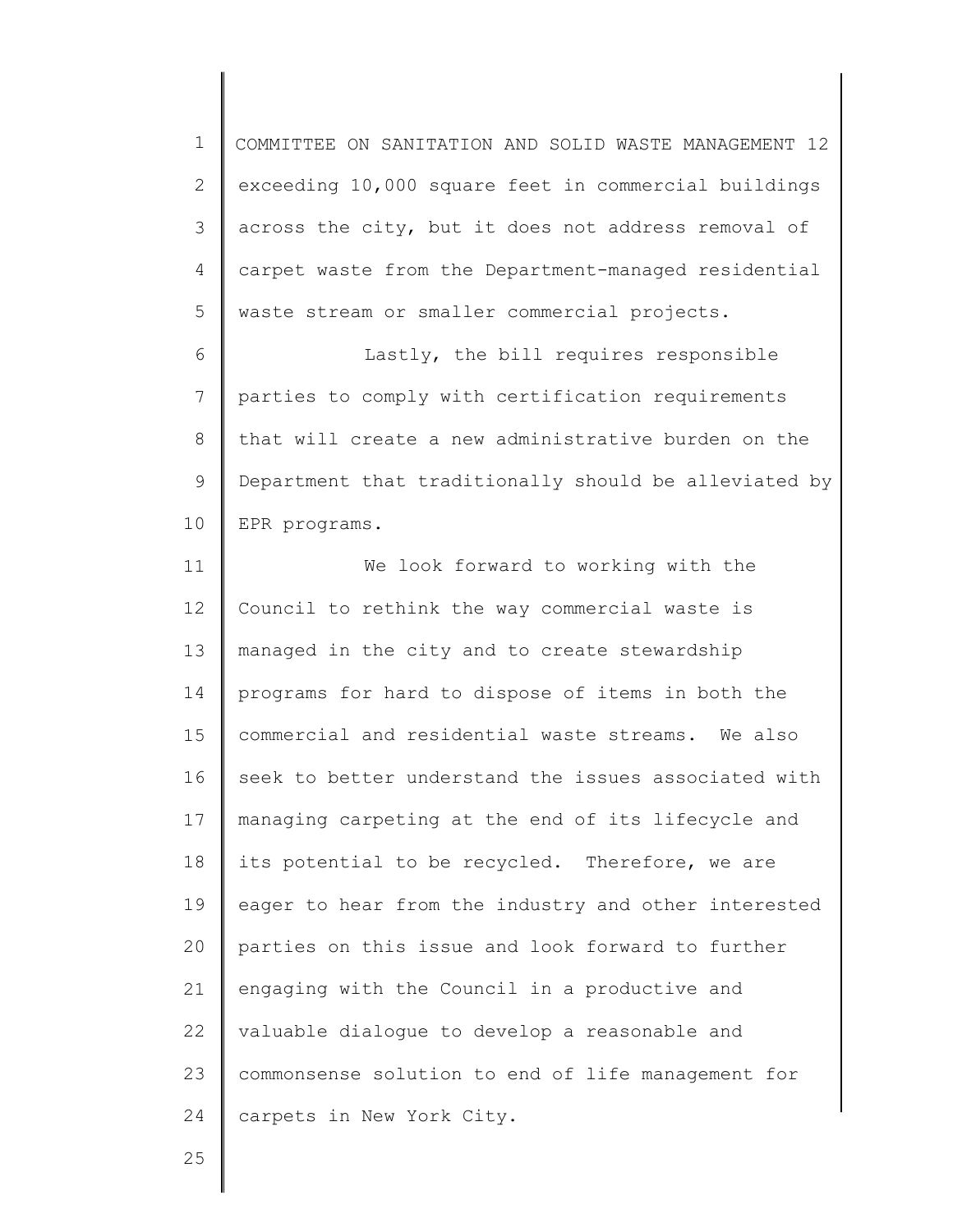1 2 3 4 5 COMMITTEE ON SANITATION AND SOLID WASTE MANAGEMENT 13 Thank you again for inviting the Department to share our thoughts with you this afternoon and I now gladly answer any questions you may have.

6 7 8 9 10 11 12 CHAIRPERSON REYNOSO: Thank you Commissioner. In your testimony you stated that the best EPR legislation is the one where manufacturers are held solely responsible; can you just give us an example of where that is currently happening, where the manufacturer is solely responsible for the recycling or the diverting of their product?

13 14 15 16 17 18 19 20 21 22 23 24 KATHRYN GARCIA: So in the carpeting industry, though it's not completely that holistic, California is probably the furthest ahead and there they actually have a charge, a per yard charge for carpeting that I think just went from 20-25 cents, which is used to fund a stewardship organization that is supposed to incentivize the market. They have very much been struggling of late and have not seen their recycling rates increase as steadily as had been hoped and the CalRecycle, which is their regulatory authority, is threatening to impose fines on them at this point in time.

25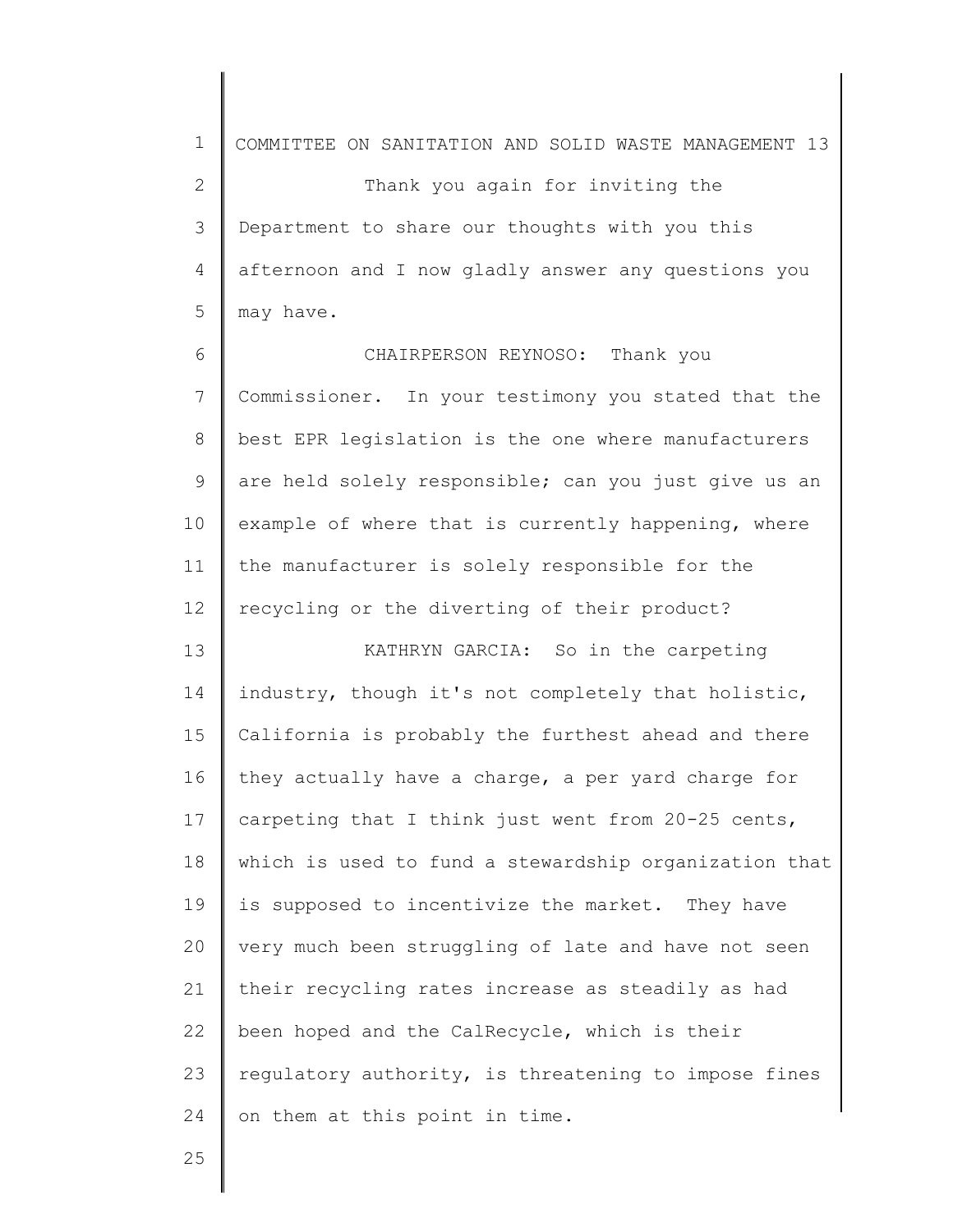1 2 3 4 5 6 7 8 9 10 11 12 13 14 15 16 17 18 19 20 21 22 23 24 25 COMMITTEE ON SANITATION AND SOLID WASTE MANAGEMENT 14 CHAIRPERSON REYNOSO: Okay. Do we have anything in this city that we currently process, outside of e-waste, that's managed by the City when it comes to EPR? KATHRYN GARCIA: Right, so we do refrigerants, which was not initially really focused as an EPR program; it was mainly compliance with the Clean Air Act, but for air conditioners and refrigerators we are collecting and then being paid by those manufacturers. CHAIRPERSON REYNOSO: So in cases where it makes sense, where recycling makes sense, EPR can be… I'm sorry… yes, EPR can be a good way to handle these hazardous products or products that are traditionally difficult to recycle? KATHRYN GARCIA: No, I mean I actually thing that EPR overall is something that we really should be looking at broadly, because even if you think of something; say, for example, a washing machine, back in the day, long, long ago, it was repairable; it now usually will cost you less just to buy a new one, and that's because the incentive structure is to make something disposable rather than to make something repairable; that's on larger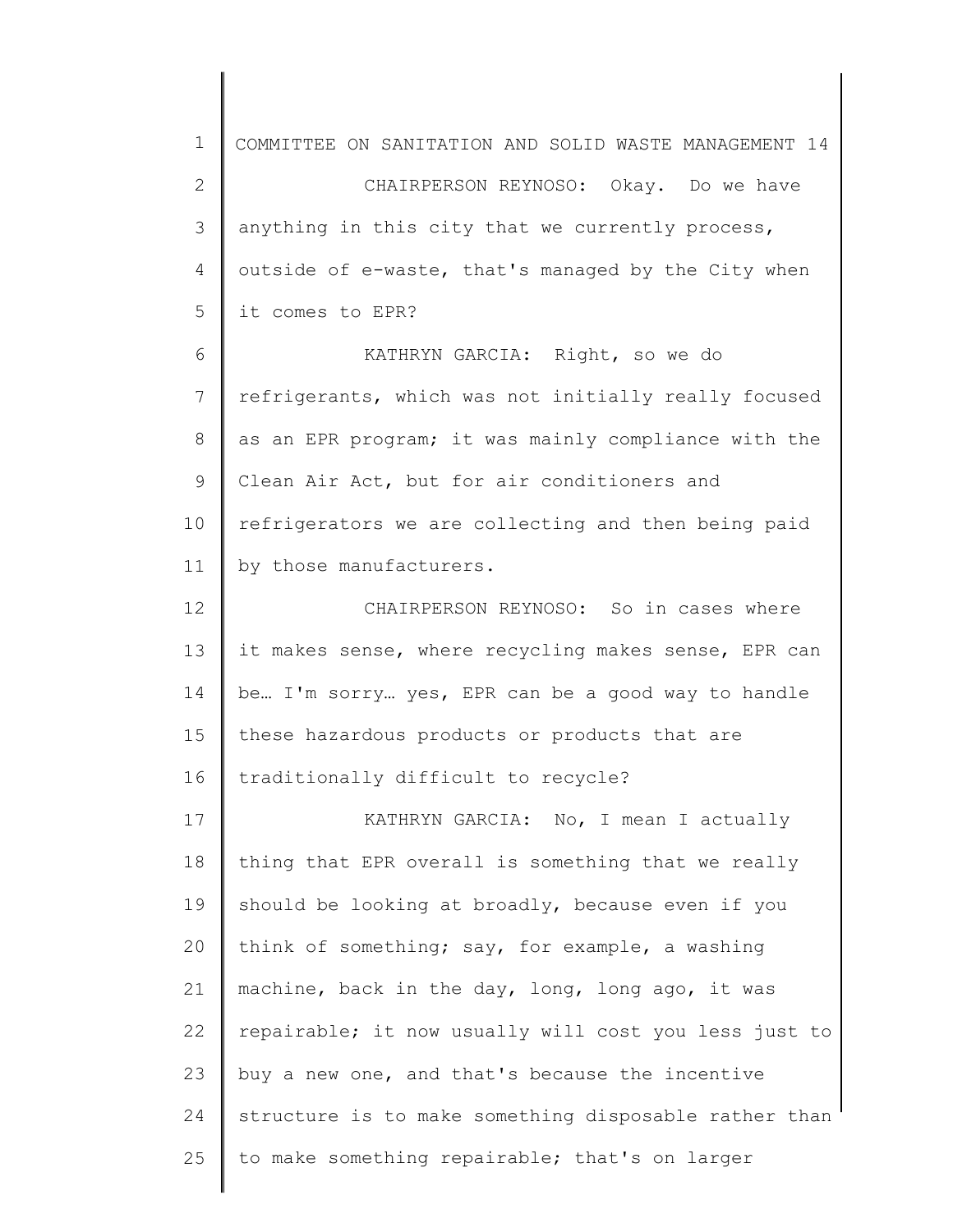| $\mathbf 1$   | COMMITTEE ON SANITATION AND SOLID WASTE MANAGEMENT 15 |
|---------------|-------------------------------------------------------|
| 2             | appliances. I think that there is an opportunity to   |
| 3             | do carpet, as well as paint, that I think could       |
| 4             | really work well and I think we can work with the     |
| 5             | Council to think through how that could occur, but as |
| 6             | currently crafted, I would be concerned that the      |
| 7             | market is not well developed enough for people to     |
| 8             | effectively comply with the law.                      |
| $\mathcal{G}$ | CHAIRPERSON REYNOSO: Speaking of                      |
| 10            | markets, I quess 7.5% is what you have; we have some  |
| 11            | statistics that also say 5%, so the number varies,    |
| 12            | but it's well below, let's say 7.5 and below, so is   |
| 13            | there a market at all for this?                       |
| 14            | KATHRYN GARCIA: There is the ability to               |
| 15            | use this material; obviously it's primarily nylon 6   |
| 16            | and PET plastics that carpeting is currently made up  |
| 17            | of, but there is not a very robust market at this     |
| 18            | time for those materials, from what we have gathered, |
| 19            | and we wish to learn more from the carpet industry.   |
| 20            | I mean clearly the manufacturers would need to help   |
| 21            | create the market for product and be willing to take  |
| 22            | back the recycled material; that's part of the        |
| 23            | incentive structure is to have them be willing to     |
| 24            | take back the material into their processes to create |
| 25            |                                                       |
|               |                                                       |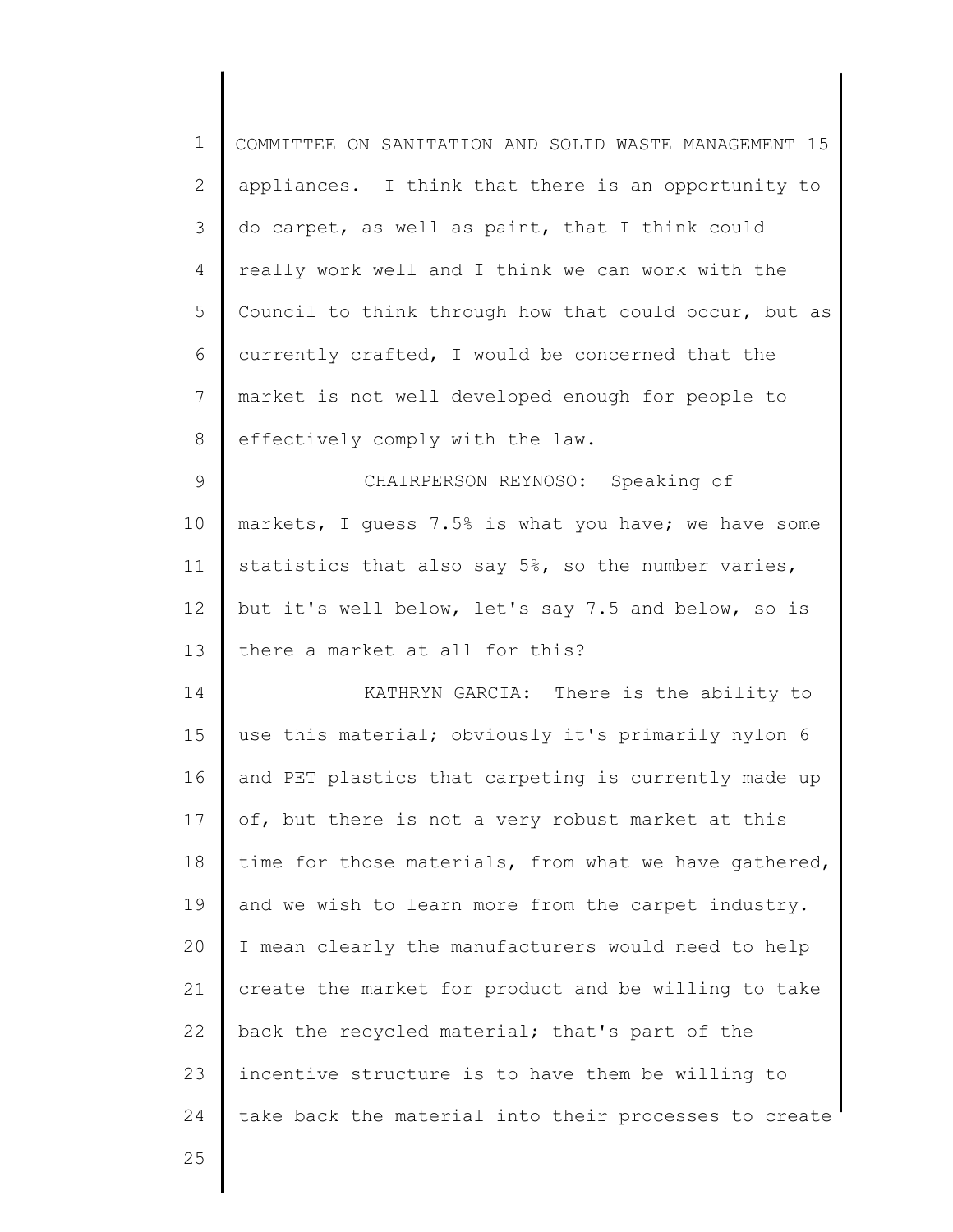1 2 3 4 5 6 7 8 9 10 11 12 13 14 15 16 17 18 19 20 21 22 23 24 25 COMMITTEE ON SANITATION AND SOLID WASTE MANAGEMENT 16 new carpet or carpet padding or anything along those lines. CHAIRPERSON REYNOSO: So I hear that there's different types of carpeting and one… [crosstalk] KATHRYN GARCIA: There are different types. CHAIRPERSON REYNOSO: yes, yes and that one is… there are several options that are more recyclable than others or reusable; would an EPR legislation, done the right way, incentivize companies to move away from nonrecyclable to more recyclable and reusable types of carpeting? KATHRYN GARCIA: You would hope so, but it would depend on how we structured a program like that. CHAIRPERSON REYNOSO: Regarding Int. 201, I want to go to Council Member Peter Koo to ask some questions… [crosstalk] KATHRYN GARCIA: Uhm-hm. CHAIRPERSON REYNOSO: and we've also been joined by Council Member Costa Constantinides from Queens as well. But I want to have him ask some more questions, but when it comes to this hearing, more so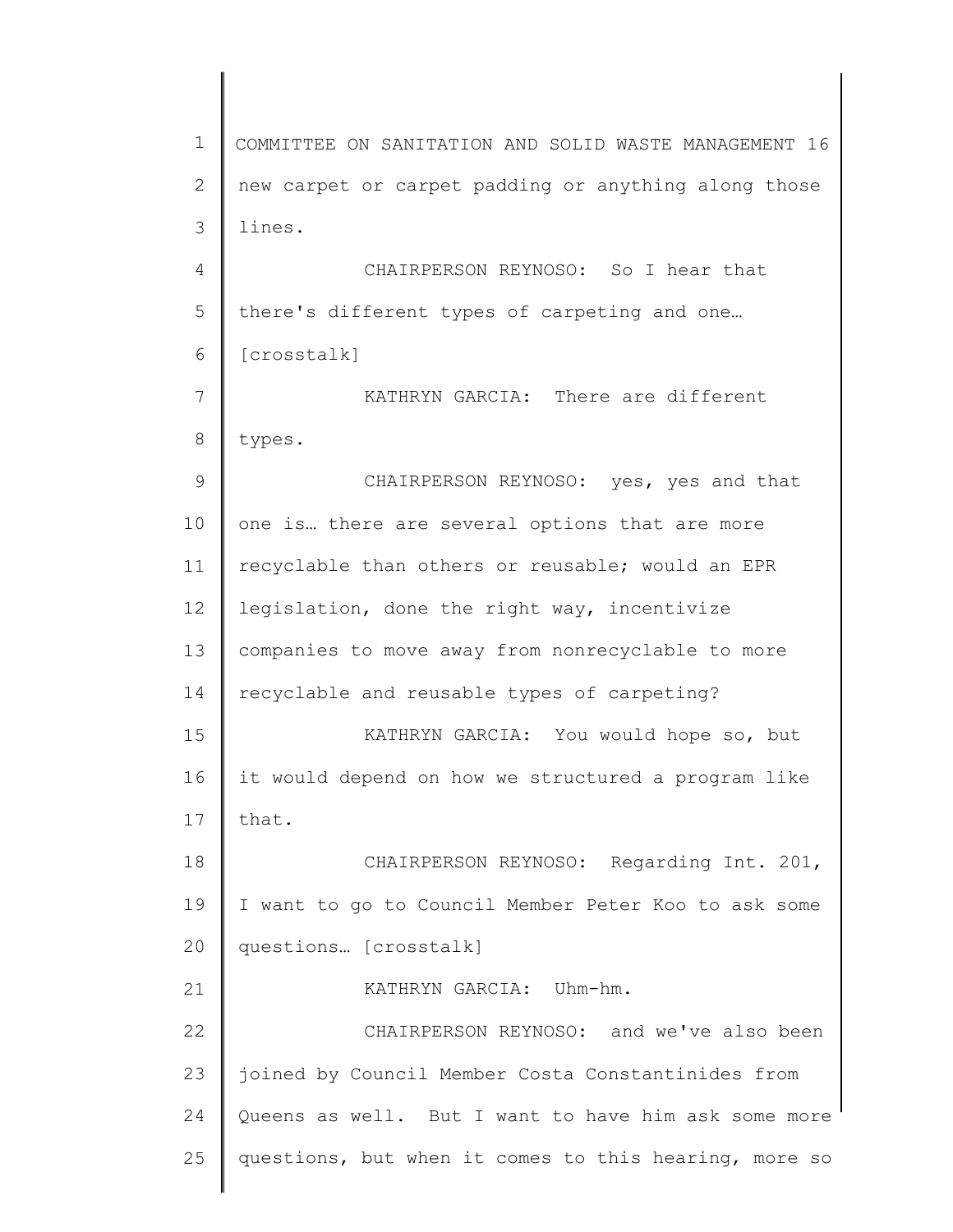| $\mathbf 1$  | COMMITTEE ON SANITATION AND SOLID WASTE MANAGEMENT 17 |
|--------------|-------------------------------------------------------|
| $\mathbf{2}$ | than anything, is just really being able to take      |
| 3            | advantage of EPR opportunities and legislation to do  |
| 4            | things that make sense for the City that is doable;   |
| 5            | that there's a market for it, just making sure we do  |
| 6            | it the right way, but really opening up this          |
| 7            | conversation that till now just wasn't being had and  |
| 8            | I want to thank Council Member Peter Koo for starting |
| $\mathsf 9$  | that conversation and carpet being the guinea pig, I  |
| 10           | guess in this, and I'm really excited to hear from    |
| 11           | the industry as well as to how that would work and    |
| 12           | whether or not it makes sense. But again, what I      |
| 13           | have is that there are square carpets; we have them   |
| 14           | in City hall [crosstalk]                              |
| 15           | KATHRYN GARCIA: Yeah, carpet tile.                    |
| 16           | CHAIRPERSON REYNOSO: Carpet tiles,                    |
| 17           | [inaudible] [crosstalk]                               |
| 18           | KATHRYN GARCIA: Carpet tile.                          |
| 19           | CHAIRPERSON REYNOSO: carpet tiles; we                 |
| 20           | have them actually in City Hall, in the municipal     |
| 21           | building; I don't know if we have it here, but        |
| 22           | [background comments] [crosstalk]                     |
| 23           | KATHRYN GARCIA: You do.                               |
| 24           |                                                       |
| 25           |                                                       |
|              |                                                       |

∥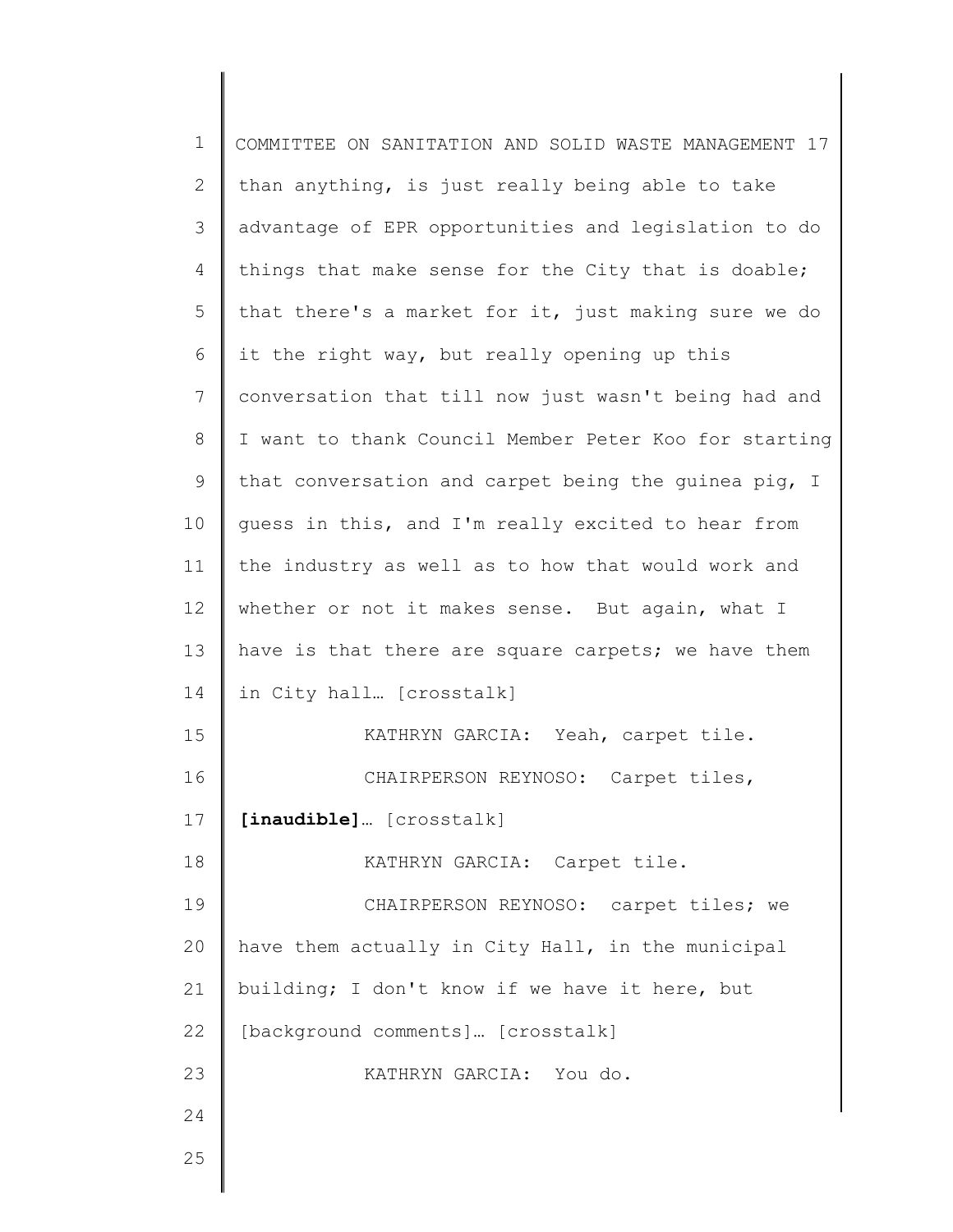| $\mathbf 1$   | COMMITTEE ON SANITATION AND SOLID WASTE MANAGEMENT 18 |
|---------------|-------------------------------------------------------|
| $\mathbf{2}$  | CHAIRPERSON REYNOSO: I hear that they're              |
| 3             | very, they're very good and they're recyclable, so    |
| 4             | I've learned a lot [crosstalk]                        |
| 5             | KATHRYN GARCIA: They are, but they're                 |
| 6             | also twice as heavy is a problem [sic], so you        |
| 7             | CHAIRPERSON REYNOSO: Twice as heavy.                  |
| 8             | KATHRYN GARCIA: you need to balance.                  |
| $\mathcal{G}$ | CHAIRPERSON REYNOSO: So speaking of                   |
| 10            | heavy, we had on in when it came to the electronic    |
| 11            | waste                                                 |
| 12            | KATHRYN GARCIA: Uhm-hm.                               |
| 13            | CHAIRPERSON REYNOSO: we were having some              |
| 14            | manu not manufacturers, but some folks that recycle   |
| 15            | the e-waste say that the EPR standards for e-waste    |
| 16            | didn't make sense for the new world -- computers      |
| 17            | backing the day, which is like 10 years ago, when it  |
| 18            | comes to electronics or computers, had monitors, for  |
| 19            | example, that were very large and account for three   |
| 20            | times the weight of a monitor that we currently use,  |
| 21            | which are mostly flat screen, like the one behind     |
| 22            | you, and that the EPR legislation kind of doesn't     |
| 23            | speak to that new transition and that even though     |
| 24            | they're recycling, the weight that they're supposed   |
| 25            | to recycle, they're not necessarily recycling a       |
|               |                                                       |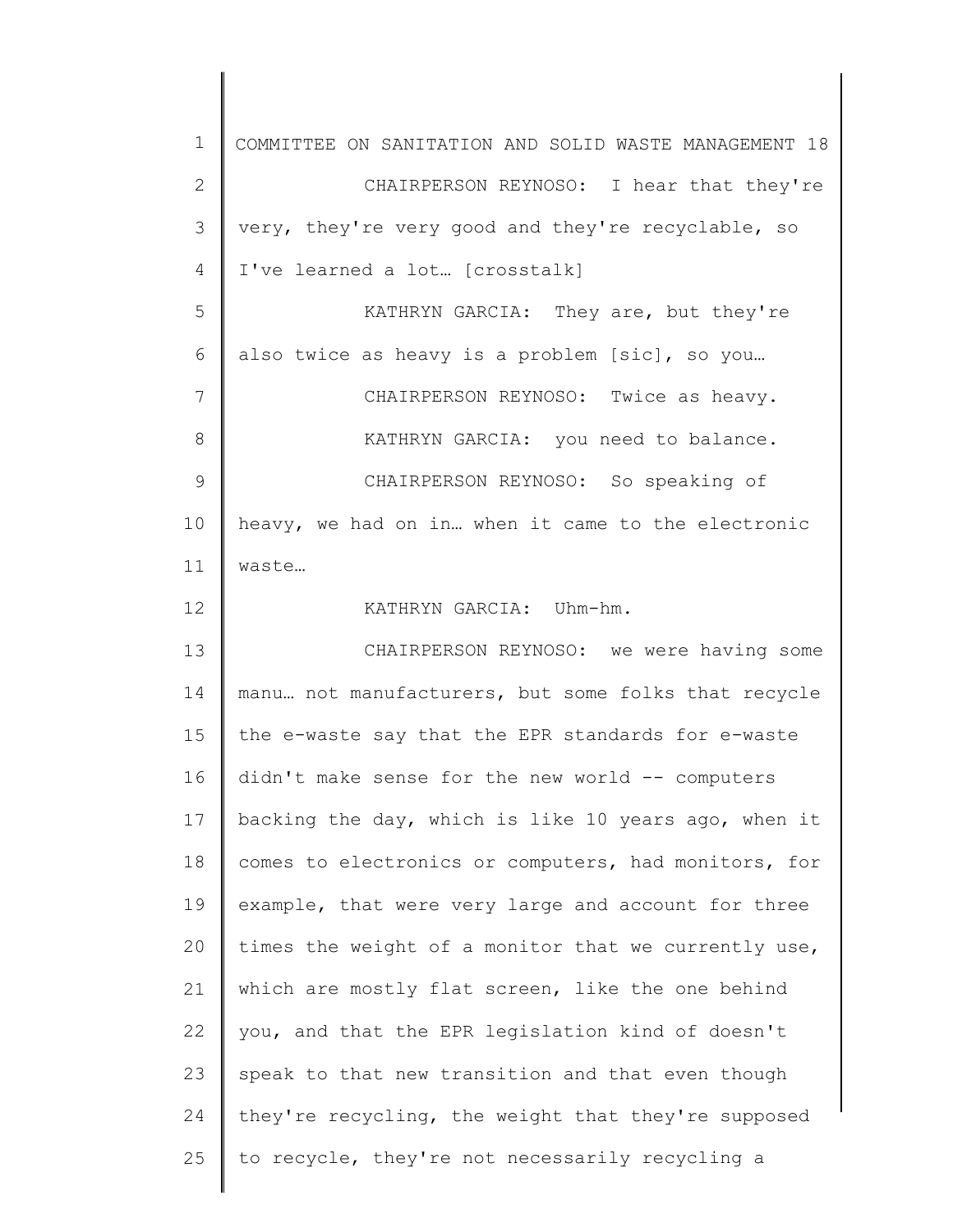1 2 3 4 5 6 COMMITTEE ON SANITATION AND SOLID WASTE MANAGEMENT 19 comparable amount of electronics and that the e-waste itself was an issue. Do you hear that as well or do you feel that that is something that was a concern and that we're not recycling e-waste as we would like, I guess?

7 8 9 10 11 12 13 14 15 16 17 18 19 20 21 22 23 24 25 KATHRYN GARCIA: Well there are a lot… I have a lot of concerns with the State e-waste bill. I think despite people's best hopes, there are still a lot of large-screen televisions that are made out of leaded glass as well as computer monitors that people in New York City have in their homes. The way that the State law was crafted, and while the State has clarified this on numerous occasions, there is a threshold that manufacturers are required to spend in the State of New York to meet their obligations, and the view that as a ceiling, whereas I would view that as a floor. What we have done in New York City, because another piece of it was that if you mail back your giant TV; that met the customer service standard within the bill. We knew that wasn't happening; we were seeing increased dumping within the City of New York, so we have been piloting on Staten Island the collection of electronic waste via appointment that has been very successful. We also have increased the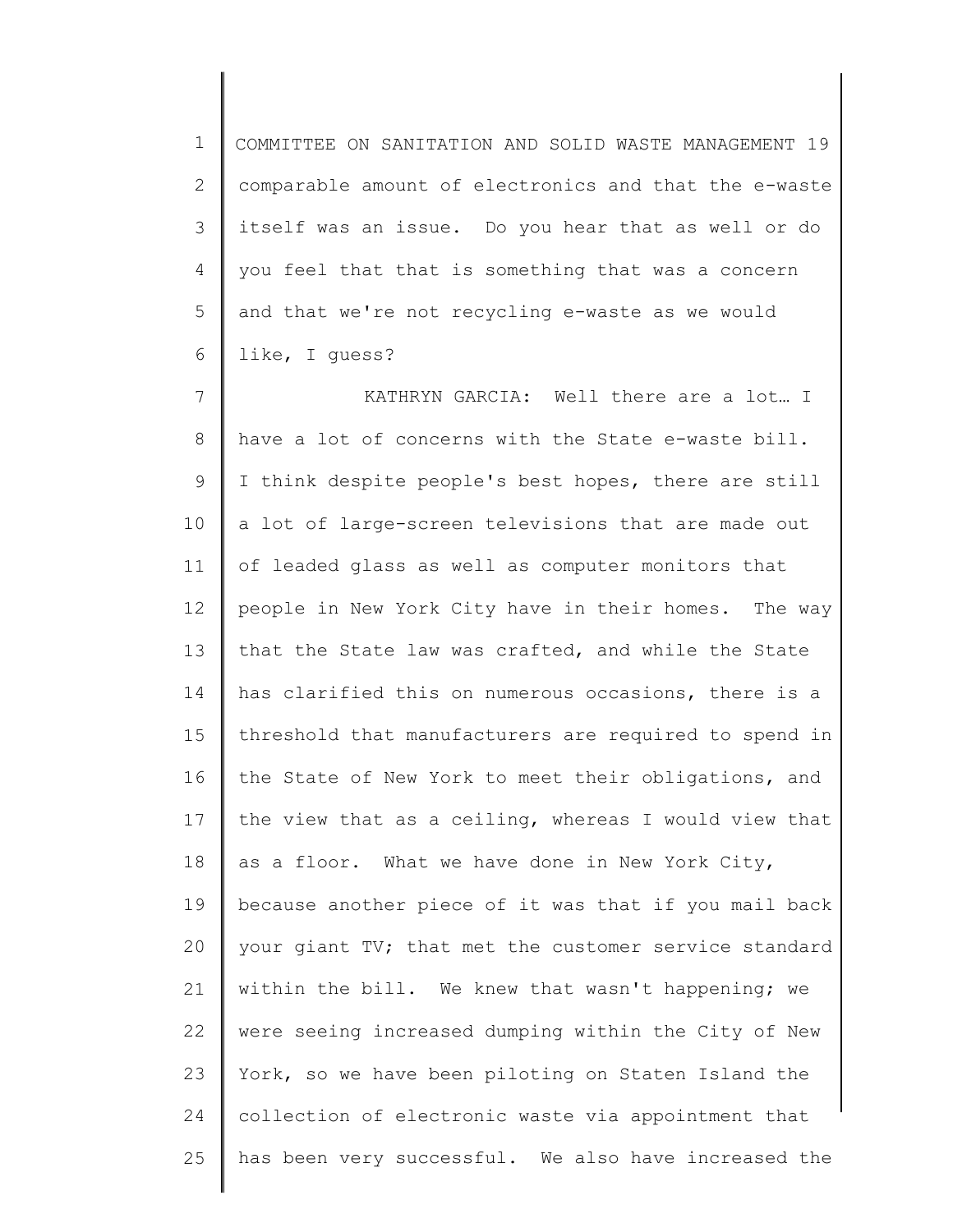| $\mathbf 1$     | COMMITTEE ON SANITATION AND SOLID WASTE MANAGEMENT 20 |
|-----------------|-------------------------------------------------------|
| 2               | number of safe disposal events that we have across    |
| 3               | the city and we have opened up our household          |
| 4               | hazardous waste sites to collect electronic waste     |
| 5               | that can be dropped off across the city, so it's in   |
| 6               | all five boroughs at this point in time. But it is a  |
| $7\phantom{.0}$ | burden, it is costing the City of New York money to   |
| 8               | do those collections and our ability to expand that   |
| 9               | is a little bit stymied, in part because there is not |
| 10              | a lot of outlets for screens in the State of New York |
| 11              | or even regionally, and we have reached out to our    |
| 12              | state partners to better understand both the market   |
| 13              | and what they're doing to help incentivize recycling  |
| 14              | of this material. So we've been doing very well;      |
| 15              | people are doing the right thing, but we are          |
| 16              | overwhelming the infrastructure on the other side.    |
| 17              | CHAIRPERSON REYNOSO: So Council Member                |
| 18              | Peter Koo with questions.                             |
| 19              | COUNCIL MEMBER KOO: Thank you Chair.                  |
| 20              | Commissioner, thank you for coming. My first          |
| 21              | question is; how does the City currently handle       |
| 22              | carpet disposal or recycling, how do we do it now?    |
| 23              | KATHRYN GARCIA: So for the residential                |
| 24              | waste, should it end up at the curb, it is            |
| 25              | landfilled. It's not a very large proportion of our   |
|                 |                                                       |

║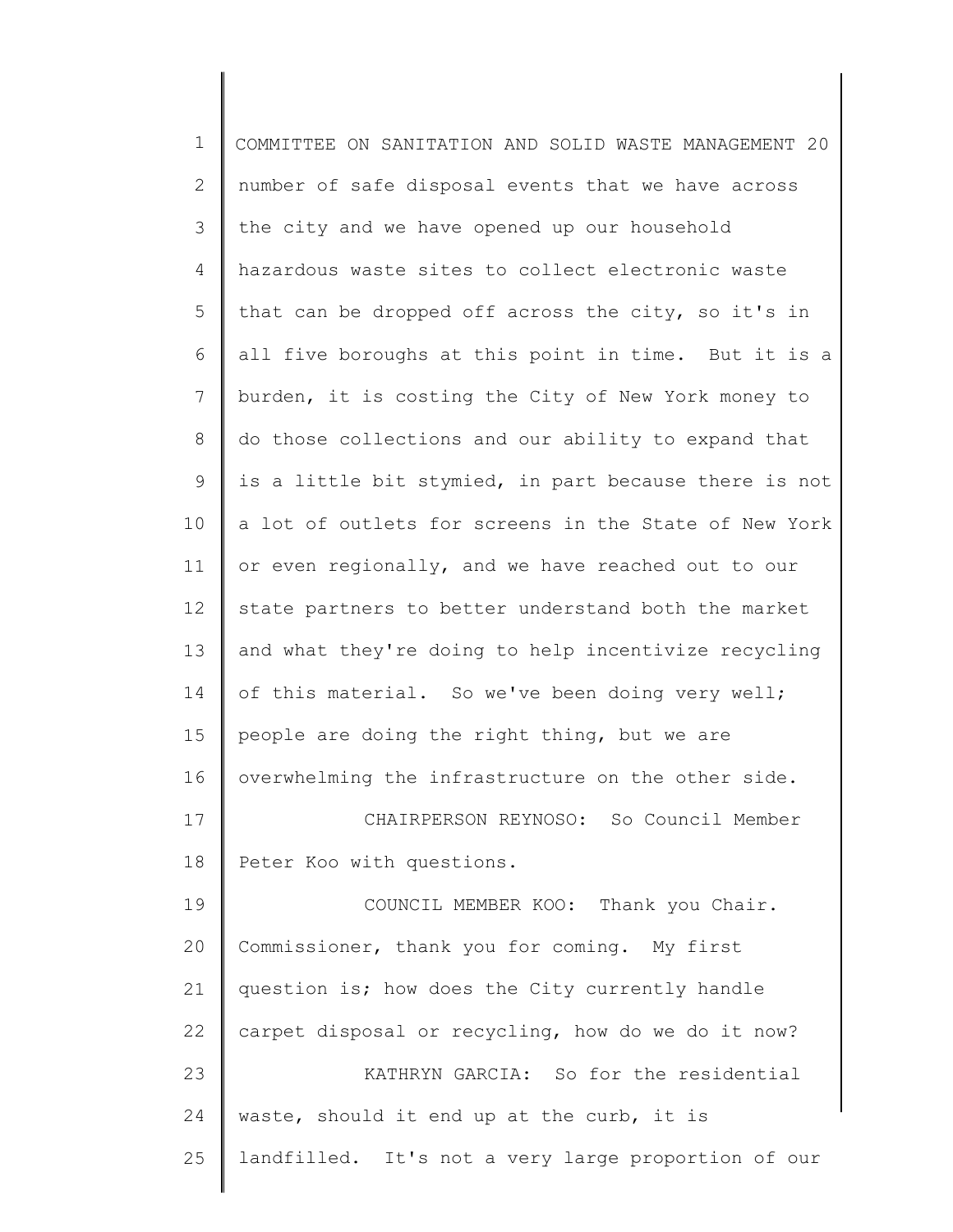1 2 3 4 5 6 7 8 9 10 11 12 13 14 15 16 17 18 19 20 21 22 23 24 25 COMMITTEE ON SANITATION AND SOLID WASTE MANAGEMENT 21 waste stream; it's about 1.2%, and usually one of the things that happens in the residential sector is often your carpet installer takes the carpet with them when they leave, but I do not assume that much of that is getting recycled; I assume most of that would be landfilled as well. COUNCIL MEMBER KOO: Uhm, 'kay. So are there any companies equipped to deal with this mandated recycling if this **[inaudible]**? CHAIRPERSON REYNOSO: So the only company that we're aware of is -- there's a company in New Jersey; I really don't know what their capacity is, but there isn't one in New York City or New York State that I'm aware of. COUNCIL MEMBER KOO: So how much carpeting does New York City dispose on an annual basis? KATHRYN GARCIA: It's about 30… little under 38,000 tons. COUNCIL MEMBER KOO: 38,000 tons. KATHRYN GARCIA: Uhm-hm. COUNCIL MEMBER KOO: Wow. As compared with the other regular garbage, how many tons? KATHRYN GARCIA: 3 million tons.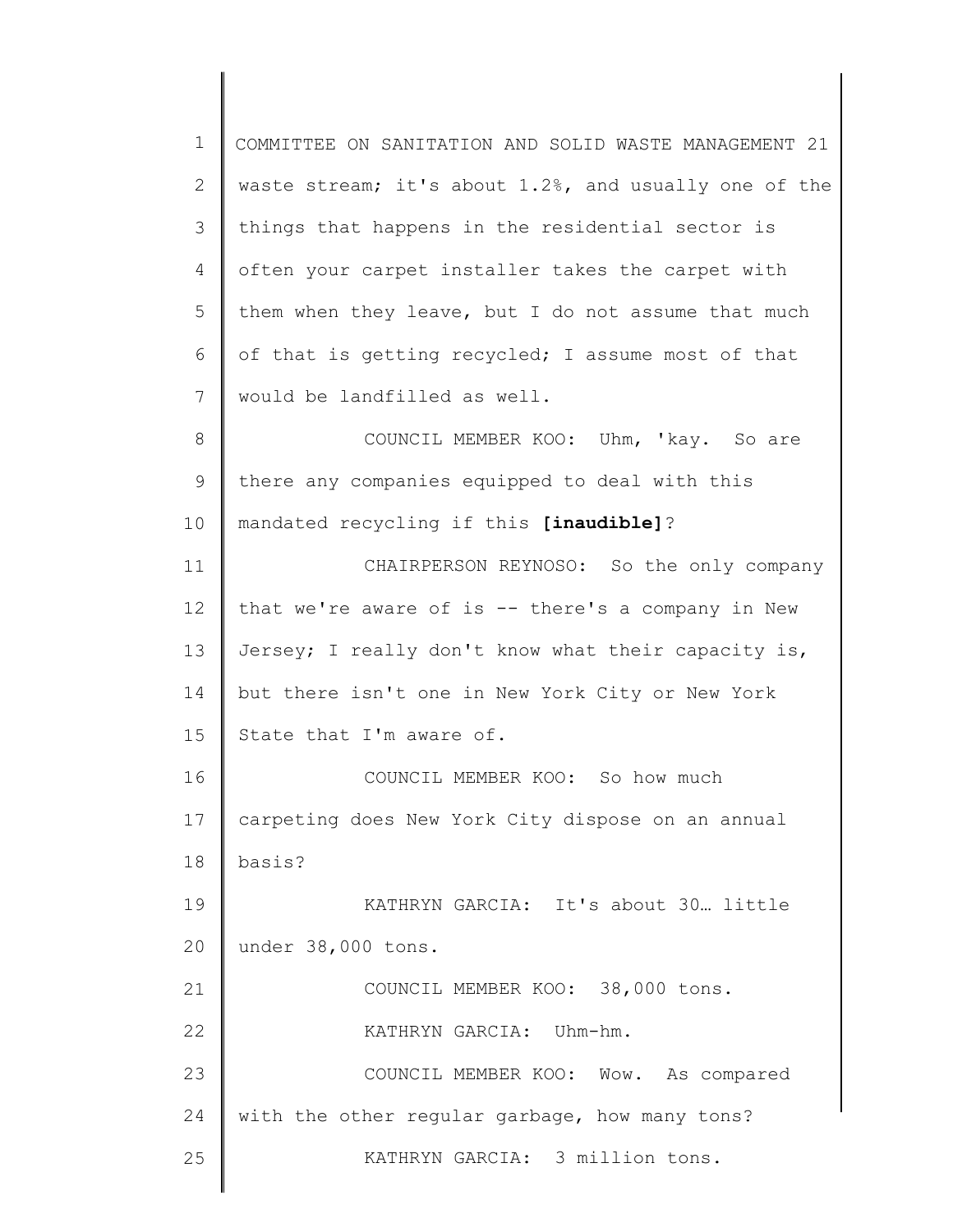1 2 3 4 5 6 7 8 9 10 11 12 13 14 15 16 17 18 19 20 21 22 23 24 25 COMMITTEE ON SANITATION AND SOLID WASTE MANAGEMENT 22 COUNCIL MEMBER KOO: Oh, that's a lot of garbage. [laughter] KATHRYN GARCIA: So that's… that's about… that's a little bit less than four days' worth. So yeah, we're busy every day. COUNCIL MEMBER KOO: So **[inaudible]** scenarios, would a company deliberately choose to recycle or offer to send into the landfill? KATHRYN GARCIA: It's right… the way that the market currently… our understanding of where the market is, it would actually be very difficult if you actually even wanted to recycle carpet, because the infrastructure really isn't there at the moment. COUNCIL MEMBER KOO: So we are going to invent or create infrastructure. KATHRYN GARCIA: We're going to have to create an infrastructure… [crosstalk] COUNCIL MEMBER KOO: Yeah. KATHRYN GARCIA: and a market in order to do this right. COUNCIL MEMBER KOO: Yeah. Thank you. CHAIRPERSON REYNOSO: Thank you Council Member Koo. Commissioner, do you have any other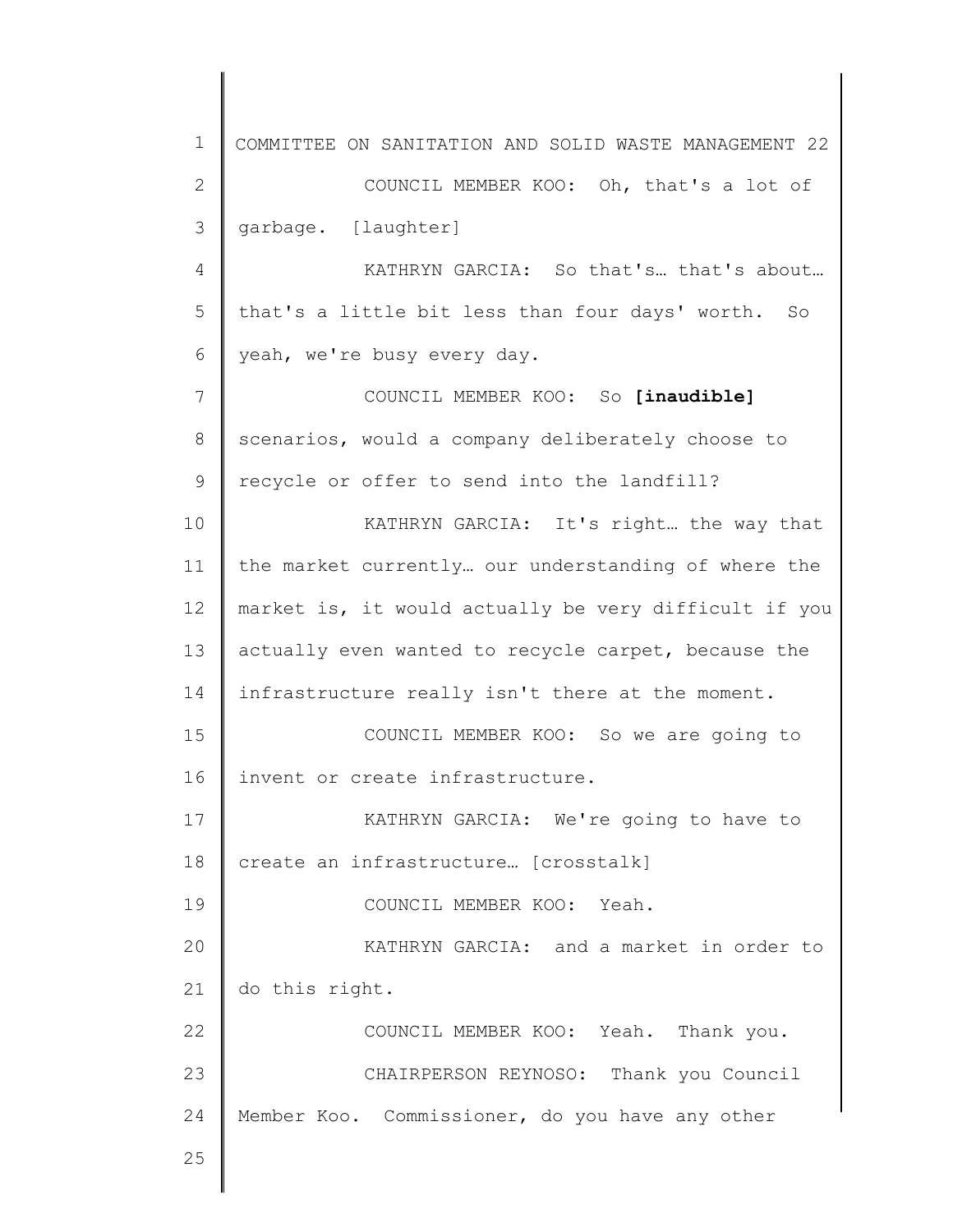1 2 3 4 5 6 7 8 9 10 11 12 13 14 15 16 17 18 19 20 21 22 23 24 25 COMMITTEE ON SANITATION AND SOLID WASTE MANAGEMENT 23 products that you think should be considered for EPR laws? KATHRYN GARCIA: Paint. CHAIRPERSON REYNOSO: Paint. KATHRYN GARCIA: There's actually decent legislation at the state level that we've been supporting. CHAIRPERSON REYNOSO: Okay. And you don't believe that EPR laws are, I guess, best addressed at the state level or… KATHRYN GARCIA: I mean, you know, I am happy to do it in either place; I mean obviously when the State takes the lead on this it's easier from a market capacity point of view; you're able to get even more economies of scale. So I would love to work with the State to get this done, but I think that what's been true in the past is often the City's taken a leadership role in some of these areas of waste management. CHAIRPERSON REYNOSO: So we wouldn't be preempted is the word I was looking for [sic]… [crosstalk] KATHRYN GARCIA: It might be preempted, yes, it's very possible.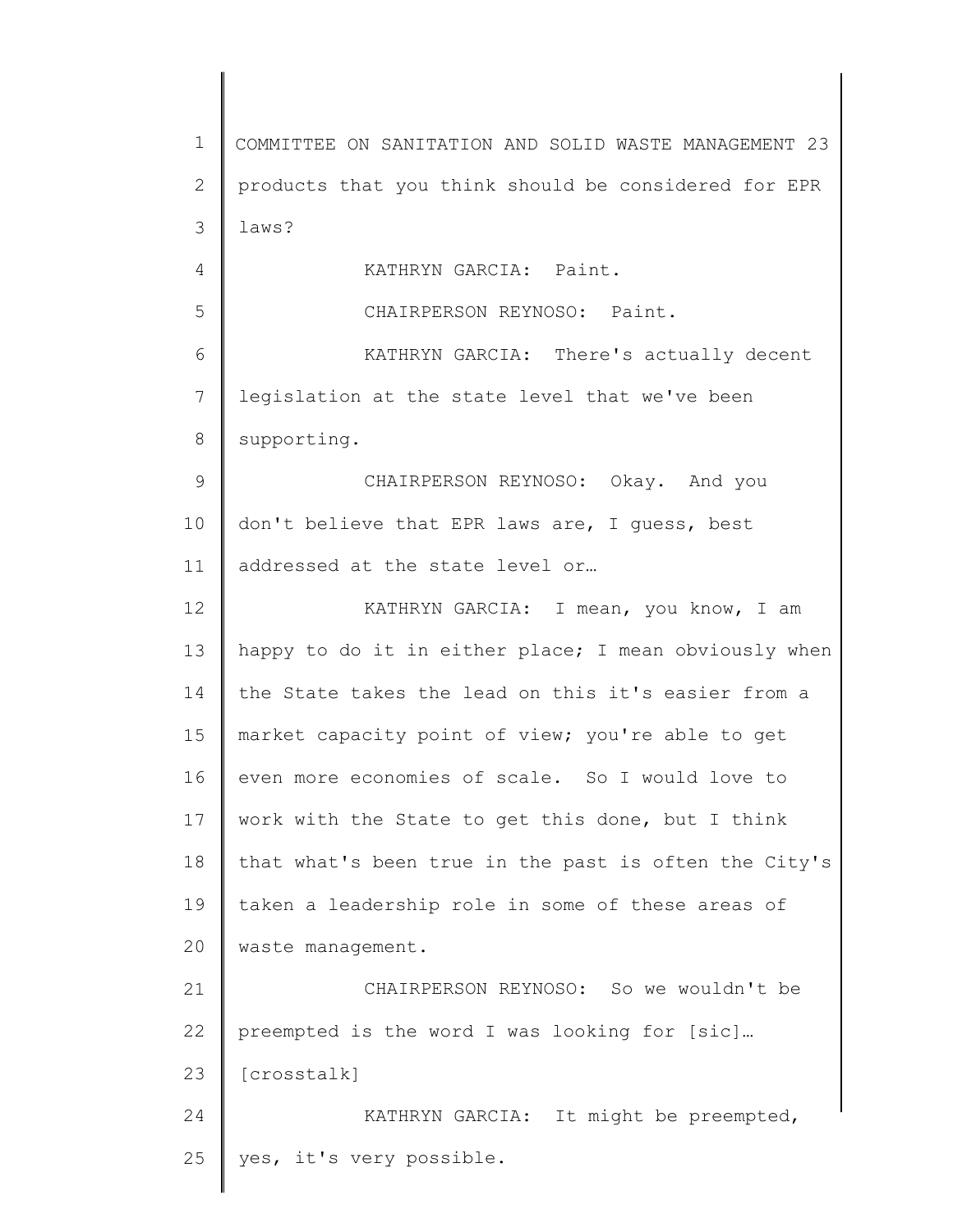1 2 3 4 5 6 7 8 9 10 11 12 13 14 15 16 17 18 19 20 21 22 23 24 25 COMMITTEE ON SANITATION AND SOLID WASTE MANAGEMENT 24 CHAIRPERSON REYNOSO: Might be. Well we'll take our chances with things like paint and carpet and see what the State believes. But paint is the only one that you believe is something we should be looking into? KATHRYN GARCIA: I mean I think that we can continue to think about other products, but that is one that I would like to see, 'cause it's very difficult to handle. I mean when we have safe events, that is what people bring; they really have no idea how to get rid of it. [pause] CHAIRPERSON REYNOSO: Yeah, regarding the objections to the bill, and we definitely have one portion of it, which is, again, the manufacturer being responsible… [interpose] KATHRYN GARCIA: Uhm-hm. CHAIRPERSON REYNOSO: Can you expand on exactly -- if there's anything else that you're concerned about the bill? KATHRYN GARCIA: Well I mean I think that our biggest concern really is around where the market is right now; I think that we'd like to work with you to think through how to make it something that steps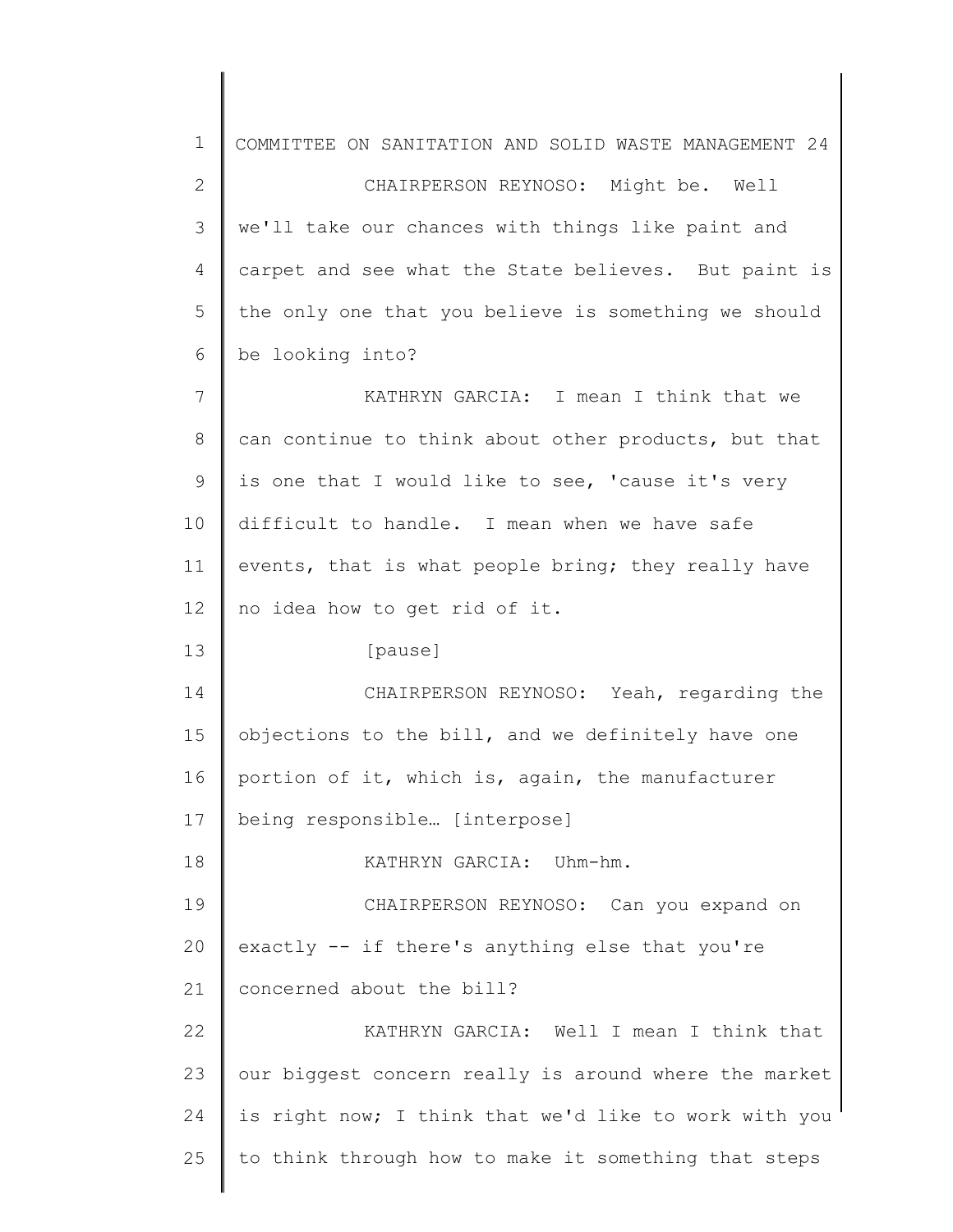| $\mathbf 1$   | COMMITTEE ON SANITATION AND SOLID WASTE MANAGEMENT 25 |
|---------------|-------------------------------------------------------|
| 2             | into place over time, and just to give people time to |
| 3             | prepare. I think that we really want to see this      |
| 4             | type of material be under extended producer           |
| 5             | responsibility; I think that that is a phenomenal     |
| 6             | goal; I'm just concerned that we'll write legislation |
| 7             | that at this point in time; even people who wanted to |
| 8             | do the right thing, probably can't comply.            |
| $\mathcal{G}$ | CHAIRPERSON REYNOSO: And outside of                   |
| 10            | that, those are the two concerns, the manufacturers   |
| 11            | and timing [crosstalk]                                |
| 12            | KATHRYN GARCIA: Those are my two                      |
| 13            | concerns. And timing.                                 |
| 14            | CHAIRPERSON REYNOSO: and to make sure                 |
| 15            | that we test the market, I quess, to make sure we     |
| 16            | know that there is a market [crosstalk]               |
| 17            | KATHRYN GARCIA: Or like build the market              |
| 18            | over time [crosstalk]                                 |
| 19            | CHAIRPERSON REYNOSO: I see. I see.                    |
| 20            | KATHRYN GARCIA: like you know, give                   |
| 21            | folks the understanding of like this is going to come |
| 22            | into play, so you need to be prepared to take back    |
| 23            | this carpeting; you need to be prepared to show that  |
| 24            | you're using it in the manufacturing process again,   |
| 25            | 'cause otherwise there's no point in collecting it    |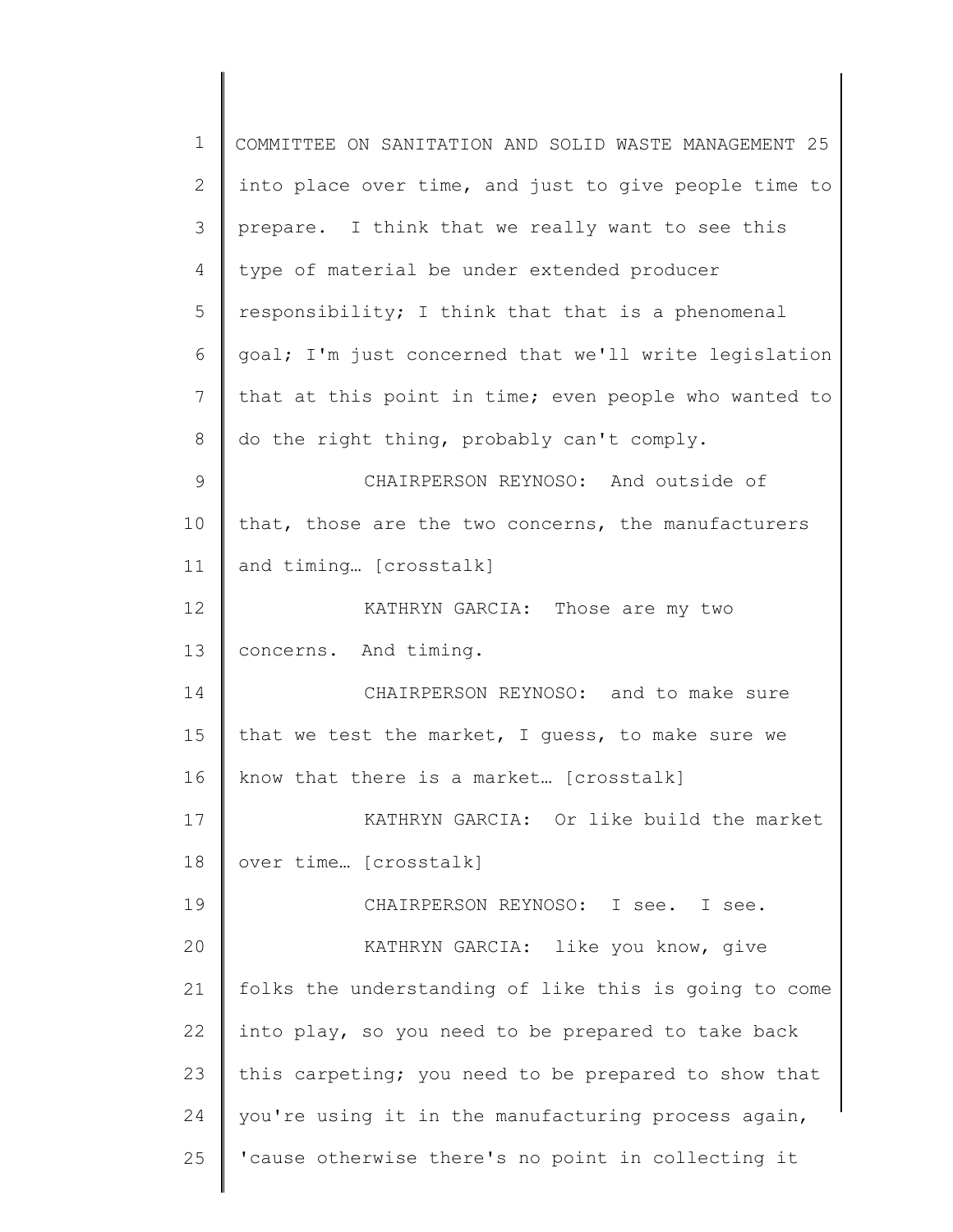1 2 3 4 5 6 COMMITTEE ON SANITATION AND SOLID WASTE MANAGEMENT 26 and shredding it and having it sit, and if the manufacturers aren't going to take back the nylon 6 and the PET plastic that most of this… and use it for another product; it's not going to actually ever be a well-developed market.

7 8 9 CHAIRPERSON REYNOSO: And I guess we're on the same page; we might need to hear from the industry to see **[inaudible]**… [crosstalk]

10 11 12 13 14 KATHRYN GARCIA: We do need to hear… Yeah, I'm sure they're going to tell you why… a very simplistic view of this, but… We are happy work with them as well to think about what makes the most sense in this particular area and be creative about it.

15 16 17 18 19 20 21 22 23 CHAIRPERSON REYNOSO: I'm pretty sure Council Member Koo would love to sit down with all parties that are interested to make sure that this bill is the best bill, should it come out of committee and eventually get voted on by the City Council. But I guess, given the limited amount of information we have regarding carpeting, I think we need new members on the panel I guess, so thank you so much… [crosstalk]

KATHRYN GARCIA: Yes.

25

24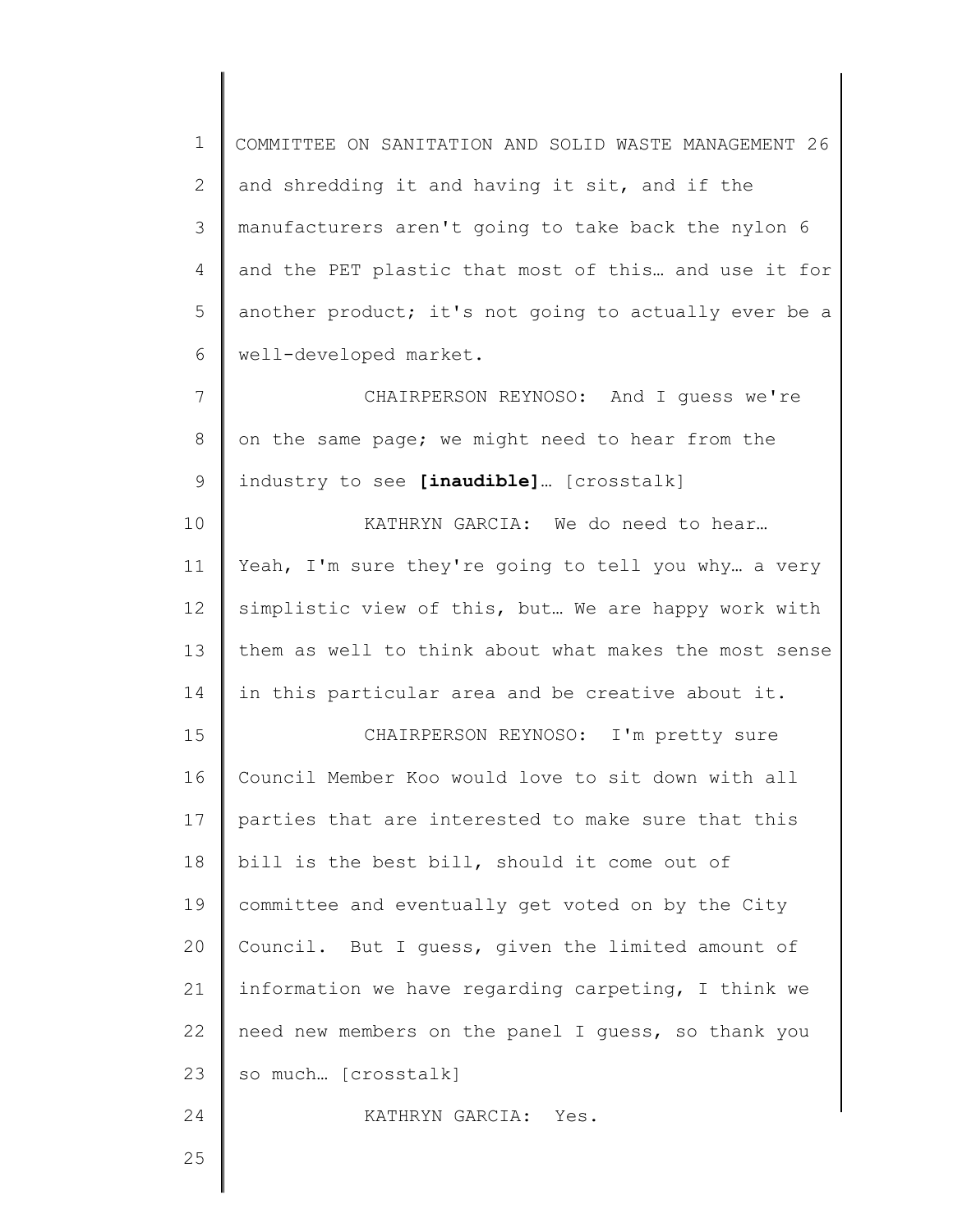1 2 3 4 5 6 7 8 9 10 11 12 13 14 15 16 17 18 19 20 21 22 23 24 25 COMMITTEE ON SANITATION AND SOLID WASTE MANAGEMENT 27 CHAIRPERSON REYNOSO: thank you so much… [crosstalk] KATHRYN GARCIA: I can only help so much. Thank you very much… [crosstalk] CHAIRPERSON REYNOSO: Right, exactly. Thank you so much for being here and hope that one of you guys can stick around for… KATHRYN GARCIA: Yeah. CHAIRPERSON REYNOSO: for testimony from the industry as well. Thank you. Thank you very much. KATHRYN GARCIA: Thank you. [pause] CHAIRPERSON REYNOSO: Now we'll be hearing from the all-powerful carpet lobby -- Carl Trezza, come on up, Robert Phillips, David Morberg, Meberg, sorry; and Jennifer Stole or Arthur Goldstein. And the all-powerful carpet lobby was a joke, just in case some people didn't know; it was a joke. [pause] CHAIRPERSON REYNOSO: Okay, so does the entire panel know each other, for the most part? [background comments] Good. Good. So I would say I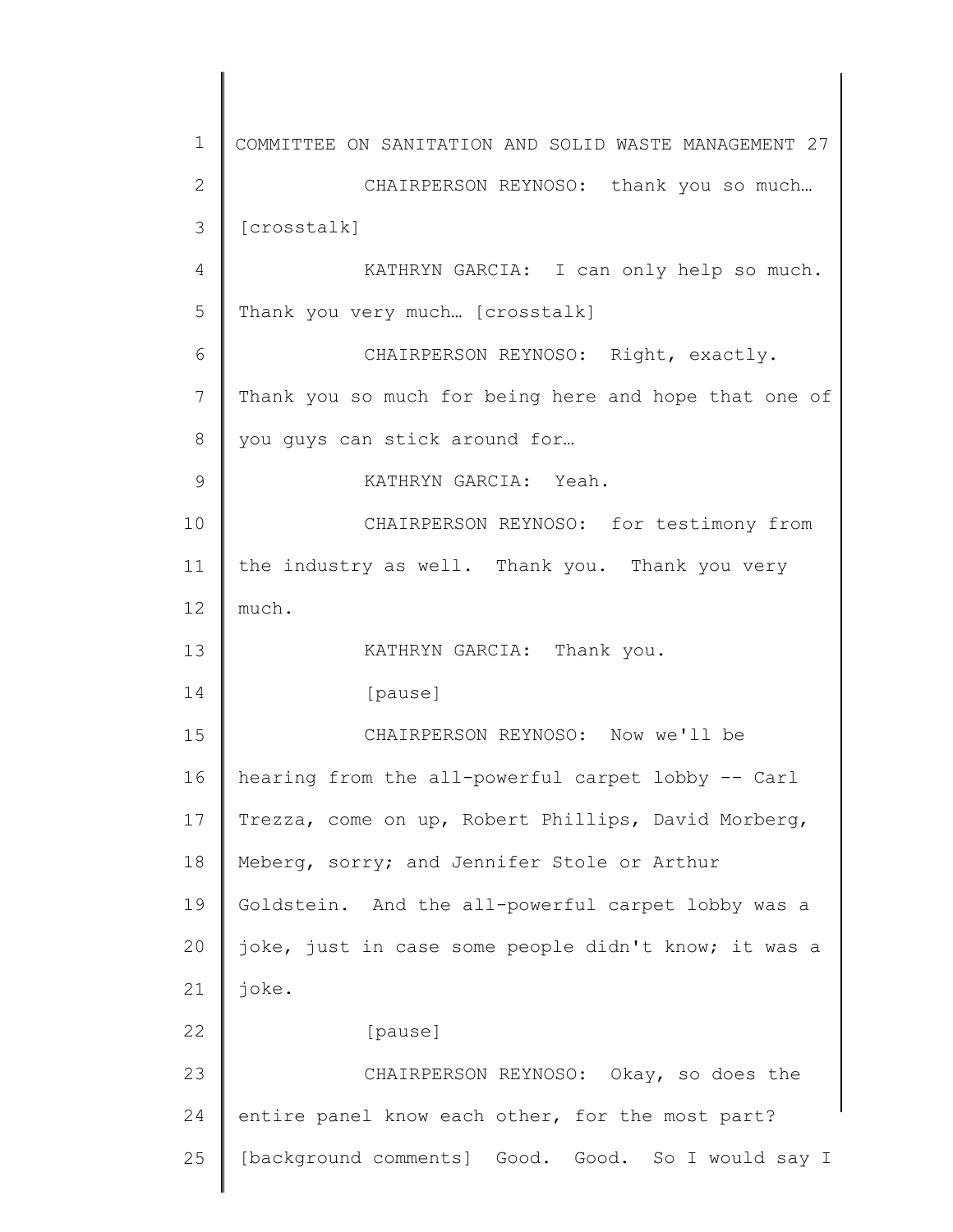| $\mathbf 1$     | COMMITTEE ON SANITATION AND SOLID WASTE MANAGEMENT 28 |
|-----------------|-------------------------------------------------------|
| $\overline{2}$  | would like for you guys to decide how you think the   |
| 3               | speaking should go -- we're not we really want to     |
| $\overline{4}$  | hear from you; we don't know all the information; we  |
| 5               | want to hear from experts, so we want to give you as  |
| 6               | much time as you believe you need to be able to make  |
| $7\overline{ }$ | your case and have a testimony, so please, whoever    |
| 8               | wants to begin. Alright, so we'll go from my left to  |
| 9               | right. Okay.                                          |
| 10              | CARL TREZZA: Hello, my name is Carl                   |
| 11              | Trezza; I'm Vice President of Carpet Cycle LLC; a     |
| 12 <sup>°</sup> | company who's dedicated, since 1992, finding uses for |
| 13              | carpet, recycling carpet.                             |
| 14              | Carpet Cycle LLC has been collecting                  |
| 15              | post-consumer carpet for recycling purposes since     |
| 16              | 1999, from Philadelphia to Boston our collections     |
| 17              | have averaged over 400 tons on a monthly basis for 18 |
| 18              | years. Carpet Cycle has been awarded number one       |
| 19              | collector of carpet tiles and acoustic ceiling tiles  |
| 20              | for several years in a row. Our President, Sean       |
| 21              | Ragiel, has also been recognized as Carpet America    |
| 22              | Recovery Effort Recycler of the Year and Person of    |
| 23              | the Year in the past.                                 |
| 24              | Carpets are not all created equally,                  |
| 25              | broadloom or wall-to-wall carpet typically consists   |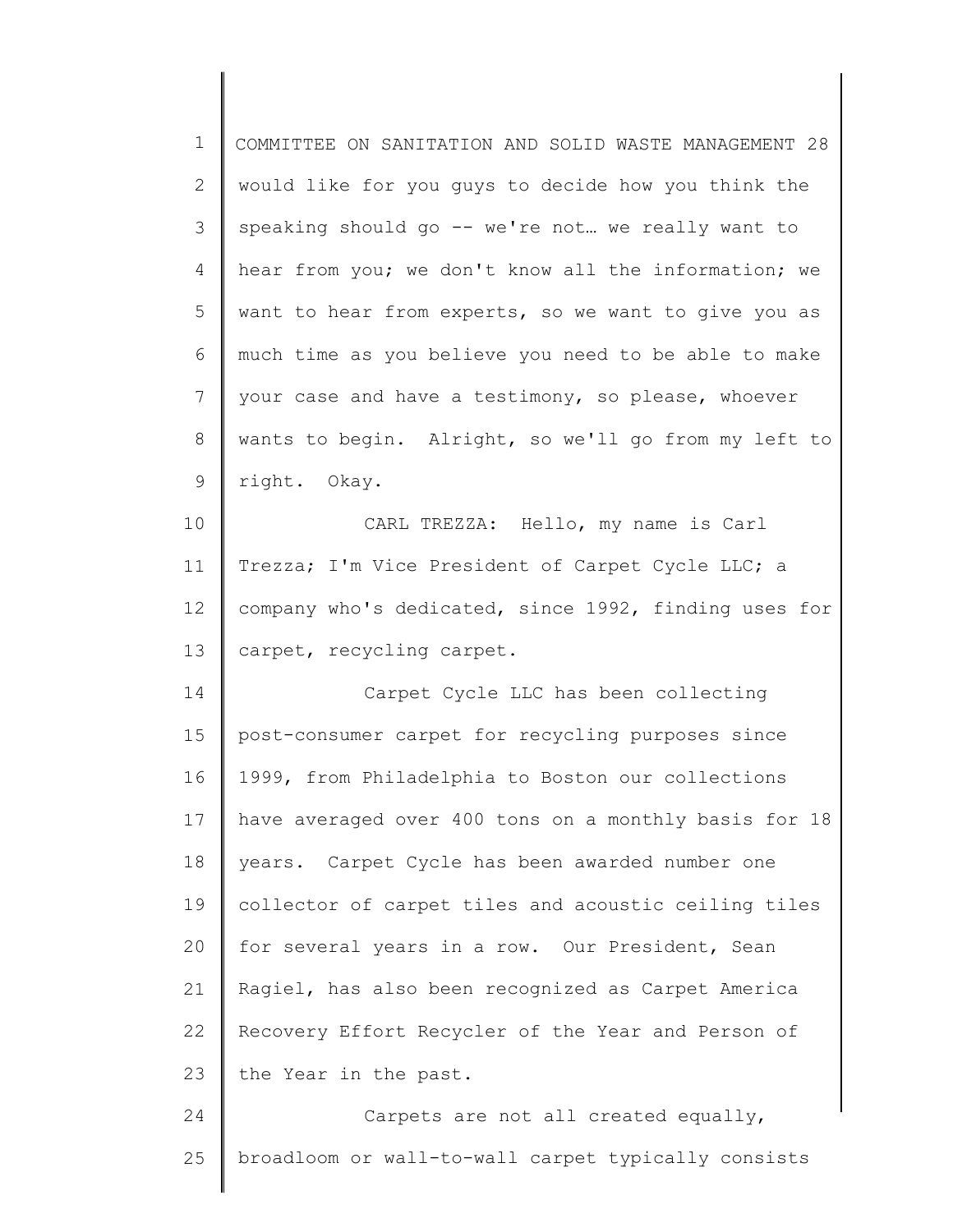1 2 3 4 5 6 7 8 COMMITTEE ON SANITATION AND SOLID WASTE MANAGEMENT 29 of a polymer face yarn tufted through a polypropylene sheath, with latex adhesive and calcium carbonate binding the plastic sandwich together. While each component is recyclable in its virgin form, extracting the same from this intimate mixture in spent carpet is very challenging, both technically and economically.

9 10 11 12 13 14 15 16 17 18 19 20 21 Whether through mechanical or chemical recycling processes, the economics involved in carpet recycling are difficult. Furthermore, broadloom carpet is built in any commercial environment is typically glued down on concrete floors, further complicating recycling of this product. Recycling markets for broadloom carpets are minimal and have been shrinking for the past few years. The principal outlet for spent broadloom has been shredding the carpets for use of alternative fuels in cement kilns in Pennsylvania, which displaces coal use. There is an expense to use this outlet when you cannot sell the covered polymer face fiber.

22 23 24 25 Carpet tiles or squares have generally been designed for recycling. Manufacturers of carpet tiles take them back for recycling purposes in closed loop fashion. New York City commercial office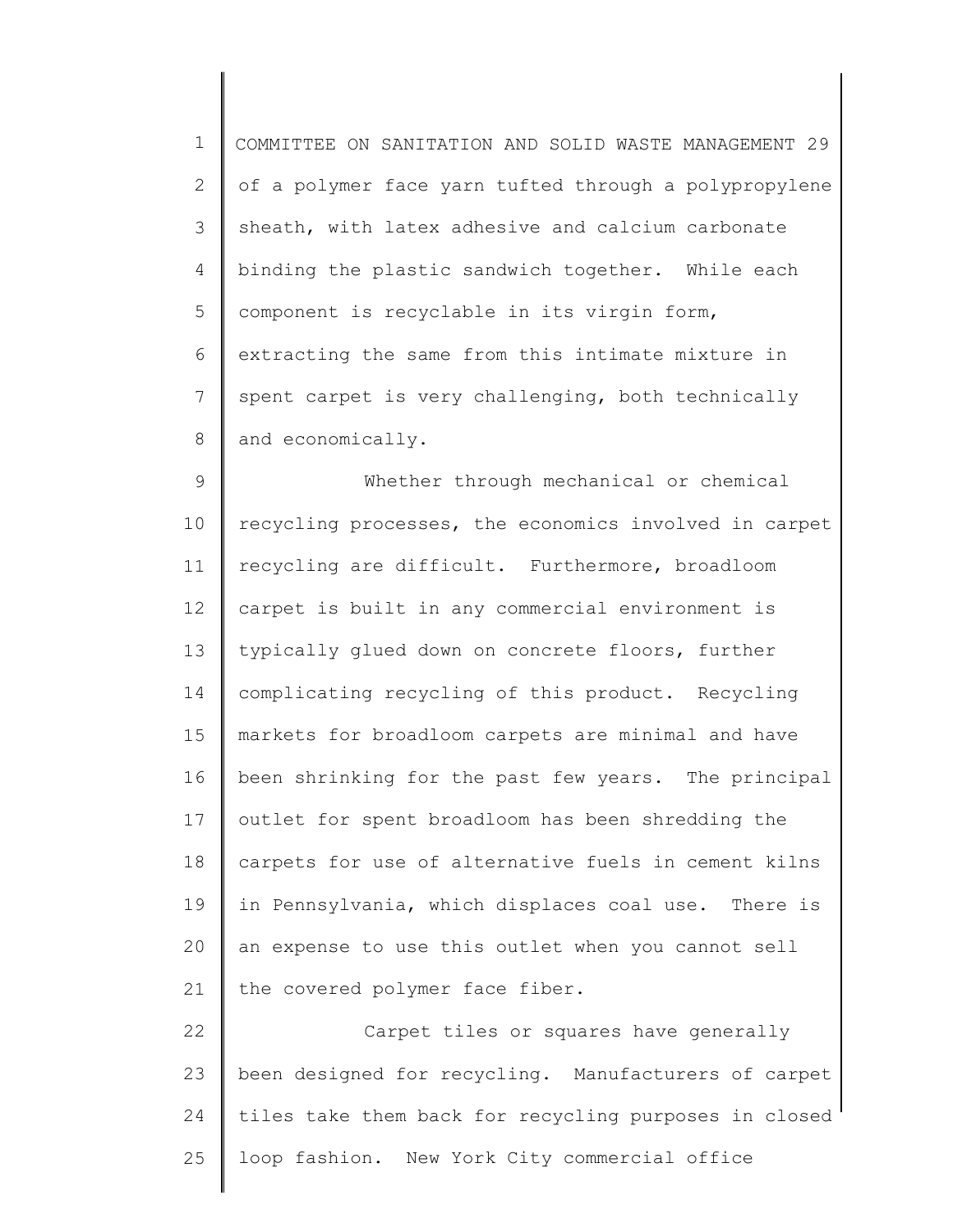| $\mathbf 1$ | COMMITTEE ON SANITATION AND SOLID WASTE MANAGEMENT 30 |
|-------------|-------------------------------------------------------|
| 2           | interiors are now estimated to be about 70% carpet    |
| 3           | tiles. Carpet Cycle packages spent carpet tiles on    |
| 4           | wooden pallets for removal from commercial buildings  |
| 5           | and the trip back to the manufacturer for recycling.  |
| 6           | The same is done with acoustical ceiling tiles.<br>We |
| 7           | stack on skids and return to Armstrong Ceiling in     |
| 8           | Marietta, Pennsylvania for recycling. Both products   |
| 9           | need to be removed in a relatively clean fashion      |
| 10          | rather than compacted together with construction and  |
| 11          | demolition debris resulting from interior renovation. |
| 12          | Expansion of carpet tile and ceiling tile             |
| 13          | reclamation would definitely help to reduce the       |
| 14          | millions of tons of C&D waste generated in New York   |
| 15          | City that ends up in landfills annually.              |
| 16          | Procurement of recycled content products              |
| 17          | made from recyclable carpet components will help      |
| 18          | recycling succeed. PVC-backed carpet tiles have       |
| 19          | significant recycled content. Synthetic carpet fiber  |
| 20          | padding underlayment is typically made from recycled  |
| 21          | carpet fibers.                                        |
| 22          | Last year Carpet Cycle introduced Quiet-              |
| 23          | Tech Acoustical Insulation for commercial and         |
| 24          | residential interiors, made of 90% recycled post-     |
| 25          | consumer carpet and cotton fibers from used clothing. |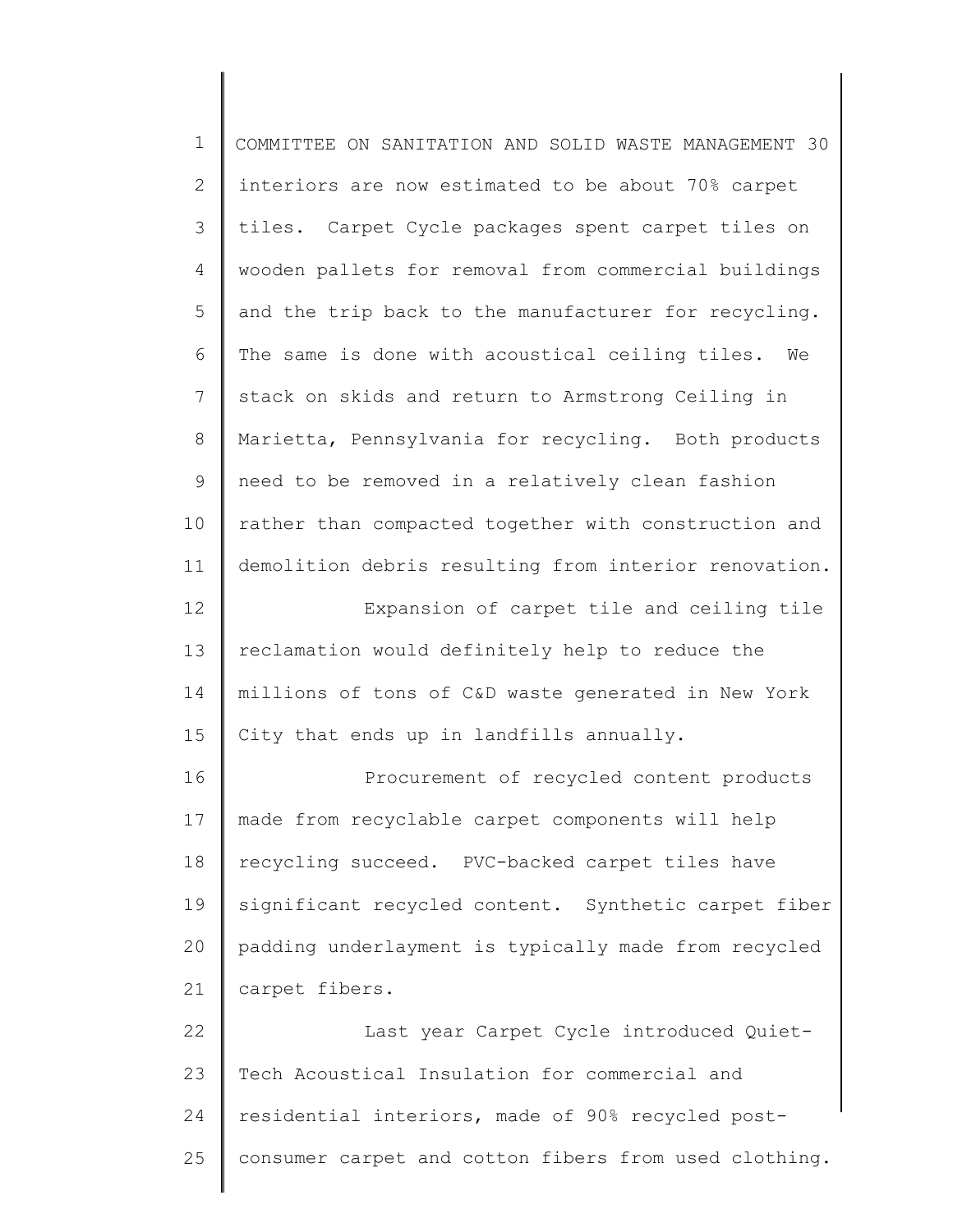1 2 3 4 5 6 7 8 9 10 11 12 13 14 15 16 17 18 19 20 21 22 23 24 25 COMMITTEE ON SANITATION AND SOLID WASTE MANAGEMENT 31 Quiet-Tech has a Class A fire rating and earned GREENGUARD Gold status for ultra low emissions - this is our sample of acoustical insulation. Quiet-Tech is healthy to touch and breathe as opposed to fiberglass products. We installed this product in several commercial buildings in the past six months; wider adoption of Quiet-Tech will enable greater collection and recycling of broadloom carpets from the New York City area as well as create and maintain green jobs. This is a prime example of the circular economy in action; further widespread adoption of recycled content products described will increase carpet recycling. CARE, the Carpet America Recovery Effort, has a catalog of such products on its website (carpetrecovery.org). Thank you for your time and consideration. CHAIRPERSON REYNOSO: Thank you. DAVID MEBERG: Good afternoon Mr. Chairman; members of the City Council. My name is David Meberg and I'm President and CEO of Consolidated Carpet and President of the Greater New York Floor Coverers Association and I appreciate the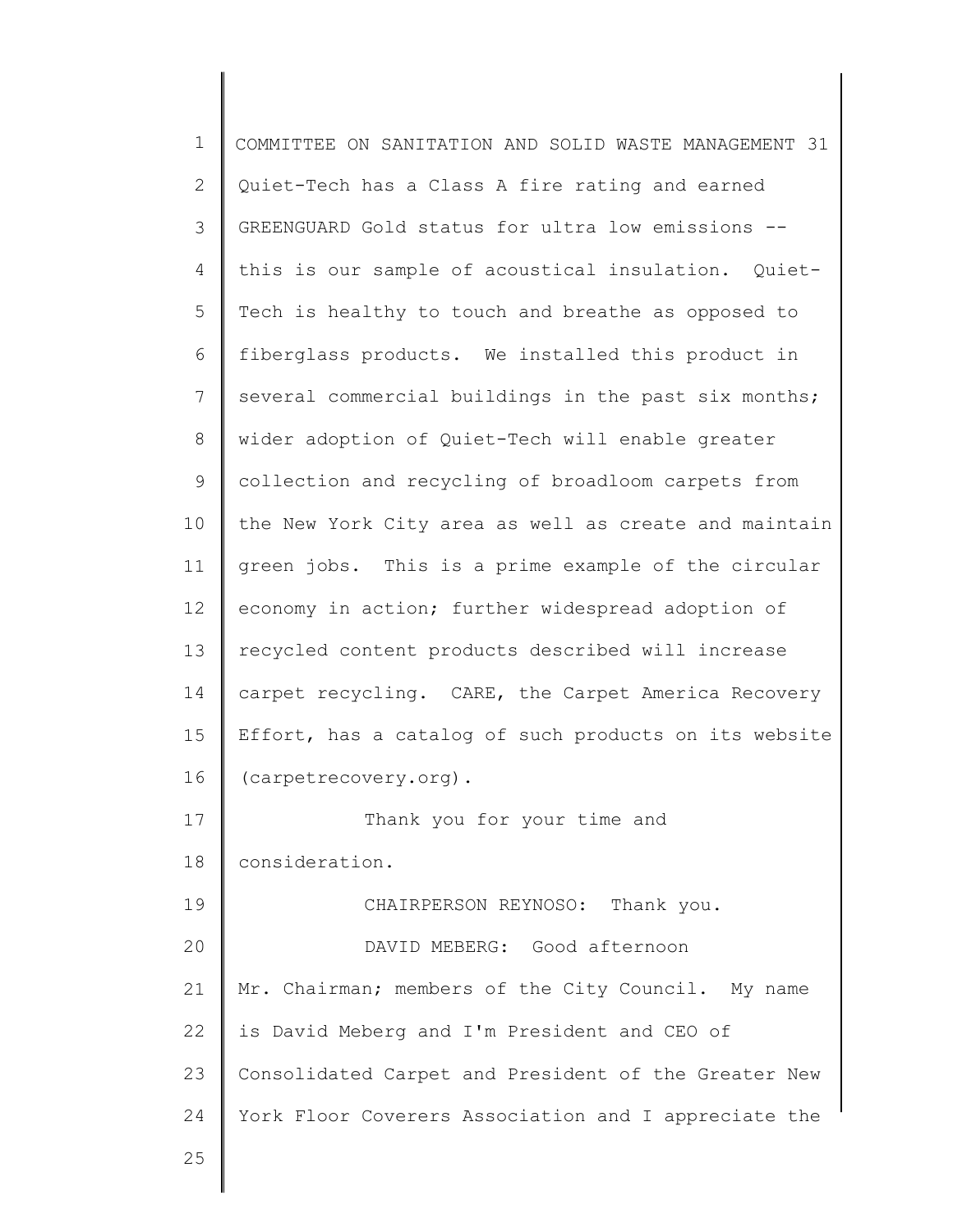1 2 3 COMMITTEE ON SANITATION AND SOLID WASTE MANAGEMENT 32 time to speak with you today regarding our concerns that we collectively share about Int. 201.

4 5 6 7 8 9 10 11 12 13 14 15 Consolidated Carpet is a third generation family-owned floor covering contractor that has serviced the five boroughs of New York City for 73 years. We employ 165 associates and service the commercial marketplace, from hotels to hospitals, to commercial tenants in the legal, banking, marketing, and technology industries. Throughout the course of our history we've been privileged to work on some of the most prominent and notable New York City real estate development and refurbishment projects inside some of the most notable pieces of real estate in the city.

16 17 18 19 20 21 22 23 24 25 The Greater New York Floor Coverers Association is a trade association whose members are the largest commercial and unionized floor covering contractors in the marketplace. We have approximately 20 members and the main purpose of our existence is to negotiate collective bargaining agreements with the New York District Council of Carpenters. The Carpenters Union claims trade jurisdiction over floor covering removals and installations. Our 20 members employer over 500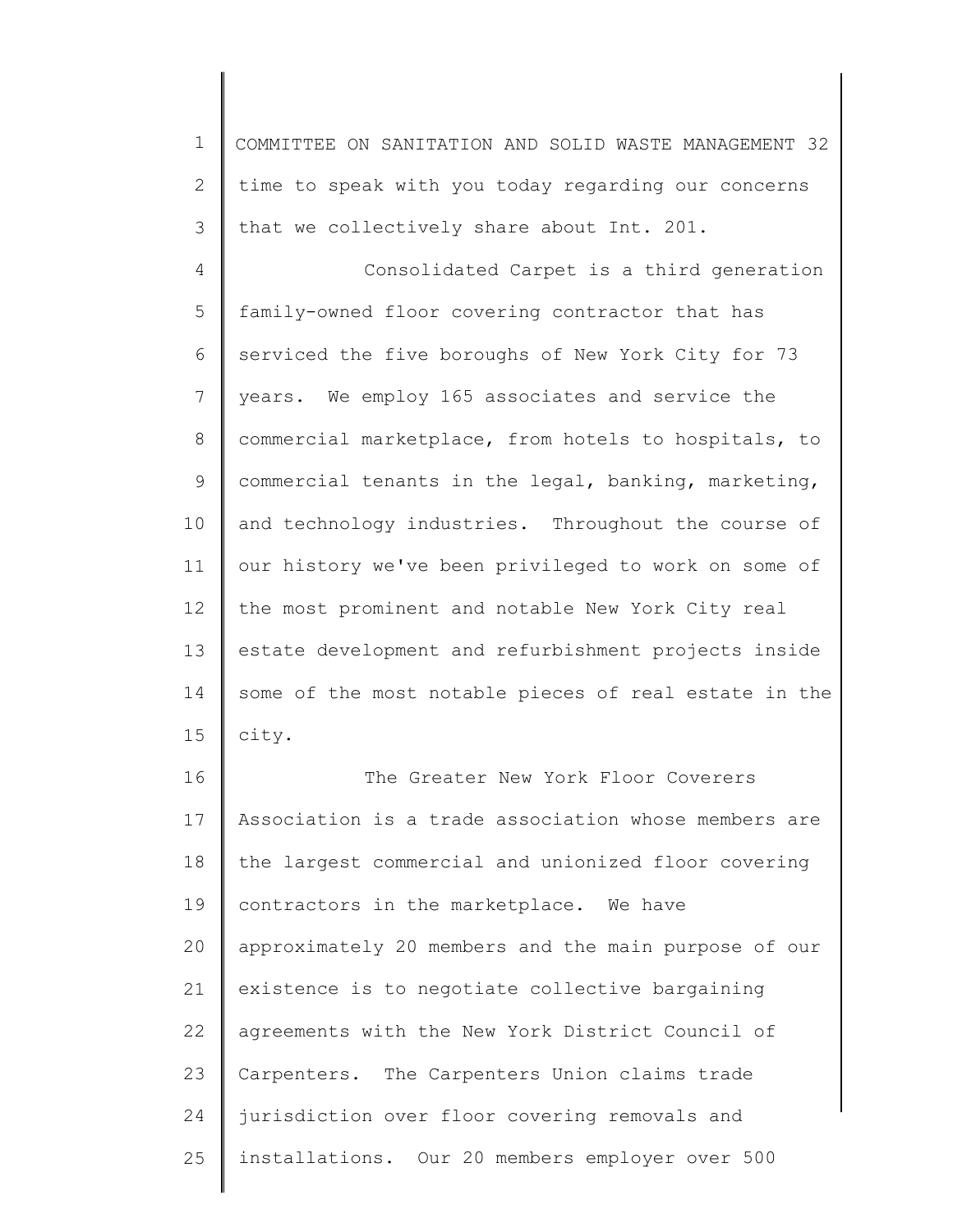1 2 3 4 COMMITTEE ON SANITATION AND SOLID WASTE MANAGEMENT 33 unionized carpenters, at least another 500 in support staff and we comprise 75% of the unionized hours worked in the floor-covering trade.

5 6 7 8 9 10 11 12 13 14 15 My testimony here today will be about my firsthand experiences with Consolidated Carpet, but members of my trade association have similar experiences and share my personal concerns over this bill. Collectively, we oppose elements of the intro because the requirements contained within have the potential to dramatically increase cost, which when passed on to our customers could deter them from choosing to replace their existing floor coverings and ultimately have a negative economic impact on our businesses.

16 17 18 19 20 21 22 23 24 25 Our entire industry is sensitive to the environmental concerns this bill addresses; we have and will continue to work diligently to find practical and sustainable solutions to the issues surrounding the disposal of old used carpet products. The carpet industry as a whole has been on the forefront of developing products for a healthy and sustainable indoor environment for over 30 years. When I entered the business in the mid 80s, the industry was examining itself and the raw material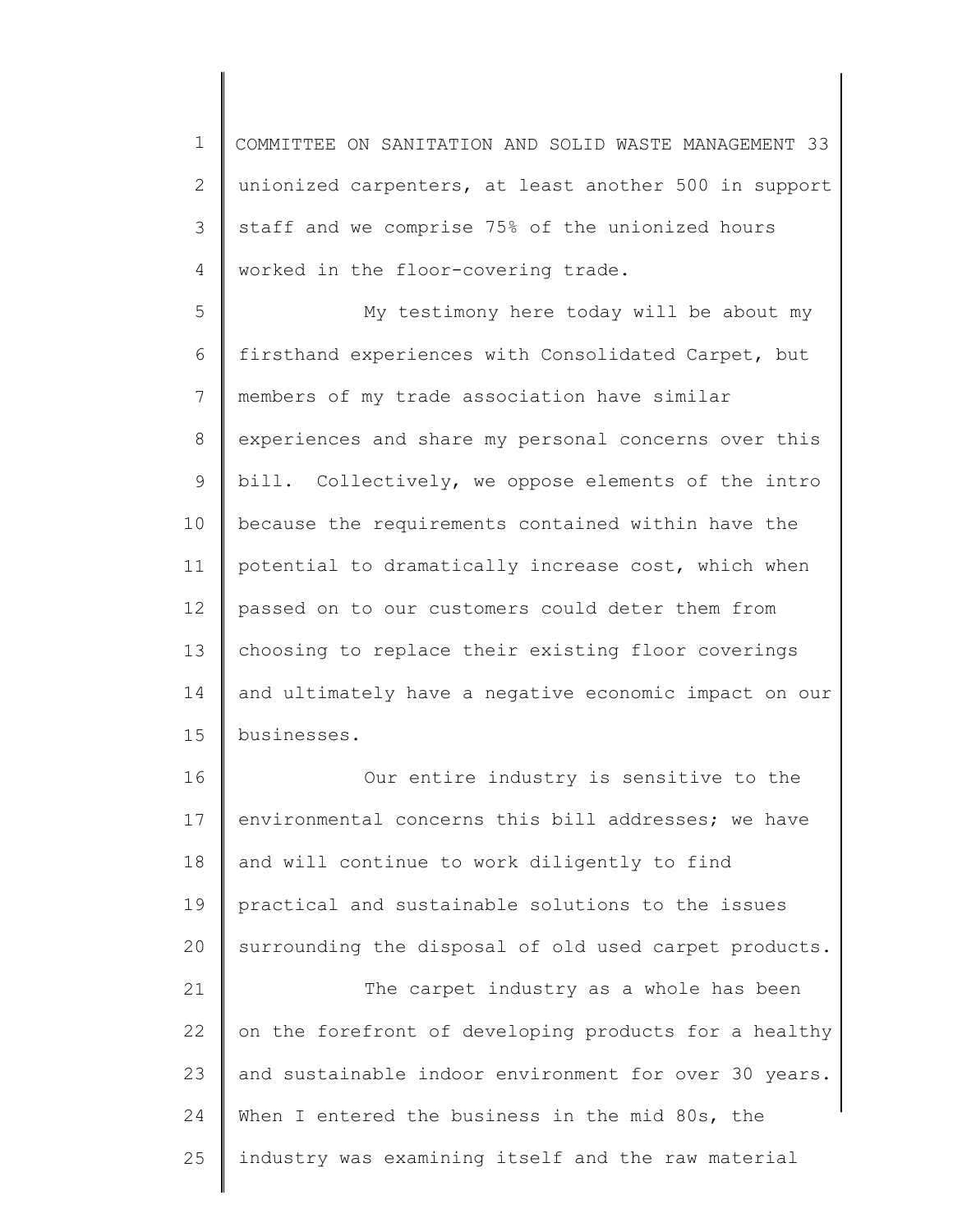1 2 3 4 5 6 7 8 9 10 11 12 13 14 15 COMMITTEE ON SANITATION AND SOLID WASTE MANAGEMENT 34 components of its products to ensure healthy indoor air quality as commercial building environments started being more encapsulated. The days of opening windows for fresh air were going away and indoor air flow was becoming fully self-contained. This inward focus continued as the concepts of recycling and office sustainability developed. I recall in the late 80s and early 90s housing trailers at our warehouses in Brooklyn provided to us by DuPont, the a prominent carpet fiber manufacturer; we would load those trailers with old and used carpet materials and ship them off so research and development teams could study the deconstruction process for carpet and find alternative uses for its raw materials.

16 17 18 19 20 21 22 23 24 25 As time went on, recycling of carpet became a cottage industry; two recyclers for some time had serviced the New York City marketplace; one was located on Long Island and another in Newark, New Jersey. However, deconstructing carpet, as you've just heard, is not an easy process and as new carpet products have developed that utilize better, cheaper and more ecologically sound fiber and backing systems, the downstream demand for the raw material components of old carpet have dried up. Two years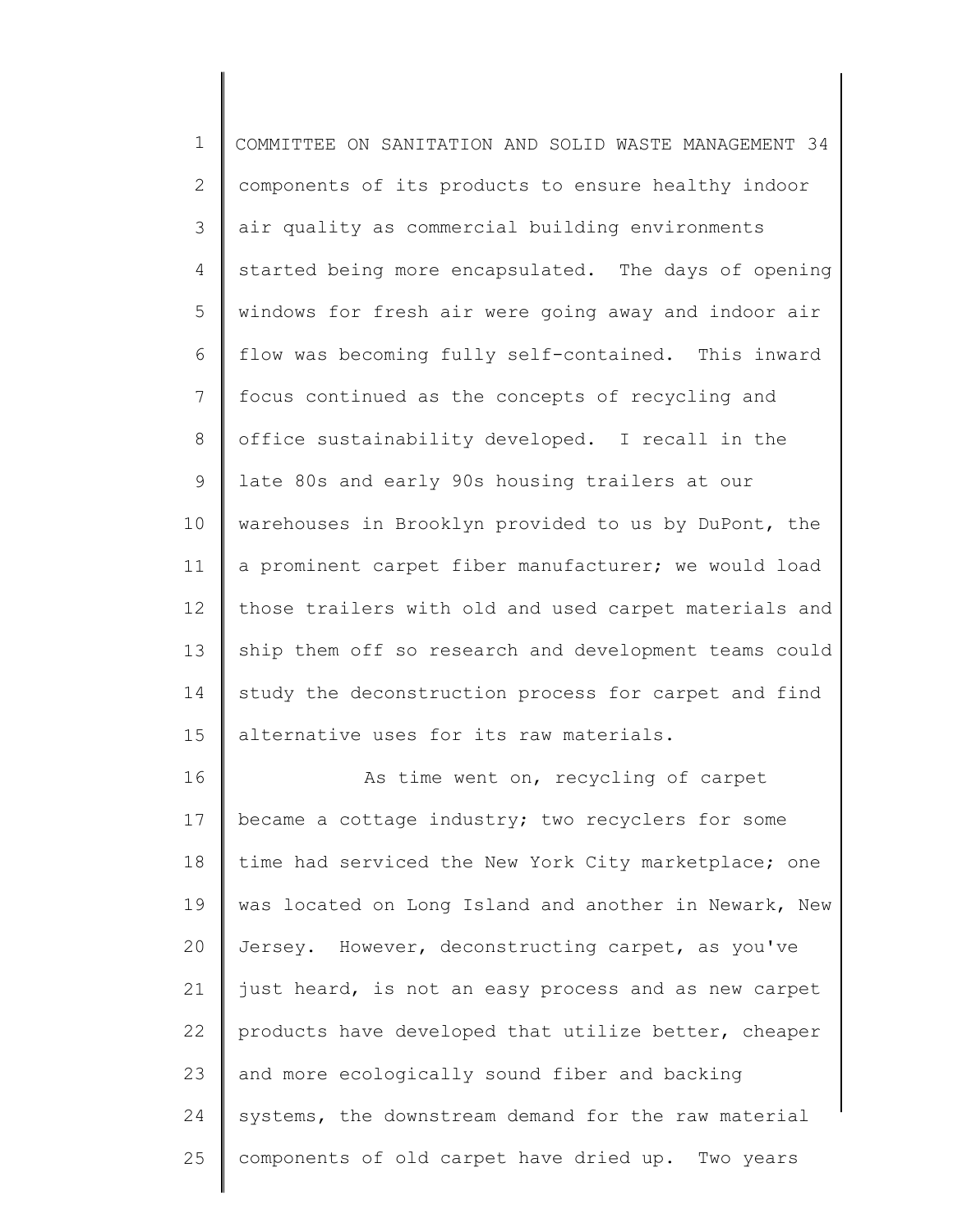| $\mathbf 1$    | COMMITTEE ON SANITATION AND SOLID WASTE MANAGEMENT 35 |
|----------------|-------------------------------------------------------|
| $\overline{2}$ | ago the carpet recycler on Long Island closed their   |
| 3              | doors; the recycler here in New Jersey, sitting to my |
| 4              | right, Carpet Cycle, has remained our go-to recycler; |
| 5              | however, just two months ago the principal owner of   |
| 6              | Carpet Cycle informed me that they would no longer be |
| $\overline{7}$ | able to collect and recycle broadloom products.       |
| $8\,$          | Broadloom products, as you've heard, is carpet that's |
| $\mathsf 9$    | produced in rolls.                                    |
| 10             | Alternatively, carpet produced as tiles,              |
| 11             | carpet tiles, are still accepted by Carpet Cycle.     |
| 12             | Over the past years the commercial marketplace has    |
| 13             | seen a sharp increase in market share for carpet      |
| 14             | tiles; conversely, the broadloom market share is      |
| 15             | sinking, but is still used in hotels, theaters and    |
| 16             | office environments trying to project a more upscale  |
| 17             | or residential flare. Most of today's carpet tile     |
| 18             | products are made with recycling in mind; many        |
| 19             | manufactured with the deconstruction and              |
| 20             | reutilization processes already contemplated; they    |
| 21             | remain easily recyclable. However, we must find       |
| 22             | cost-effective solutions to efficiently dispose of    |
| 23             | broadloom products that still exist in the            |
| 24             | marketplace. Simply stated, as newer, more            |
| 25             | environmentally engineered products continue to enter |
|                |                                                       |

║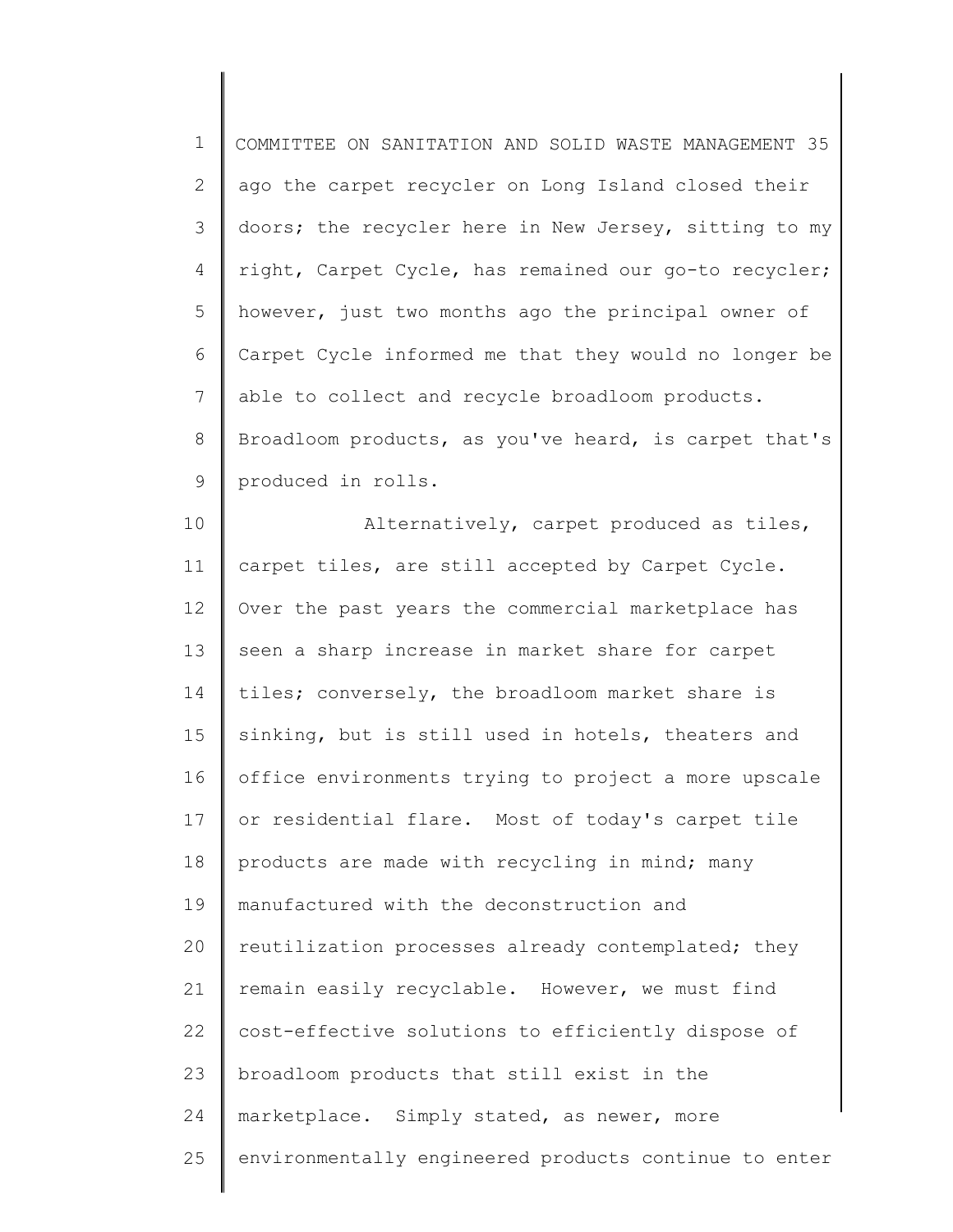| $\mathbf 1$  | COMMITTEE ON SANITATION AND SOLID WASTE MANAGEMENT 36 |
|--------------|-------------------------------------------------------|
| $\mathbf{2}$ | the market and gain market share, recycling issues in |
| 3            | years to come should become less burdensome on our    |
| 4            | landfills and less costly; the market is reacting.    |
| 5            | The carpet industry, as I have stated and             |
| 6            | as The Carpet and Rug Institute will demonstrate for  |
| 7            | you shortly, has a long history of voluntary          |
| $8\,$        | participation and solution-finding when it comes to   |
| 9            | the development, usage and end-of-life cycle for its  |
| 10           | products. Most, if not all, carpet manufacturers      |
| 11           | today still have stated and published goals of        |
| 12           | lessening and even eliminating entirely their         |
| 13           | environmental footprint from this earth.              |
| 14           | As a lifelong New Yorker, I appreciate                |
| 15           | the City Council's concern for our environment and    |
| 16           | the interest and time you have shown by this hearing  |
| 17           | today; my hope is that my testimony has shown you a   |
| 18           | cohesive industry that works proactively towards      |
| 19           | problem-solving and working together to ensure a      |
| 20           | healthy and sustainable environment. My fear is that  |
| 21           | through legislation our industry will be forced to    |
| 22           | quickly adapt to mandates that will dramatically      |
| 23           | raise costs, perhaps stifle proposed renovation       |
| 24           | projects and possibly cost jobs; it is for these      |
|              |                                                       |

25

Ι

║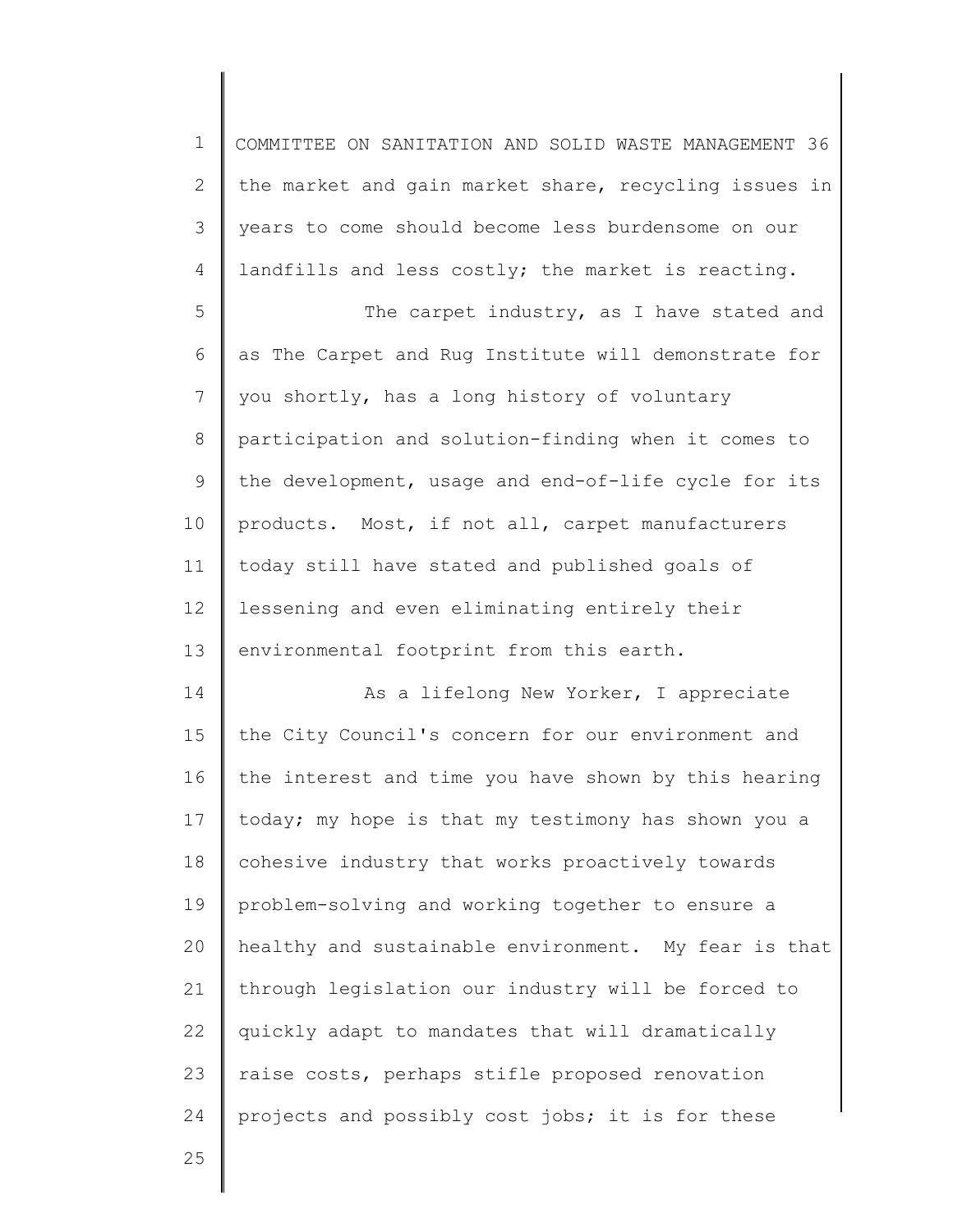1 2 3 4 5 6 7 8 9 10 11 12 13 14 15 16 17 18 19 20 21 22 23 24 25 COMMITTEE ON SANITATION AND SOLID WASTE MANAGEMENT 37 reasons that we are voicing our concern here today for this intro. Thank you. CHAIRPERSON REYNOSO: Thank you. And we've also been joined by Council Member Vanessa Gibson from the Bronx. JENNIFER STOWE: Good afternoon. My name is Jennifer Stowe; I'm the Vice President of Government Relations at The Carpet and Rug Institute (CRI). Members of the City Council, I appreciate the opportunity to come before you and express our concerns regarding Int. No. 201. CRI is the not-for-profit trade association that represents the manufacturers who produce over 90% of the carpet in the United States. About 90% of the soft floor covering that you walk on is produced in the United States and we're very pleased with that statistic and we're trying to keep it that way. The carpet industry, as David mentioned, has been a leader in forging product sustainability, first with its Green Label Plus program, which dealt with indoor air quality, as well as its work with the American National Standards Institute in the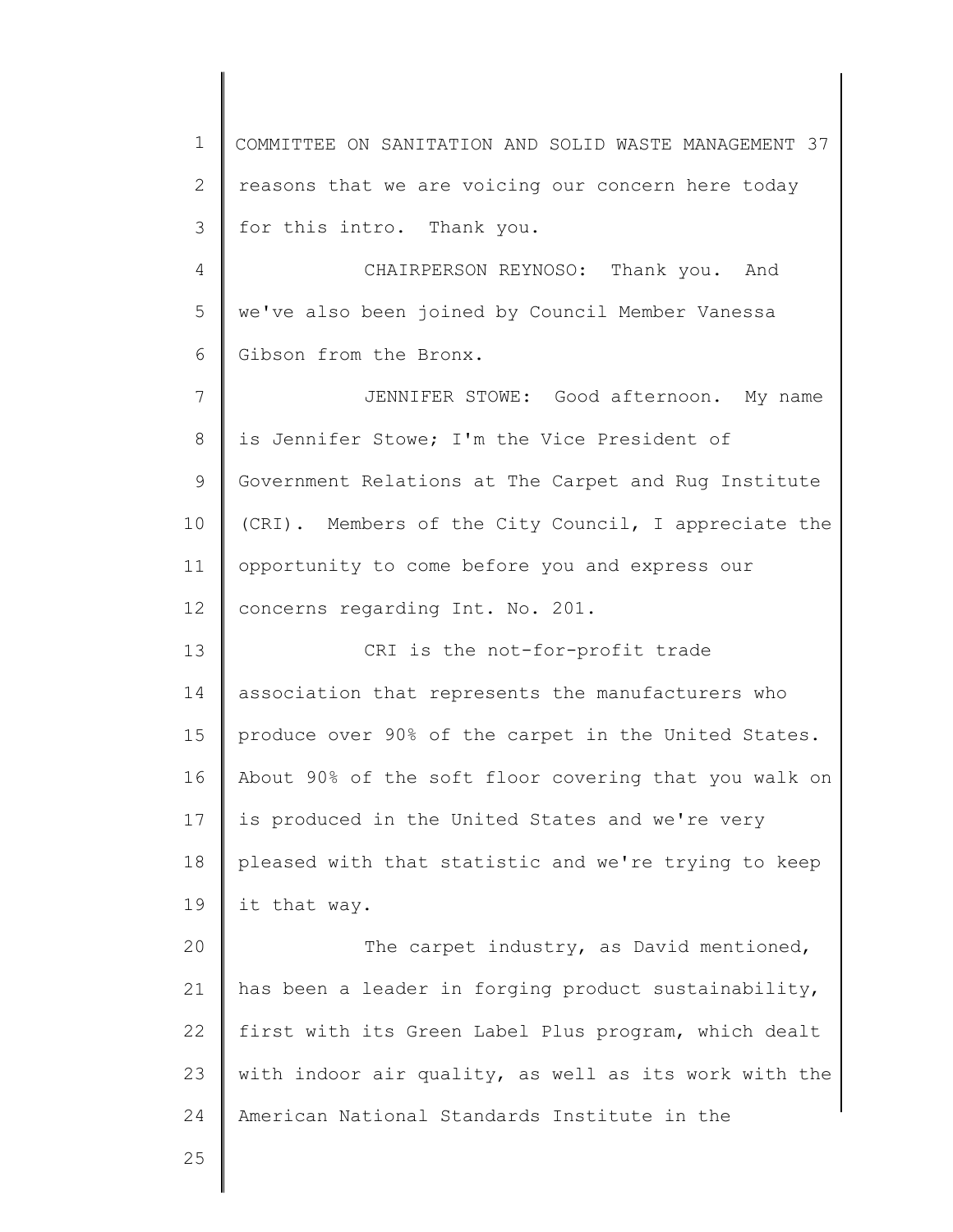1 2 3 4 5 6 7 8 9 10 11 12 13 14 15 16 17 18 19 20 21 22 COMMITTEE ON SANITATION AND SOLID WASTE MANAGEMENT 38 development of a sustainable carpet assessment standard, the ANSI; it's referred to as NSF 140. More relevant to today's discussion is CRI's participation in the formation of CARE, the Carpet America Recovery Effort. CARE is a separate voluntary, not-for-profit organization dedicated to increasing the landfill diversion, reuse and recycling of waste carpet through market-based solutions that benefit the economy as well as the environment. Reduction in the amount of carpet going to landfills each year is already happening; in fact, since CARE's inception in 2002, more than 4.5 billion pounds of used carpet has been diverted from landfills. CARE's members include independent carpet recyclers, carpet manufacturers, dealers, retailers, and suppliers, and nongovernmental organizations as well. CARE's members are committed to finding solutions to recycling and reuse of post-consumer carpet. The Carpet and Rug Institute and its members have not only worked diligently to ensure

23 24 25 that our products are completely safe to the consumer, but they've taken great effort towards producing more sustainable products. The CRI Green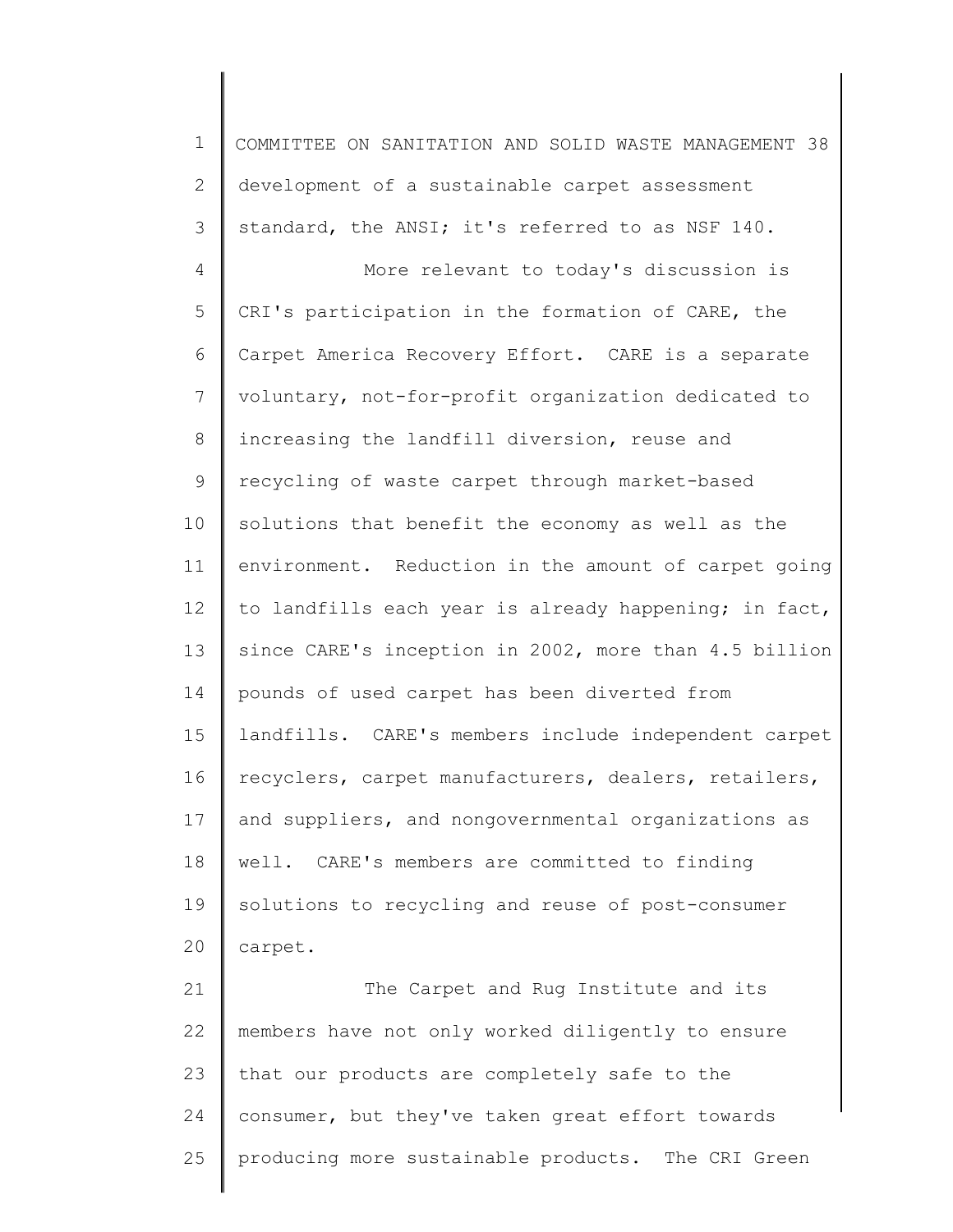1 2 3 4 5 6 7 COMMITTEE ON SANITATION AND SOLID WASTE MANAGEMENT 39 Label program was the first product certification program recognized by the U.S. Green Building Council. CRI, as an ANSI-accredited product certification body, certifies carpet products and is the first to be accredited by ANSI to certify green products.

8 9 10 11 12 13 14 15 16 CRI commends the bill sponsors for their keen interest in improving the environmental profile of products and feels CRI and our members have a long history of doing just that. While we commend these efforts, we feel there are some major fundamental concerns with the focus of 201 in establishing a mandatory collection and recycling program and it will create a large bureaucratic burden in New York City.

17 18 19 20 21 22 23 24 25 Carpet is not hazardous, carpet is a safe and healthy product in the home, office or school; it's designed to add comfort and warmth for the consumer as a soft floor covering. Even more importantly, it's safe; it's durable and has been tested to ensure it is by far the safest product it can be. Quite frankly, carpet is such a nonissue from a product performance and safety standpoint; we're not aware of any federal or state requirements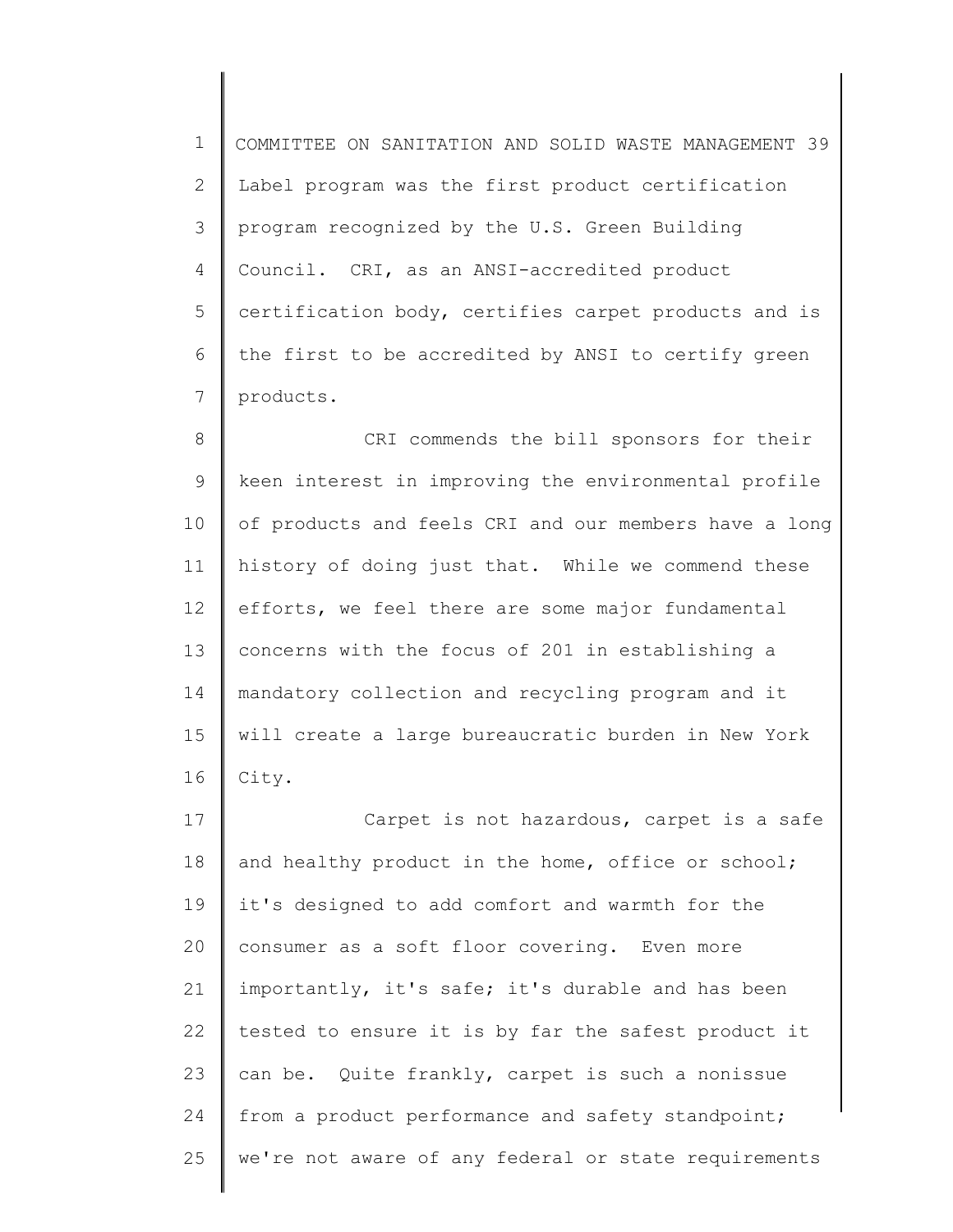1 2 3 4 5 6 COMMITTEE ON SANITATION AND SOLID WASTE MANAGEMENT 40 covering its sale or use. As such, carpet, because of its long track record toward improvement and sustainability, does not now or will it warrant the type of mandatory collection and recycling program envisioned by 201.

7 8 9 10 11 12 13 14 15 16 17 We will be the first to admit that carpet is not the easiest product to deal with in the landfill; it doesn't biodegrade or compress well; it's for that very reason that we formed CARE to address these issues. This type of legislation would be a step backward from volunteer proactive industry programs and the measures it establishes won't improve the process of recycling carpet; it will only make it more expensive to industry and the state and may in fact lead to alternatives such as incineration to meet some arbitrary goals.

18 19 20 21 22 23 24 25 Int. 201 would not result in efficient environmental improvement; recycling carpet is difficult, as you've heard from Carpet Cycle. The industry and others have been working decades to find solutions and progress is being made, but we're not quite there yet. Most fiber types have limited economically viable markets; some types of recycled carpet fiber have no economically viable market.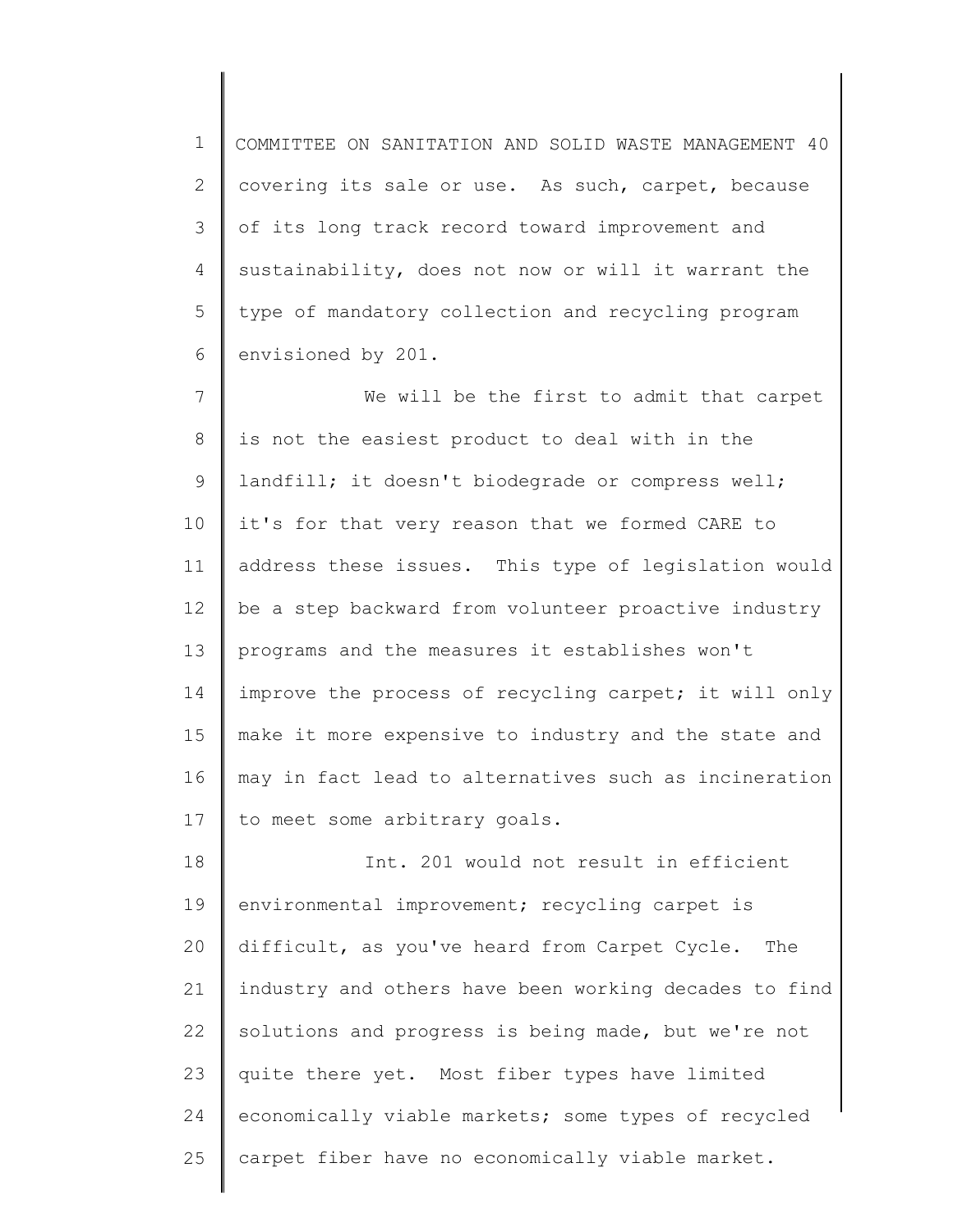1 2 3 4 5 6 7 8 9 10 11 12 13 COMMITTEE ON SANITATION AND SOLID WASTE MANAGEMENT 41 Additionally, macroeconomics has to be taken into consideration. Low-petrol chemical prices and other material costs create barriers to the use of products from recycled carpet. In this economic climate, virgin materials can actually be more affordable than post-consumer content. The cost to recycle all types of carpet, including face fiber and backing, would be extremely expensive and cost prohibitive. In fact, due to the issues referenced above, there are few and becoming fewer -- as David referenced -- recyclers in the New York City area who handle all types of carpet.

14 15 16 17 18 19 20 21 22 23 24 25 Manufacturers are already constantly working to find ways to produce more environmentally preferable products and using the most recyclable and environmentally friendly components and packaging available and feasible. This activity on the part of producers is not only in the best interest of the environment, but it is also necessary to be costeffective, with limited resources and responsive to consumer demand. The absence of a mandate to collect products at the end of their lifecycles is not hindering efforts to reduce waste; in fact, a study from Rockefeller University and the University of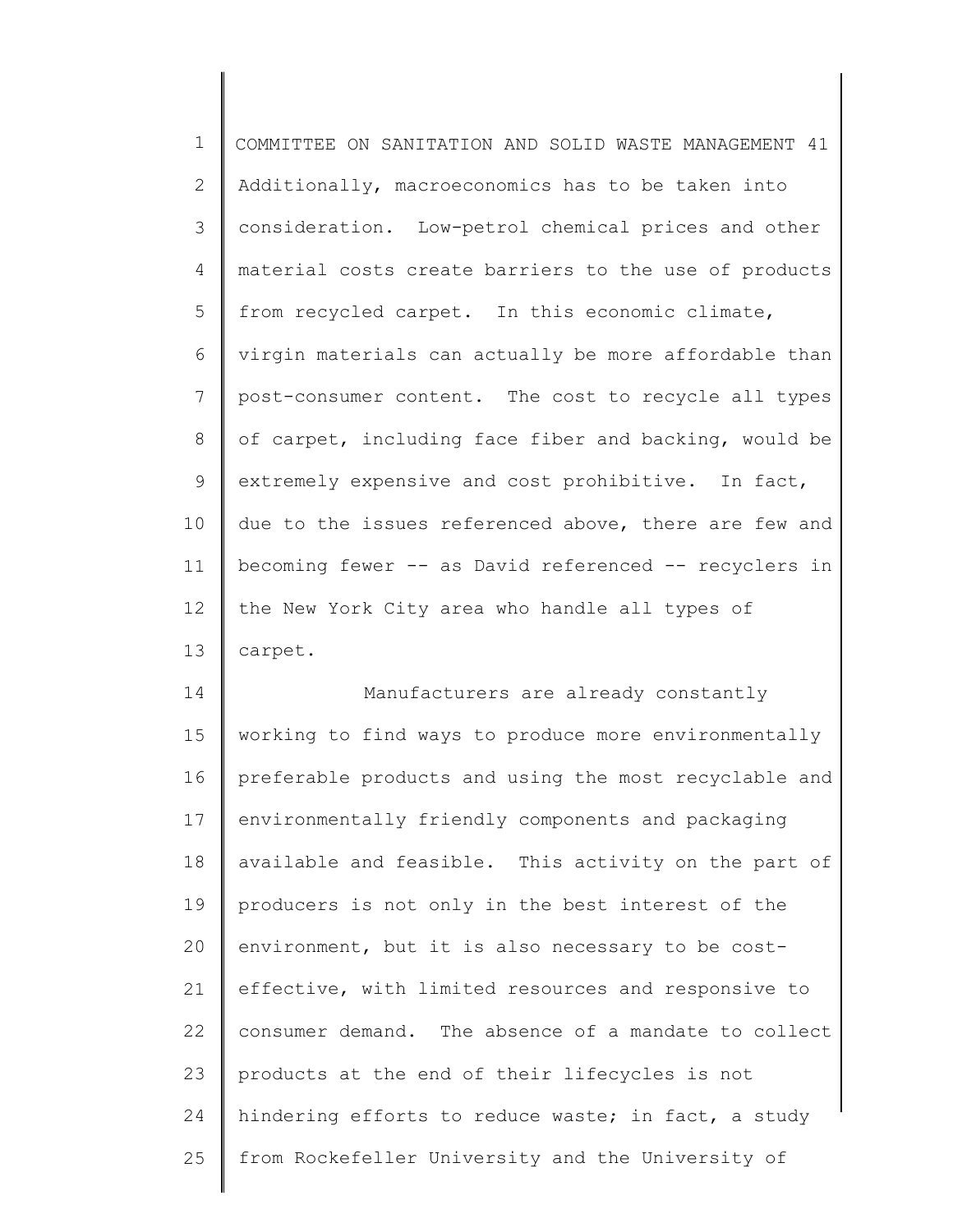1 2 3 4 5 6 7 8 9 10 COMMITTEE ON SANITATION AND SOLID WASTE MANAGEMENT 42 Texas concluded that assessment of consumption per unit of economic activity shows a dematerialization in physical materials of about one-third since 1970. This means the companies are using fewer resources and creating products that use one-third less material than previous products. However, mandates to collect and recycle products have not increased this activity within companies and can in fact hinder these efforts.

11 12 13 14 15 16 17 18 19 20 21 22 23 24 Mandates for collection and recycling can also actually harm the environment in unforeseen ways. These programs can force companies to switch from materials that might be more energy efficient to produce, lighter to transport and safer, such as plastic, to heavier materials that are more recyclable but require more energy to produce and use and could pose greater safety concerns. Market processes encourage innovation and the use of limited resources throughout a product's lifecycle, while these types of programs override this natural research and development process and only drive manufacturers toward different materials. The costs associated with 201 would be

25

cost to the City, cost to the consumers and we think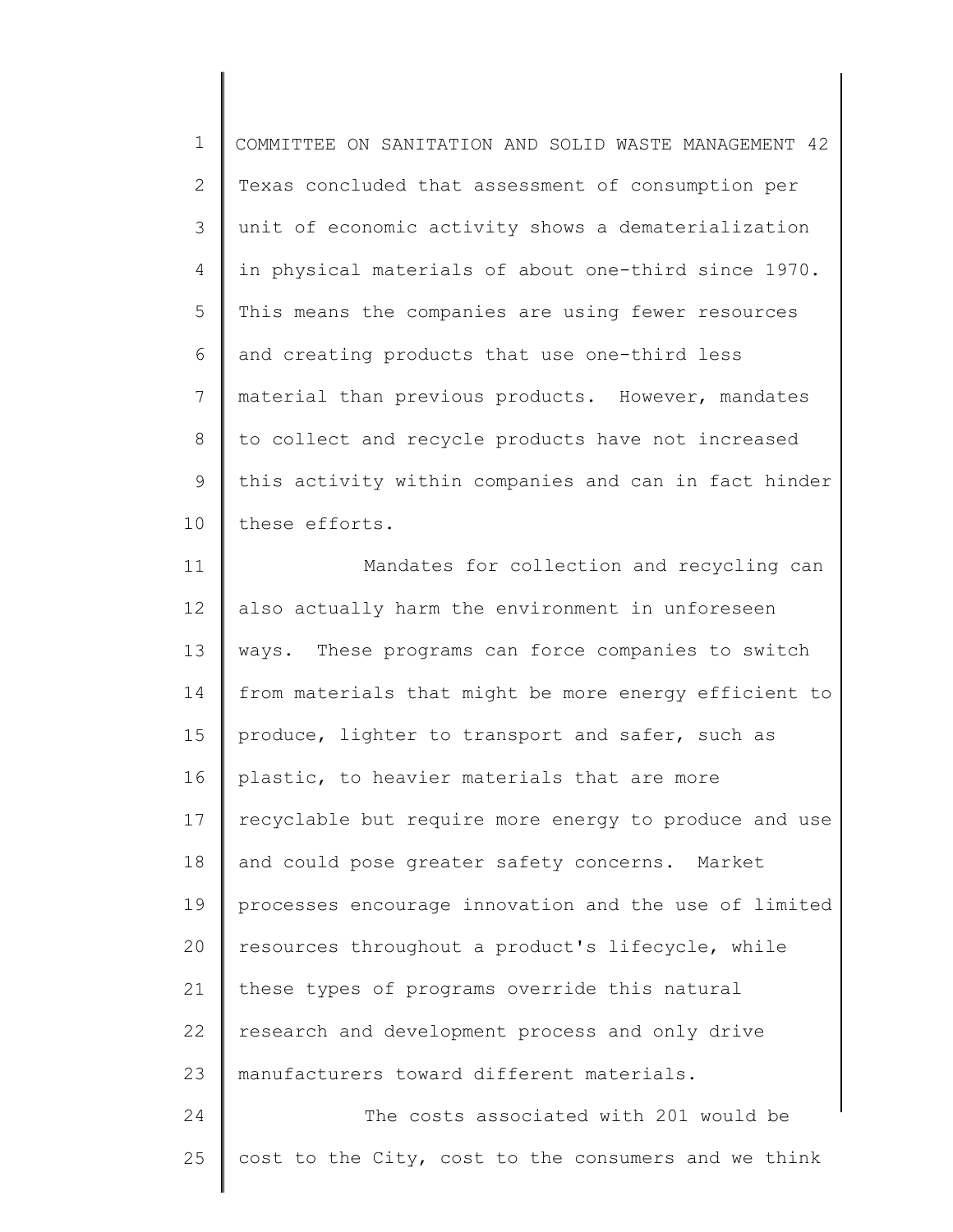1 2 3 4 5 6 7 8 9 10 COMMITTEE ON SANITATION AND SOLID WASTE MANAGEMENT 43 there should be a cost-benefit analysis. The cost of the program envisioned by 201 would be cost prohibitive to both product manufacturers and to the City; in fact, to the focus on the commercial sector, could seriously impact the cost of projects within the City, including hotels and tourist attractions, thus causing developers to hesitate or even reconsider projects, resulting in a severe economic impact.

11 12 13 14 15 16 17 18 19 20 21 22 23 24 The proposed funding for the program is through product fees or taxes which would be levied on companies that are attempting to comply, in addition to the cost of developing collection and recycling programs -- the nonexistent infrastructure currently. Consumers would see this increased cost on a daily basis, as firms would be forced to shift some cost onto consumers to account for this burdensome mandate. These programs also cost the consumer to collect and transport them to a collection location. In the case of carpet, this is not an easy process for the consumer; unlike paper and bottles, carpet can't just be put in a little trashcan by your desk.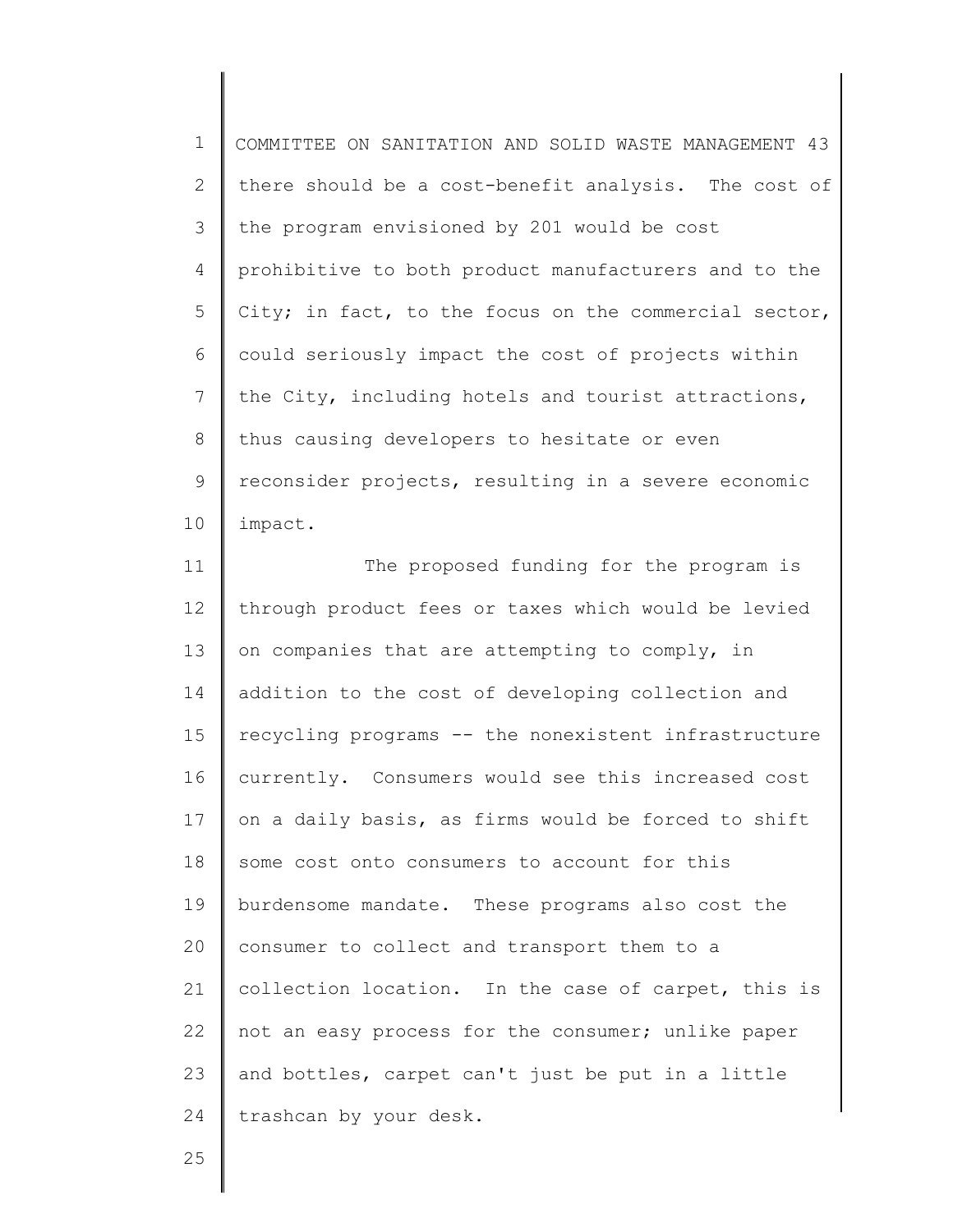| $\mathbf 1$     | COMMITTEE ON SANITATION AND SOLID WASTE MANAGEMENT 44 |
|-----------------|-------------------------------------------------------|
| $\mathbf{2}$    | So in these times of extreme fiscal                   |
| 3               | pressures, we're concerned that 201 puts a burden     |
| 4               | onto contractors, subcontractors, retailers;          |
| 5               | installers which could effectively put them out of    |
| 6               | business. City resources would be drained to          |
| $7\phantom{.0}$ | administer the program and it would seem only prudent |
| 8               | to include a requirement for a study to address the   |
| 9               | above-mentioned concerns. Int. 201 currently has no   |
| 10              | such requirement and there really must be an analysis |
| 11              | component to prioritize limited resources and prevent |
| 12              | fiscally irresponsible mandates. This legislation     |
| 13              | would likely put a halt to many, if not most, major   |
| 14              | building refurbishments in the City of New York       |
| 15              | metropolitan area.                                    |
| 16              | So in conclusion, it's our assumption                 |
| 17              | that 201 would create an immense regulatory           |
| 18              | infrastructure of onerous requirements without        |
| 19              | appropriate oversight. Mandatory collection and       |
| 20              | recycling as proposed by this ordinance would result  |
| 21              | in extensive requirements and would not achieve the   |
| 22              | benefits that would make it worth the cost; rather,   |
| 23              | 201 proposes a heavy-handed mandate that would burden |
| 24              | contractors, subcontractors, retailers, and           |
| 25              | installers.                                           |
|                 |                                                       |

║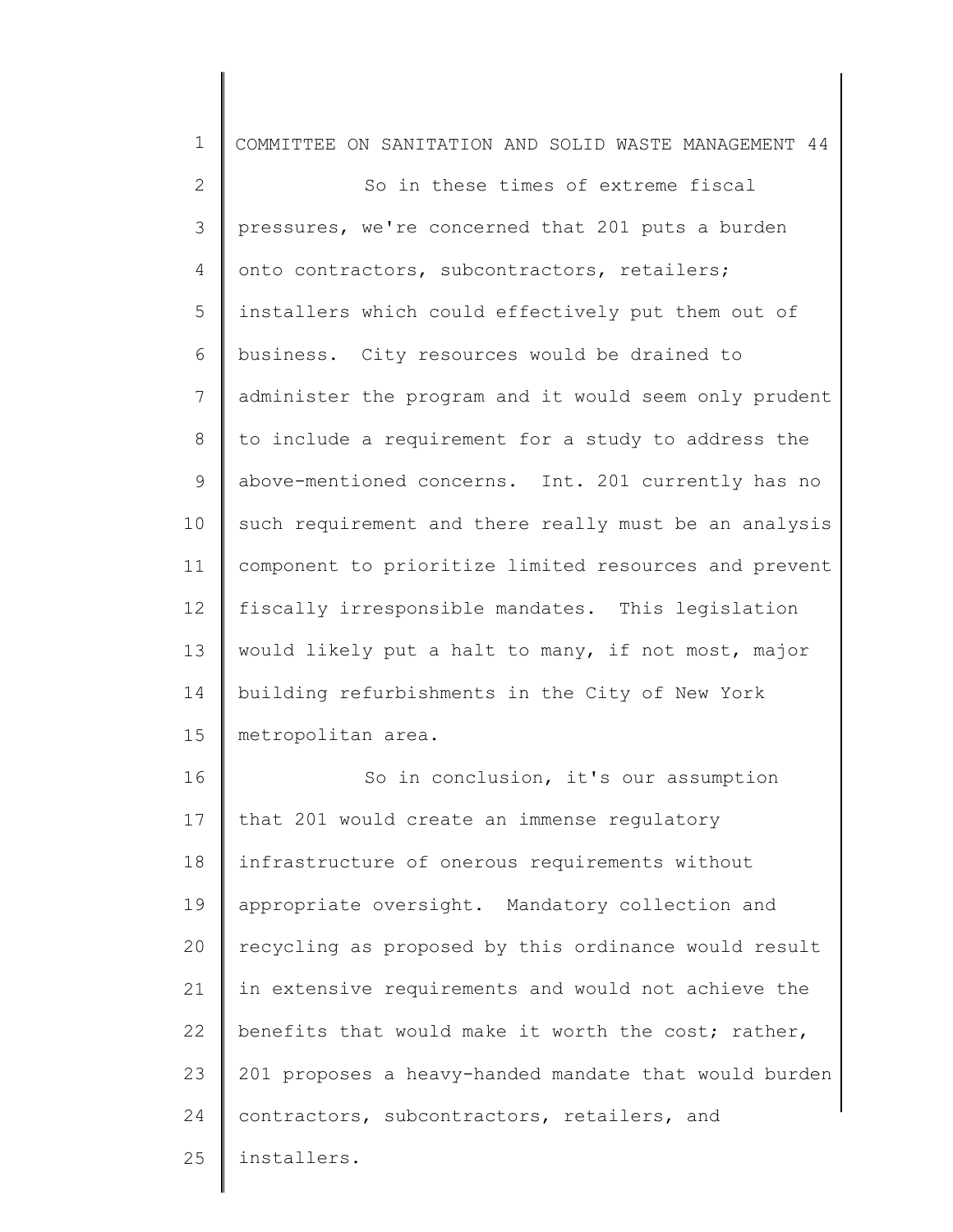| $\mathbf 1$    | COMMITTEE ON SANITATION AND SOLID WASTE MANAGEMENT 45 |
|----------------|-------------------------------------------------------|
| $\mathbf{2}$   | In contrast to the burdensome mandate                 |
| 3              | currently included in 201, CRI supports continued     |
| 4              | efforts to engage in voluntary efforts to find cost-  |
| 5              | effective solutions. We feel a much more prudent and  |
| 6              | effective approach would be to use the power of       |
| $\overline{7}$ | government to drive the use of recycled products; why |
| 8              | not encourage the City to find products containing    |
| $\mathsf 9$    | post-consumer content and mandate the purchase of     |
| 10             | such products? This approach would drive the market   |
| 11             | to develop products that meet these requirements,     |
| 12             | thus reducing the materials going to landfills. From  |
| 13             | the carpet industry perspective, that would include   |
| 14             | such products as fiber pad, underlay made from nearly |
| 15             | 100% post-consumer carpet content, sediment control   |
| 16             | products made from post-consumer carpet, highway and  |
| 17             | sound barriers made from post-consumer carpet, and    |
| 18             | post-consumer plastics in a myriad of products,       |
| 19             | including carpet tiles and the product that was       |
| 20             | referenced by Carpet Cycle, the insulation.           |
| 21             | This is a proactive, positive approach                |
| 22             | that would do much more to incentivize recycling than |
| 23             | a collection and recycling mandate. So on behalf of   |
| 24             | the members of The Carpet and Rug Institute, we thank |
| 25             |                                                       |
|                |                                                       |

║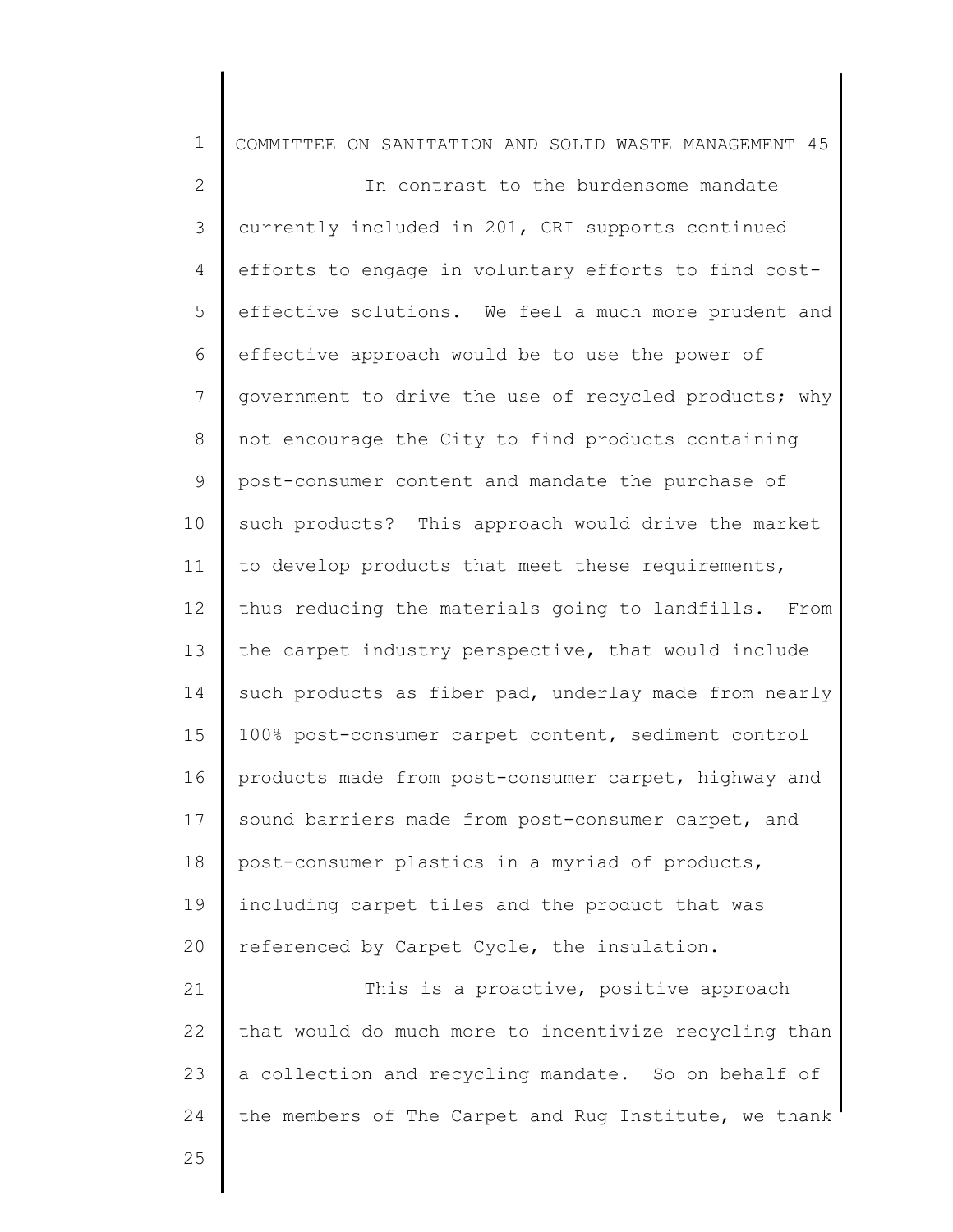1 2 3 COMMITTEE ON SANITATION AND SOLID WASTE MANAGEMENT 46 you for your consideration of our concerns and I'm happy to answer any questions.

4 5 6 7 8 9 CHAIRPERSON REYNOSO: Thank you for your testimony. So just to get some clarification, because I was hearing the testimony; I believe that The Carpet and Rug, or CRI and… oh here it is… and Consolidated Carpet are concerned about the bill or against it, but Carpet Cycle not necessarily.

10 11 12 13 14 15 16 17 18 19 20 21 22 23 24 25 CARL TREZZA: No, that's not correct. We're for a mandate of carpet tile recycling and also mentioned ceiling tile recycling, see that's very easy to accomplish. Broadloom as well, you know, we have… I think are on the cutting edge of carpet recycling technology; we expanded into a 50,000 square-foot recycling facility in Newark, New Jersey, and some of the macroeconomic factors behind it have caused us over the past six months to a year to slow down the amount of carpet we process, because we can process a lot more than the markets can purchase, than that our products can move [sic]. So until we see more adoption of stuff like this Quiet-Tech, it's very hard to keep continually collecting products of broadloom carpet, but this is not a problem when it comes to carpet tile; that's to clarify.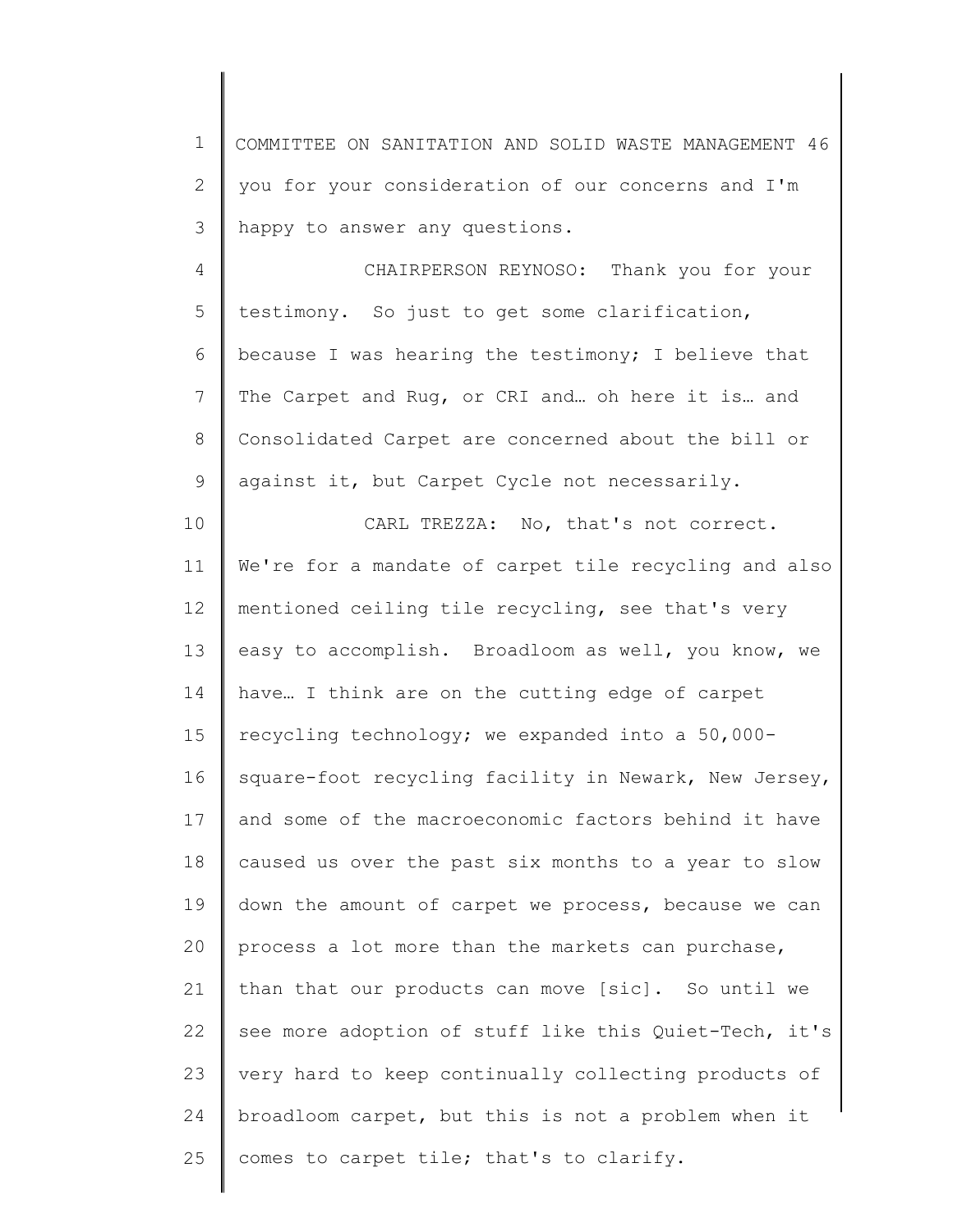| $\mathbf 1$ | COMMITTEE ON SANITATION AND SOLID WASTE MANAGEMENT 47 |
|-------------|-------------------------------------------------------|
| 2           | CHAIRPERSON REYNOSO: So right, so I'm                 |
| 3           | the broadloom seems to be the big problem here, and   |
| 4           | from what I hear from you, 70% of buildings in the    |
| 5           | City of New York already have carpet tiles, so we     |
| 6           | have 30% of carpet is still this broadloom in the     |
| 7           | City of New York; right?                              |
| 8           | CARL TREZZA: I believe that was that's                |
| 9           | typically for commercial buildings; maybe not         |
| 10          | residential much [crosstalk]                          |
| 11          | CHAIRPERSON REYNOSO: Commercial, I'm                  |
| 12          | sorry. So let's let's yeah.                           |
| 13          | CARL TREZZA: Yeah.                                    |
| 14          | CHAIRPERSON REYNOSO: You're right, I                  |
| 15          | apologize. So commercial buildings, 70% are already   |
| 16          | carpet tiles, give or take, and 30% are this          |
| 17          | broadloom. Would it make more sense to and this is    |
| 18          | just to ban the use of broadloom carpets in the City  |
| 19          | of New York, and that should you put carpet in any    |
| 20          | building or anywhere in the City of New York, or in   |
| 21          | the commercial buildings at least, that they have to  |
| 22          | be this more sustainable, more recyclable, better     |
| 23          | product -- I could read the ending of your testimony  |
| 24          | regarding how much better certain products are -- so  |
| 25          | not necessarily mandating that you use a better       |
|             |                                                       |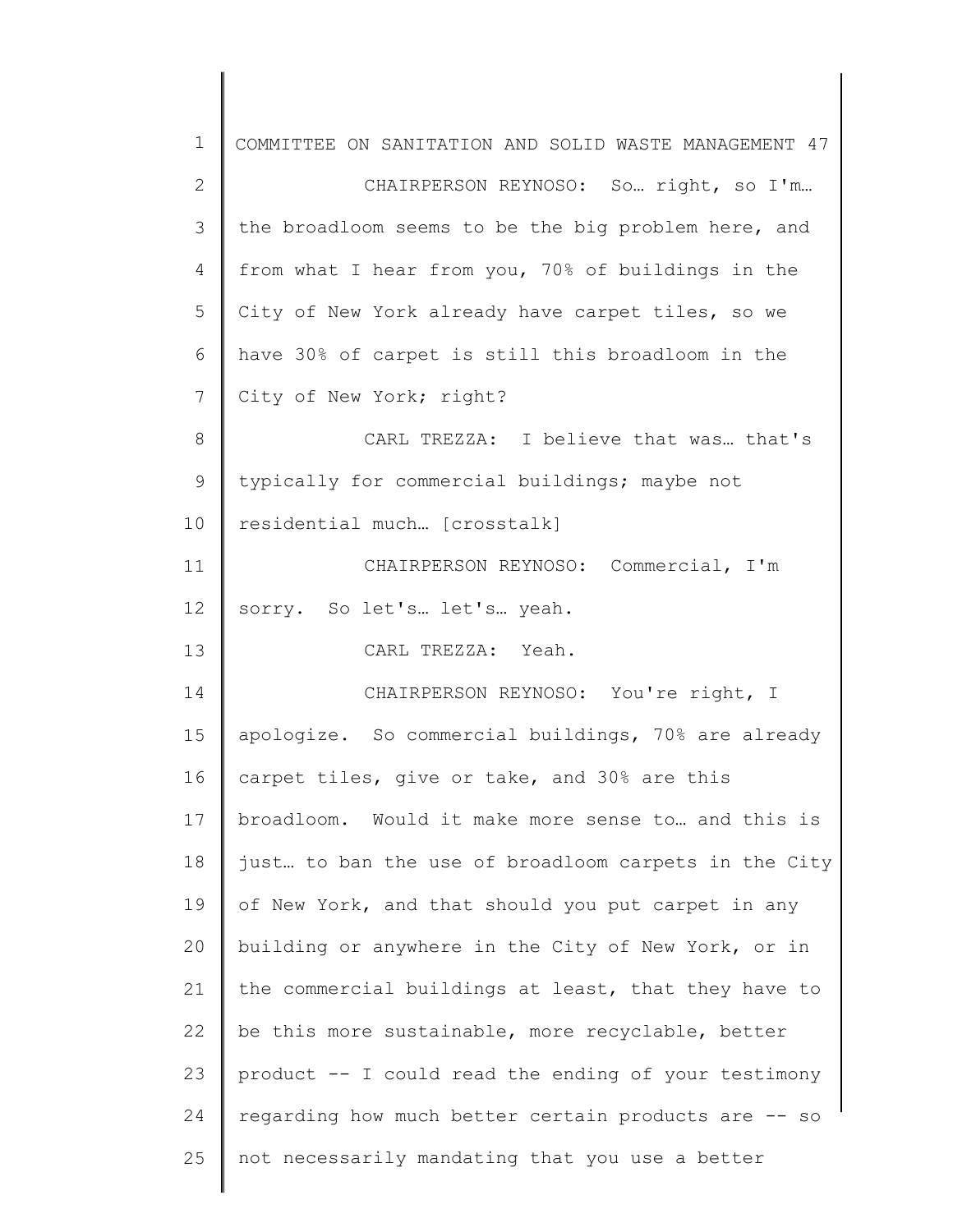| $\mathbf 1$  | COMMITTEE ON SANITATION AND SOLID WASTE MANAGEMENT 48 |
|--------------|-------------------------------------------------------|
| $\mathbf{2}$ | product, but definitely mandating that you don't use  |
| 3            | the broadloom, which seems to be our problem here?    |
| 4            | [background comments]                                 |
| 5            | DAVID MEBERG: Well I'll speak first as a              |
| 6            | contractor who actually performs the work in these    |
| 7            | buildings, and I would perhaps somewhat question that |
| 8            | statistic, because I don't know what is being         |
| 9            | classified as a commercial office building. For       |
| 10           | instance, hotels and theaters are almost exclusively  |
| 11           | all broadloom; many commercial buildings have a blend |
| 12           | of carpet and broadloom products; it's very rare      |
| 13           | where we'll see a project that is just exclusively    |
| 14           | carpet tiles. I think a further study would be        |
| 15           | warranted, but you would have a large amount of users |
| 16           | who rely on broadloom for a number of different       |
| 17           | reasons who would be affected by that.                |
| 18           | CHAIRPERSON REYNOSO: So can you help us               |
| 19           | through that? (1) is broadloom more affordable than   |
| 20           | carpet tiles; and (2) what reasons would a landlord   |
| 21           | or a commercial building owner have to choose one     |
| 22           | over the other, outside of cost?                      |
| 23           | [background comment]                                  |
| 24           | DAVID MEBERG: It's largely an aesthetic               |
| 25           | issue; there are certain manufacturing capabilities,  |
|              |                                                       |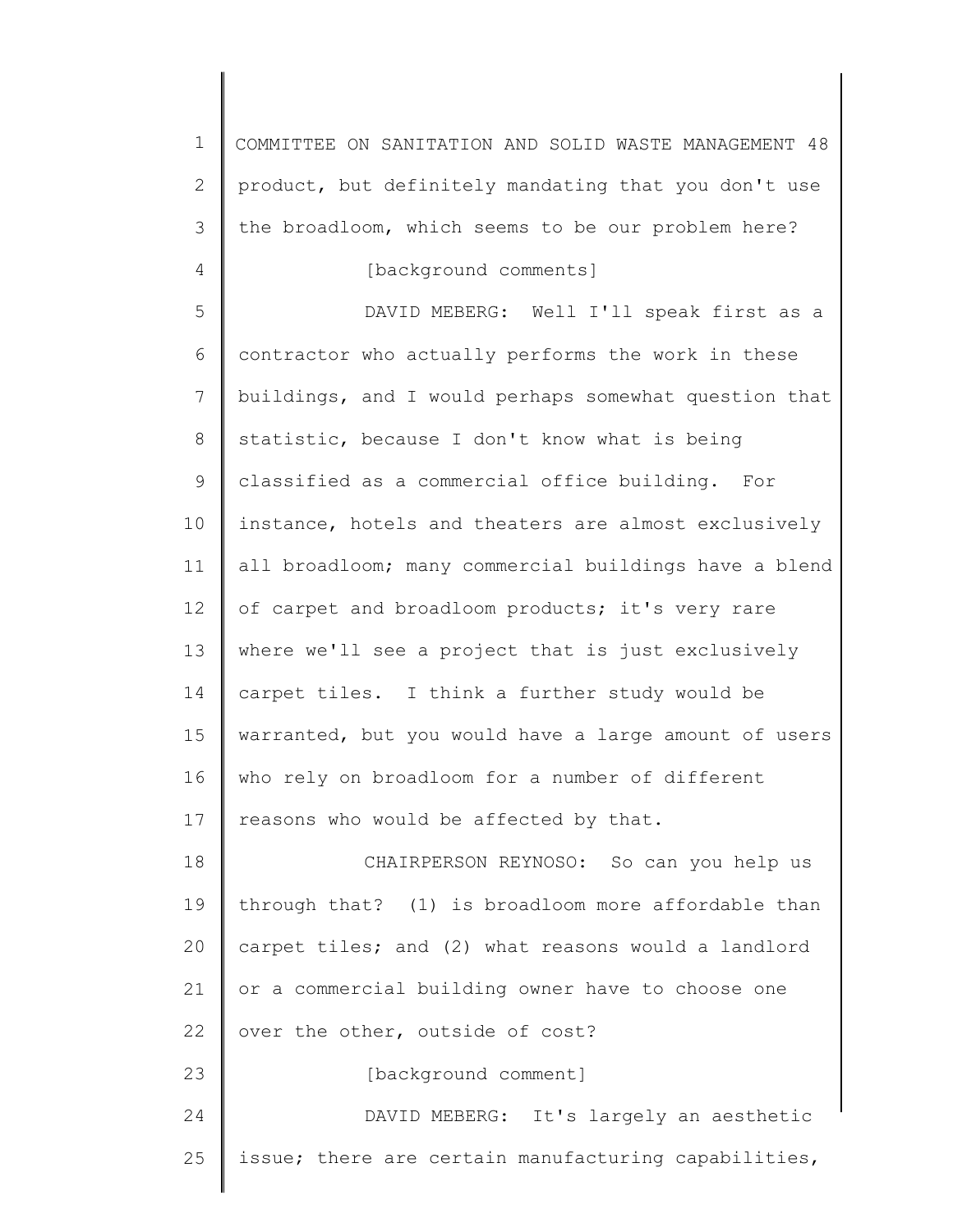| $\mathbf 1$     | COMMITTEE ON SANITATION AND SOLID WASTE MANAGEMENT 49 |
|-----------------|-------------------------------------------------------|
| $\overline{2}$  | design capabilities that can be achieved through      |
| 3               | broadloom that can't be achieved through tiles.       |
| $\overline{4}$  | Carpet tiles are a -- I would hesitate to call them   |
| 5               | relatively new, 'cause I'll be aging myself here --   |
| 6               | but you know, carpet tiles were developed in the mid  |
| $7\phantom{.0}$ | 80s, late 80s and became prominent in the commercial  |
| 8               | marketplace at that time; they were developed         |
| 9               | primarily when raised floor technology was presented  |
| 10              | as a way to more economically and aesthetically       |
| 11              | channel wires and such. When raised access flooring   |
| 12              | was developed, you needed a way to be able to get     |
| 13              | into the floor and rather than have large sheets of   |
| 14              | carpet, carpet tiles were developed, and over time    |
| 15              | they have gained significant amount of market share   |
| 16              | in the commercial environment, but a lot of the       |
| 17 <sub>2</sub> | choices made for the utilization of carpet tile are   |
| 18              | based on more aesthetic than functional issues.       |
| 19              | From a cost perspective, just very                    |
| 20              | quickly, to address your question, traditionally      |
| 21              | carpet tiles were always more expensive than          |
| 22              | broadloom when they were first introduced, but as the |
| 23              | manufacturing capabilities have improved with carpet  |
| 24              | tile, they have come down and in some places -- you   |
| 25              | know still are priced higher than very lower-end      |
|                 |                                                       |

∥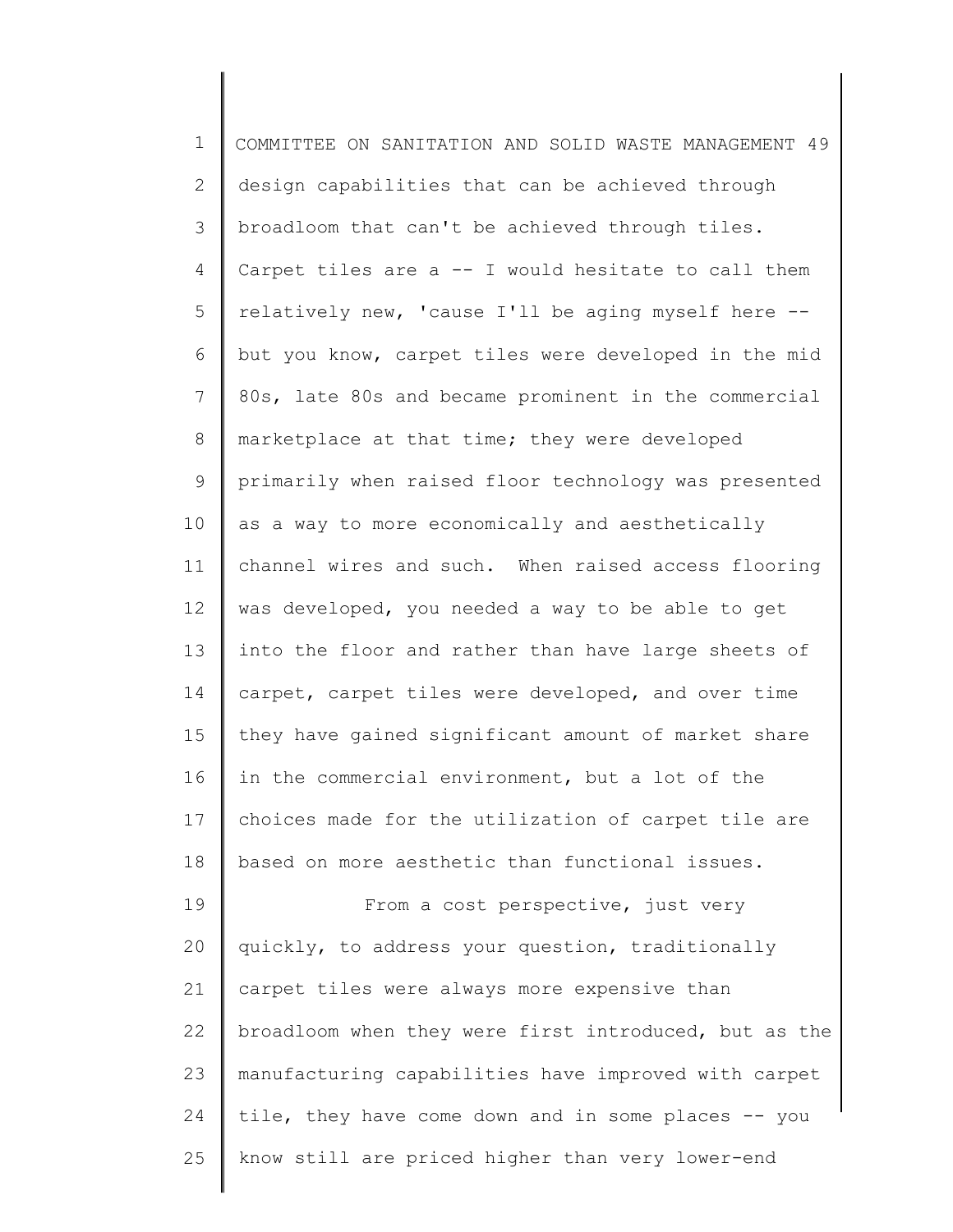1 2 3 4 COMMITTEE ON SANITATION AND SOLID WASTE MANAGEMENT 50 broadlooms, but there are very high-end broadlooms as well that are more expensive than economic carpet tile.

5 6 7 8 9 10 11 12 13 14 15 16 JENNIFER STOWE: I would also add that broadlooms can be recycled; carpet can be recycled into a number of different products, both broadloom and tile; it's a matter of separating the face fiber from the backing and it can be turned into everything from -- I'm not sure how many people here drive a Ford F-150, but our headquarters is in Dalton, Georgia; there's a lot of trucks down there -- and the resin parts under the hood of a Ford F-150 are made from post-consumer carpet. You can make hay bales for sediment control, you can make this Quiet-Tech; what… [interpose]

17 18 19 20 21 22 23 CHAIRPERSON REYNOSO: Right, but… just very quickly -- but the lone carpet recycler doesn't want broadloom anymore, so even though it is recyclable, you need a market for that and should that person or that company not want to take that on, then whether or not it's recyclable is a moot point, right?

24 25 JENNIFER STOWE: Well I wouldn't say the -- it's the lone carpet recycler here, but our mills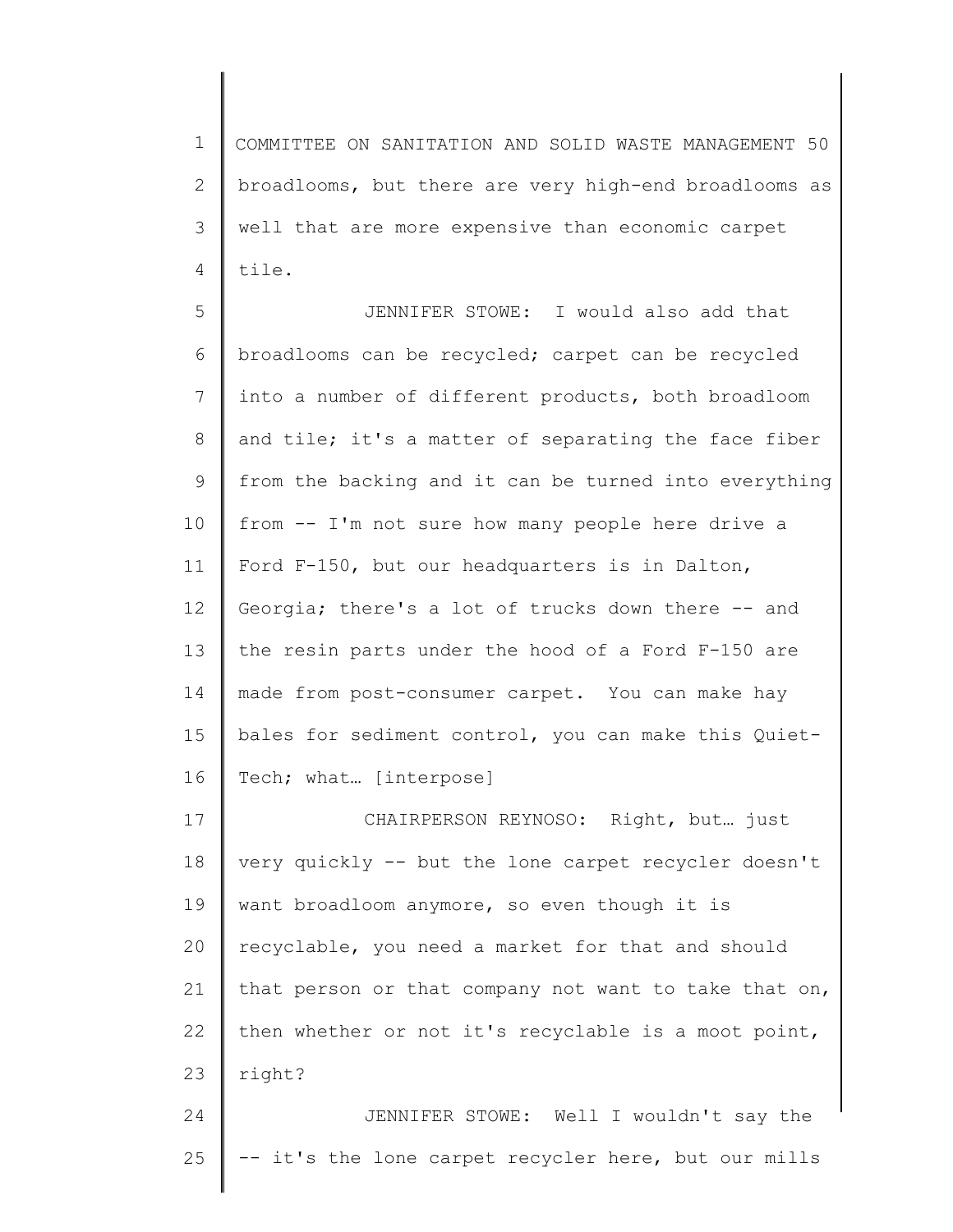1 2 3 4 5 6 7 8 9 10 11 12 13 14 15 16 17 18 19 20 21 22 23 24 25 COMMITTEE ON SANITATION AND SOLID WASTE MANAGEMENT 51 take it back and are turning it in, and other places are turning it into products. There's a product called GeoHay that is artificial hay bales used for sediment control... [interpose] CHAIRPERSON REYNOSO: Can you repeat that? Who's taking it back, outside of… 'cause we have to… the market is very important here. JENNIFER STOWE: The mills are also taking back, the carpet mills, the manufacturers. CHAIRPERSON REYNOSO: So the folks that actually do this work are… [crosstalk] JENNIFER STOWE: The folks that are… CHAIRPERSON REYNOSO: So we have here 7.5%, which is the high end of recycling statistics that are given to us by the Department of Sanitation, so when we hear 7.5%, we don't think recycling is happening, right; that we're doing the bare-minimum here when it comes to carpet recycling. So I guess I want you to help us with a solution-oriented process by which we get to a point where we seen recycling actually happening so that it's not going to landfill, because as of now we're not seeing that, and given the progress, which I think you guys explained very well, the progress that you're making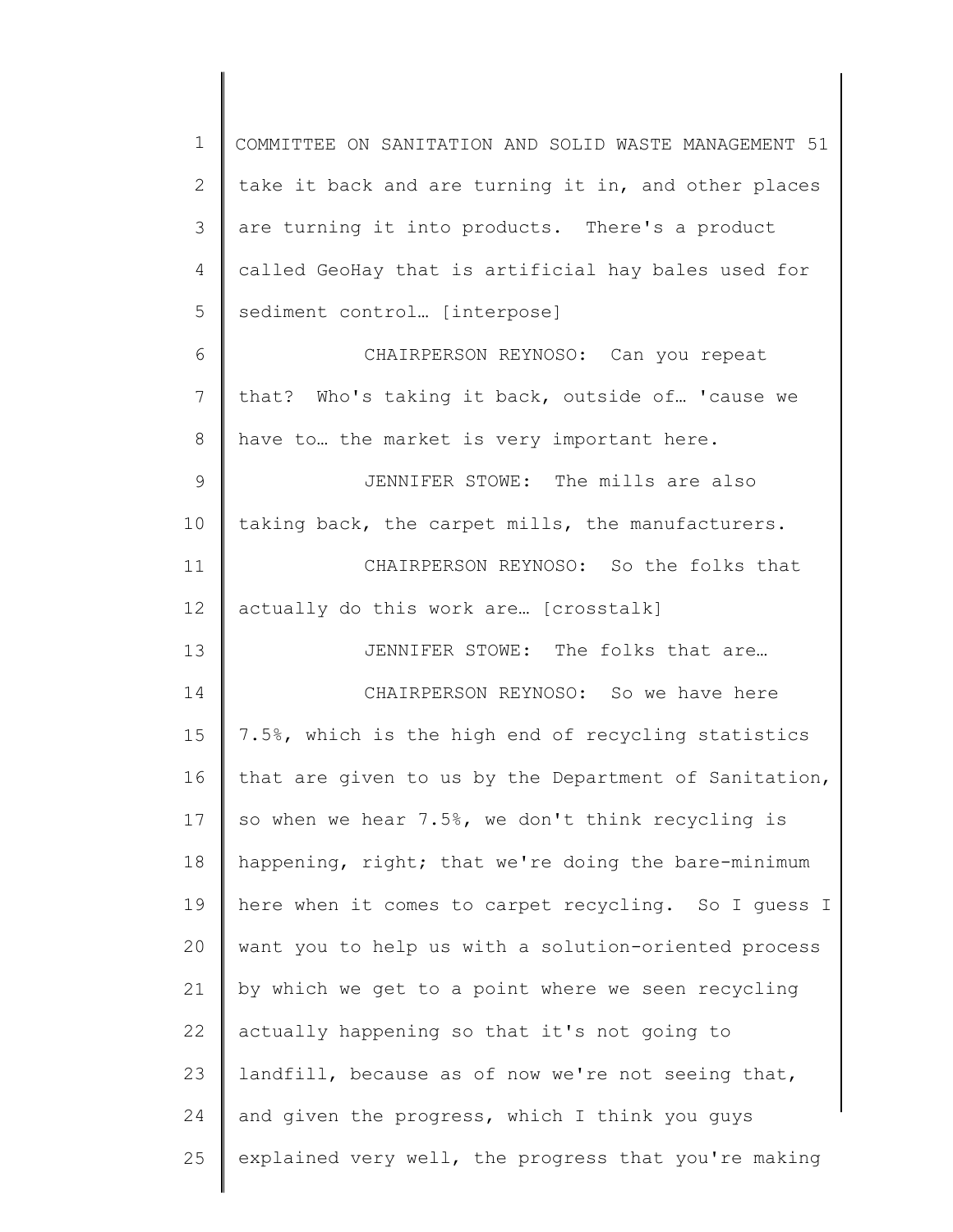1 2 3 4 5 COMMITTEE ON SANITATION AND SOLID WASTE MANAGEMENT 52 as an industry and being able to modernize and just the technology and just do a better job doesn't necessarily speak to recycling though, uh so… [crosstalk]

6 7 8 JENNIFER STOWE: Well… oh I'm sorry; I don't mean to interrupt [sic]… [crosstalk] CHAIRPERSON REYNOSO: No, no, that's it;

9 that's it.

10 11 12 13 14 15 16 17 18 19 20 21 22 23 24 25 JENNIFER STOWE: The Commissioner referenced the lack of infrastructure and there really is a lack of infrastructure -- the recyclers are few and far between -- and she also referenced the legislation in California, which is not having the effect that they thought it would have; they thought it would drive recycling up. But you can put a fee onto something or you can put a ban onto something, but if you don't have a plan, it's not going to change anything. And so what's happening is the fee keeps going up in California; the recycling is going up slightly, but the macroeconomics of today's society is really killing the recycling industry. In the state of California, they've closed 600 plastic bottle recycling facilities, 600 collection facilities, because it's cheaper to buy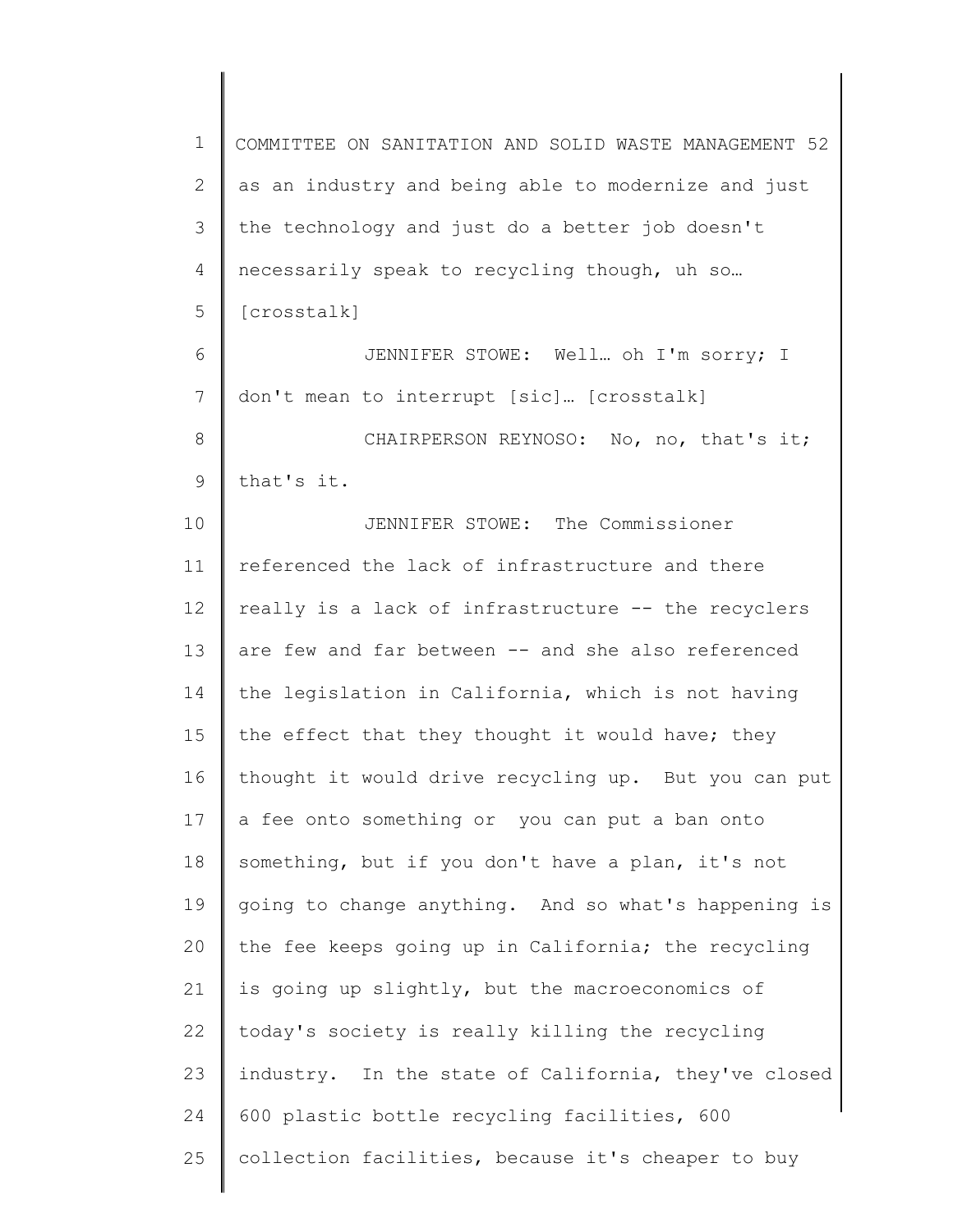1 2 3 4 5 6 COMMITTEE ON SANITATION AND SOLID WASTE MANAGEMENT 53 virgin products. Some of the PET carpet is made from those plastic bottles, and so just because you increase the fee on the product at the beginning of the life does not mean that the infrastructure is going to instantly be created.

CHAIRPERSON REYNOSO: Okay.

7

8 9 10 11 12 13 14 15 16 17 ROBERT PHILLIPS: So I just wanted to say -- Robert Phillips from Carpet Cycle -- it's not so much that we're against broadloom recycling; it's just that we have a surplus of broadloom coming in and not enough outlets to distribute what the recycled product is. So with carpet tile we can literally just sell it directly after we collect it, where broadloom is  $--$  we don't have any more outlets, so mandating recycled products be used in the future is definitely positive for us.

18 19 20 21 22 23 24 25 JENNIFER STOWE: And that's part of what CARE, the Carpet America Recovery Effort is working towards; they're trying to find voluntary solutions; they're trying to find outlets and what happens is; these products are made with post-consumer carpet, whether it's broadloom or tile, and there's no outlet for those products, and so if people aren't purchasing the products that are made with post-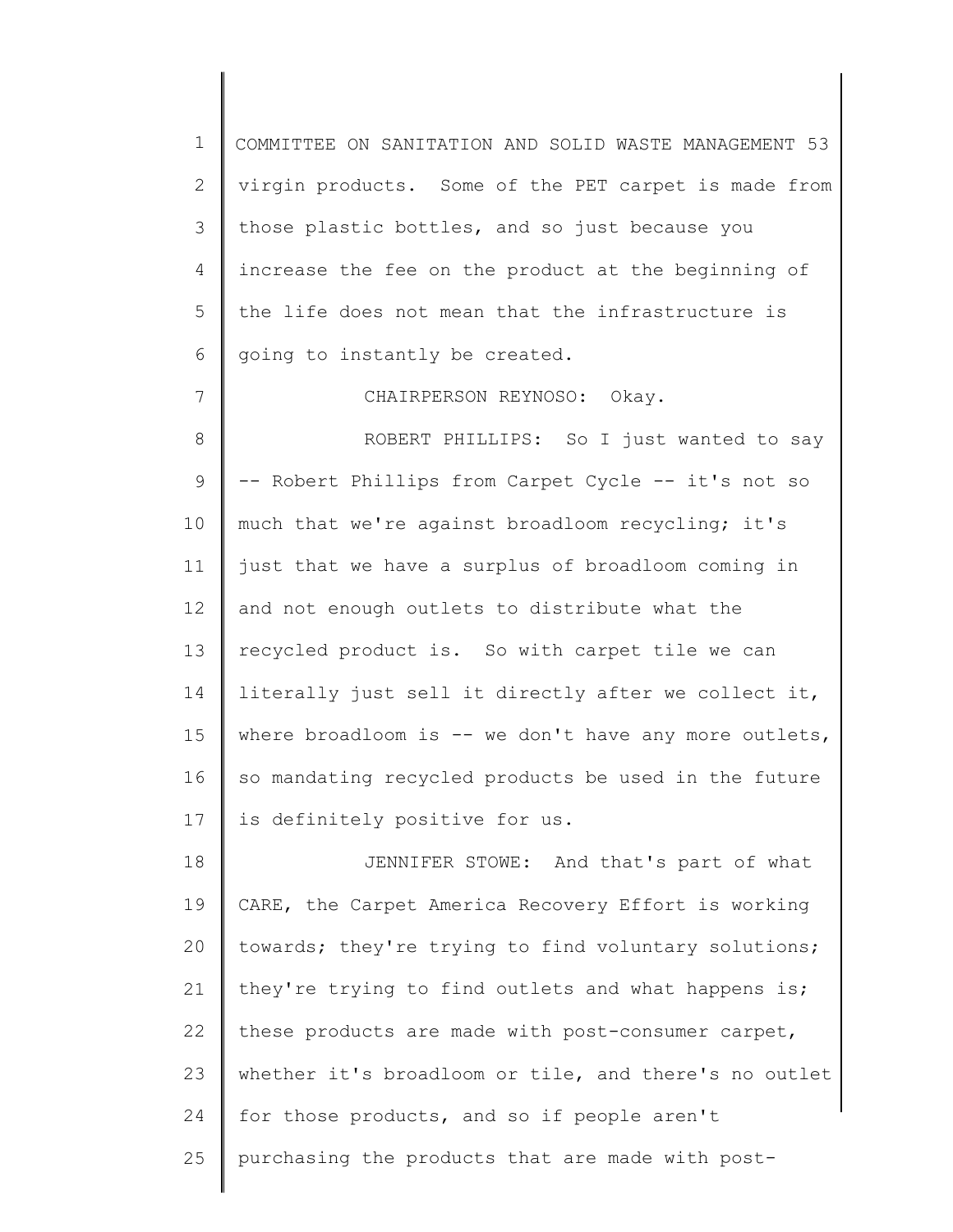1 2 3 4 5 6 7 8 9 10 11 12 13 14 15 16 17 18 19 20 21 22 23 24 25 COMMITTEE ON SANITATION AND SOLID WASTE MANAGEMENT 54 consumer carpet; they're not making money, and so it's not economically feasible for the carpet to be recycled into something else or even into carpet, because oftentimes it becomes cost prohibitive to turn carpet back into carpet. But as an example, the state of Florida procures only a product called GeoHay for their road construction projects; it's an artificial hay bale that can be washed out and reused; it's made from post-consumer carpet, from broadloom and tile, and it doesn't introduce any new seed matter into their community and that sort of thing, and their Department of Transportation procures only GeoHay. So those types of procurement policies by cities and states would be very helpful because there has to be an end market. Even if you divert it from the landfill and turn it into something else, if that something else isn't selling, then those markets are not going to stay around and you're going to end up with the problem of -- we have all this carpet; nobody wants it because nobody's buying what it can be turned into. CHAIRPERSON REYNOSO: Unless it's carpet, right? So I guess for -- and I'm going to try my best here; I'm going to just try to keep it as simple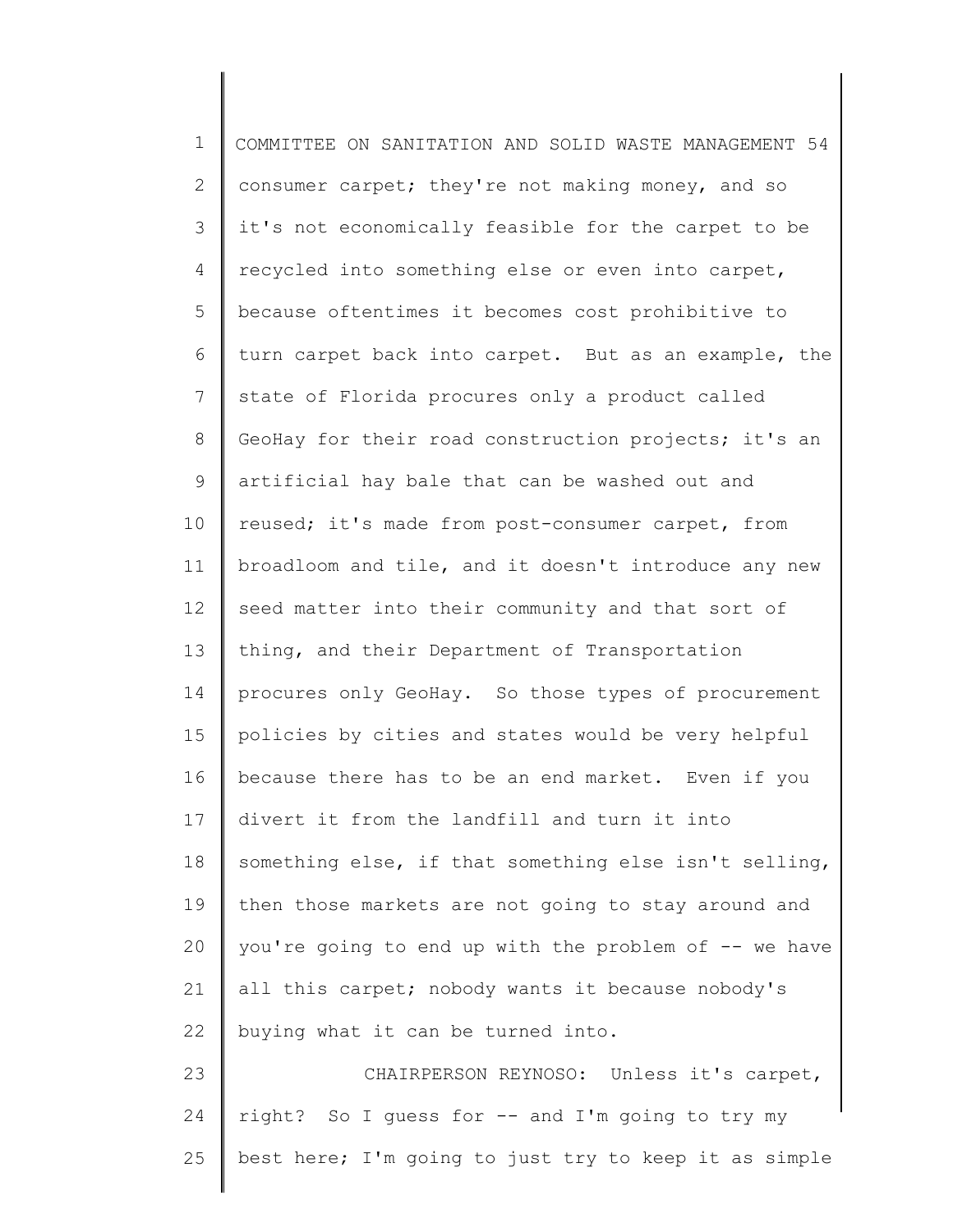| $\mathbf 1$  | COMMITTEE ON SANITATION AND SOLID WASTE MANAGEMENT 55 |
|--------------|-------------------------------------------------------|
| $\mathbf{2}$ | as possible -- you obviously know the process better  |
| 3            | than I do, but if you get a recycled product and it   |
| 4            | gets converted into the exact same product, it's just |
| 5            | recycled now; is it more affordable as a recycled     |
| 6            | product than it was as originally constructed?        |
| 7            | JENNIFER STOWE: It depends what the                   |
| 8            | product is [crosstalk]                                |
| 9            | CHAIRPERSON REYNOSO: So I'm tur                       |
| 10           | JENNIFER STOWE: Sometimes it's if you                 |
| 11           | are turning carpet into carpet; that can be a very    |
| 12           | expensive prospect, even if it's carpet tiles and     |
| 13           | [interpose]                                           |
| 14           | CHAIRPERSON REYNOSO: So can you guys let              |
| 15           | me so what is the process so a recycled carpet is     |
| 16           | could be more expensive than just buying the carpet   |
| 17           | brand new?                                            |
| 18           | CARL TREZZA: Well we're not installers,               |
| 19           | so I would defer to Dave on that, but you know, so    |
| 20           | [crosstalk]                                           |
| 21           | CHAIRPERSON REYNOSO: Okay.                            |
| 22           | CARL TREZZA: [inaudible] [crosstalk]                  |
| 23           | CHAIRPERSON REYNOSO: So Da                            |
| 24           | CARL TREZZA: recycle the old stuff; not               |
| 25           | [inaudible].                                          |
|              |                                                       |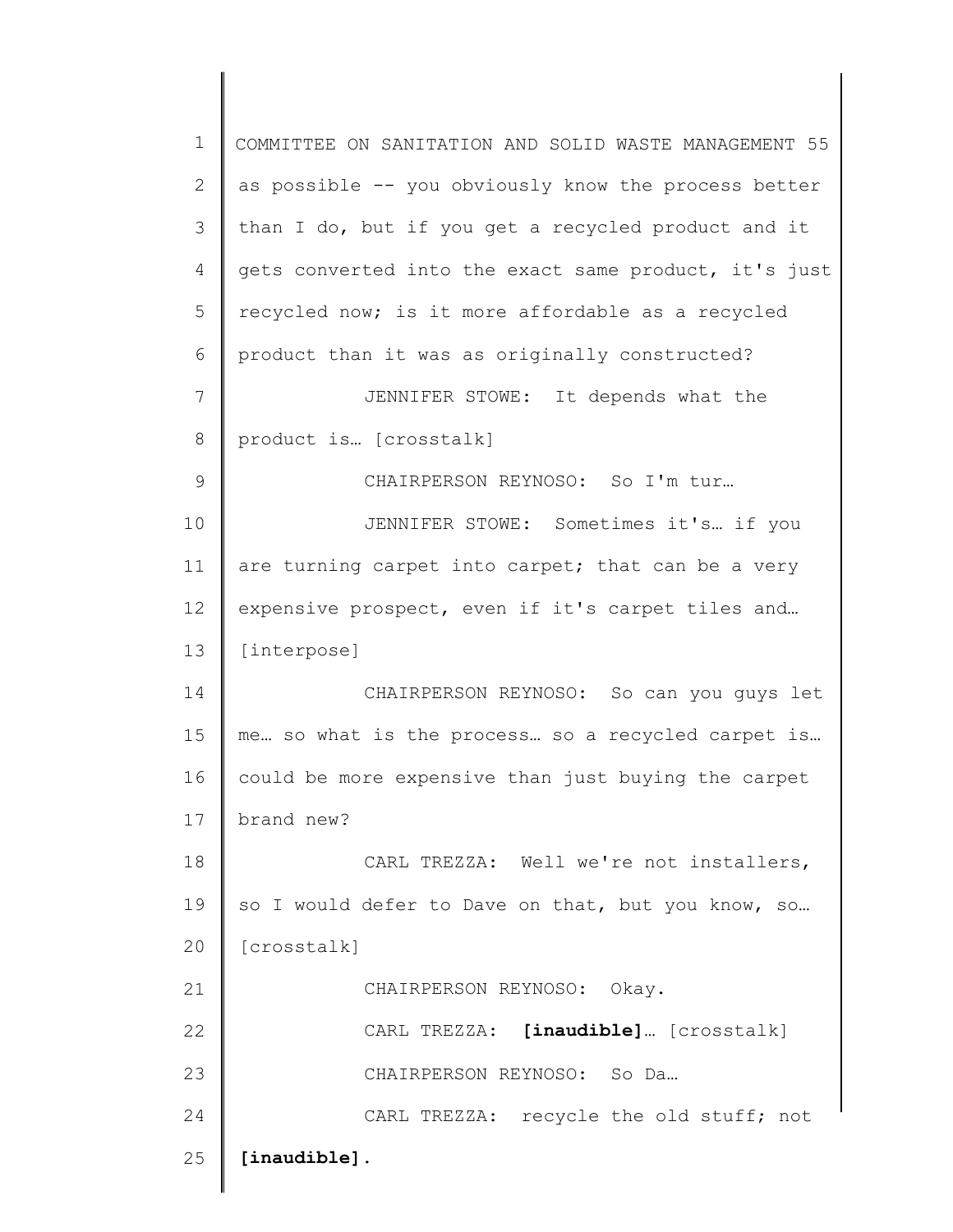| $\mathbf 1$     | COMMITTEE ON SANITATION AND SOLID WASTE MANAGEMENT 56 |
|-----------------|-------------------------------------------------------|
| $\overline{2}$  | CHAIRPERSON REYNOSO: I see.                           |
| 3               | DAVID MEBERG: The cost of carpet                      |
| 4               | construction, and I am not a manufacturer; I am a     |
| 5               | contractor and installer, but it is a component of    |
| 6               | all its raw materials and is greatly affected by a    |
| 7               | number of economic indicators; when the price of, you |
| 8               | know, crude oils was down below \$100 a barrel and    |
| 9               | carpet manufacturers could procure or extrude their   |
| 10              | own nylon products at very low costs, I would say     |
| 11              | that perhaps the new virgin material, as has been     |
| 12 <sup>°</sup> | referred to, could be cheaper than the recycling.     |
| 13              | The recycled product involves a collection, a         |
| 14              | demolition, if you will, of the existing product, and |
| 15              | then another shipment of that product and then        |
| 16              | there's a conversion process whereby this product has |
| 17              | to be re-extruded into usable nylon and backing       |
| 18              | fabrics and then remanufactured. So I don't know      |
| 19              | that there's a blanket answer for your question; it   |
| 20              | depends on a lot of economic indicators.              |
| 21              | And there's just one other statistic                  |
| 22              | though I wanted to bring up or make you aware of that |
| 23              | I think is relevant to the comment about carpet tile  |
| 24              | and broadloom. This intro and our discussion here is  |
| 25              | focused on the commercial marketplace and the         |
|                 |                                                       |

∥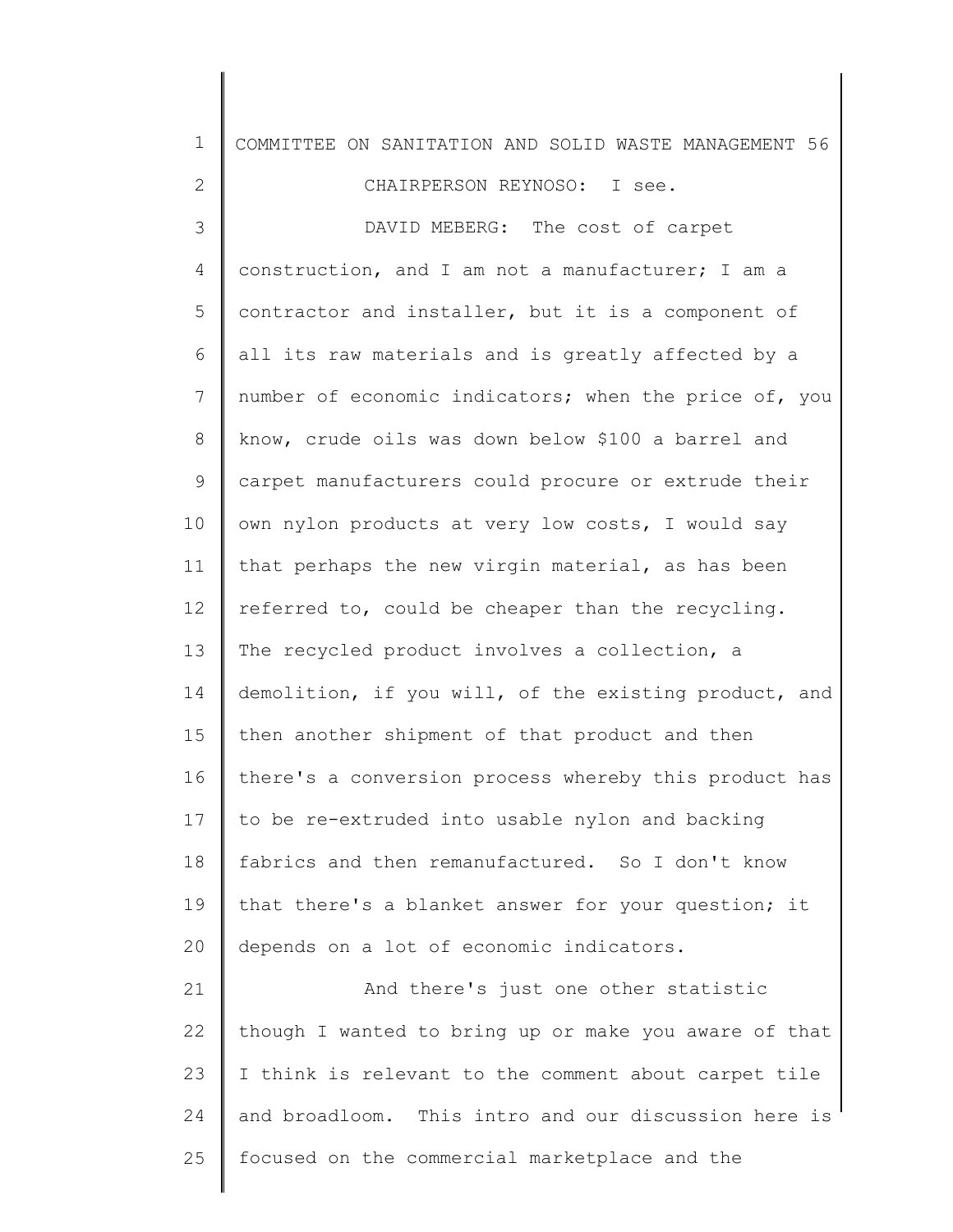1 2 3 4 5 6 7 8 9 10 11 12 13 COMMITTEE ON SANITATION AND SOLID WASTE MANAGEMENT 57 commercial marketplace only makes up about 30% of the manufacturing capacity of the carpet manufacturers in the United States; 70% of their manufacturing capacity is into the residential marketplace, and that residential marketplace is overwhelmingly still using broadloom products; carpet tile is a very small percentage, and that usage there I think will forever glut recycling companies like Carpet Cycle with an abundance of broadloom product and not much to do with it. CHAIRPERSON REYNOSO: And for me the last question would be; 7.5%, like that can't be a number

14 15 16 17 18 19 20 21 22 23 24 25 that as the Department of Sanitation chair, that I am sitting here and the Commissioner finds acceptable and something needs to be done, and I guess I don't come from a place where we don't like the legislation, so let's just leave it alone; it's more of what can we do to improve our numbers so that we're not sending… 1-2% of our landfill is carpets, and we need… and it's something that we could definitely address and I want to get to a place where we're starting to have that conversation, and that's very important to me, 'cause I can't just let this go away.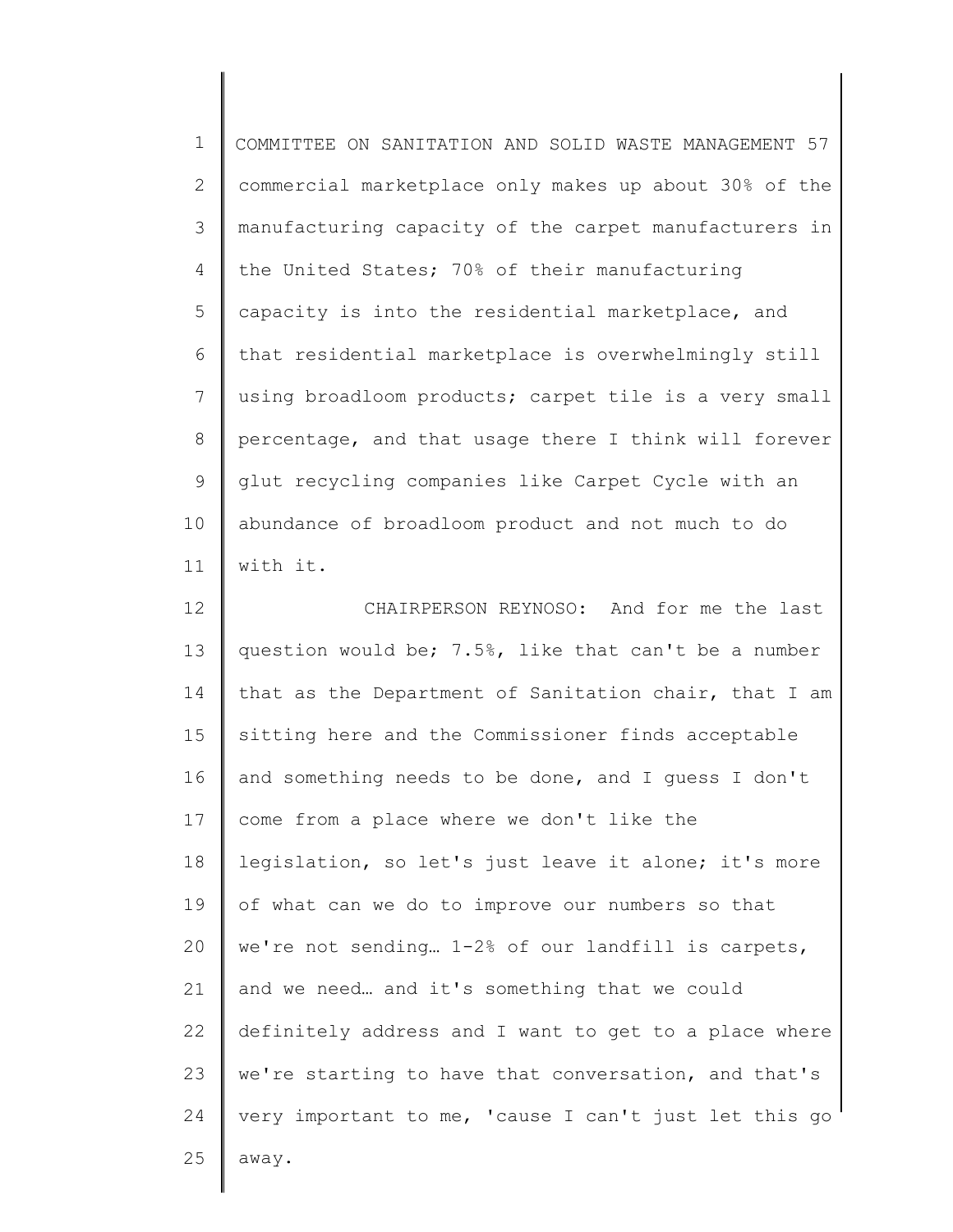| $\mathbf 1$     | COMMITTEE ON SANITATION AND SOLID WASTE MANAGEMENT 58 |
|-----------------|-------------------------------------------------------|
| 2               | ARTHUR GOLDSTEIN: Mr. Chairman, if I                  |
| 3               | may. Arthur Goldstein, Davidoff Hutcher & Citron;     |
| 4               | representing CRI. Besides the testimony that          |
| 5               | Jennifer qave, and with some thoughts in there that   |
| 6               | somewhat addresses your question, we are willing to   |
| $7\phantom{.0}$ | work with your staff and the Department of Sanitation |
| 8               | to continue a strong dialogue that started today and  |
| $\mathsf 9$     | work towards solutions, but we ask you to certainly   |
| 10              | keep in mind the economics of all the businesses out  |
| 11              | there and in this conversation look to find a         |
| 12              | balance. And just for the record, I was on the phone  |
| 13              | with the Brooklyn Chamber of Commerce and they're     |
| 14              | sending in a letter on Int. 201; the same I           |
| 15              | understand is true for the Queens Chamber of          |
| 16              | Commerce. So there's a lot of decisions that are      |
| 17              | made in terms of purchases and how businesses         |
| 18              | function in this town and attempt to attract people   |
| 19              | involving the aesthetics all around -- the chairs,    |
| 20              | the tables, everything in an establishment, including |
| 21              | the carpet choices. So we're willing to come in and   |
| 22              | meet with you; your staff and have some strong        |
| 23              | dialogue on this entire issue.                        |
| 24              | CHAIRPERSON REYNOSO: Okay.                            |
| 25              |                                                       |
|                 |                                                       |

║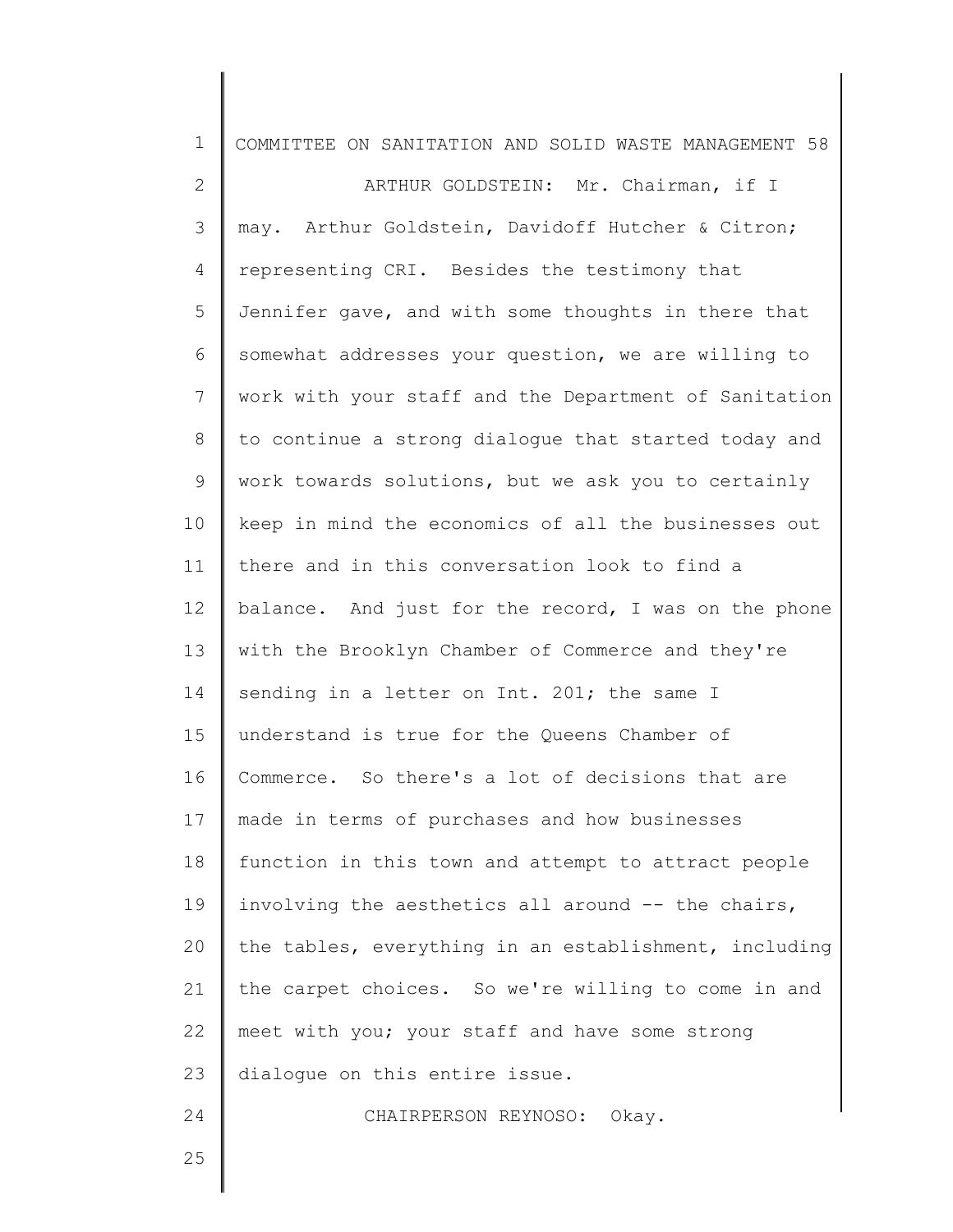| $\mathbf 1$  | COMMITTEE ON SANITATION AND SOLID WASTE MANAGEMENT 59 |
|--------------|-------------------------------------------------------|
| $\mathbf{2}$ | JENNIFER STOWE: I would add to that that              |
| 3            | it could be a stakeholder discussion; not just        |
| 4            | industry and the Committee, but stakeholders that are |
| 5            | involved -- the recyclers, the installers; the        |
| 6            | collectors -- the stakeholder discussion would        |
| 7            | [crosstalk]                                           |
| $8\,$        | CHAIRPERSON REYNOSO: Right. I just want               |
| $\mathsf 9$  | to -- I guess my final statement. There's always a    |
| 10           | cost benefit analysis that one must do, but different |
| 11           | people see cost benefit differently and I could       |
| 12           | imagine if we were, you know, 20 years ago imposing,  |
| 13           | you know, new regulations on car manufacturers        |
| 14           | regarding emissions; that they would also be here     |
| 15           | saying we have to think about the workers; we have to |
| 16           | think about the cost benefit analysis, and different  |
| 17           | people take on what that means in a different way. I  |
| 18           | quess what I'm saying here is that something needs to |
| 19           | be done because 7.5% is an unacceptable number for    |
| 20           | the City of New York; we want to be the model; we     |
| 21           | want to set the standard and that is not a standard   |
| 22           | we can hold up, that 7.5%. So I guess the             |
| 23           | conversation can be had, but know that I think that   |
| 24           | some type of legislation or conversation about        |
| 25           | legislation needs to be had and Council Member Peter  |
|              |                                                       |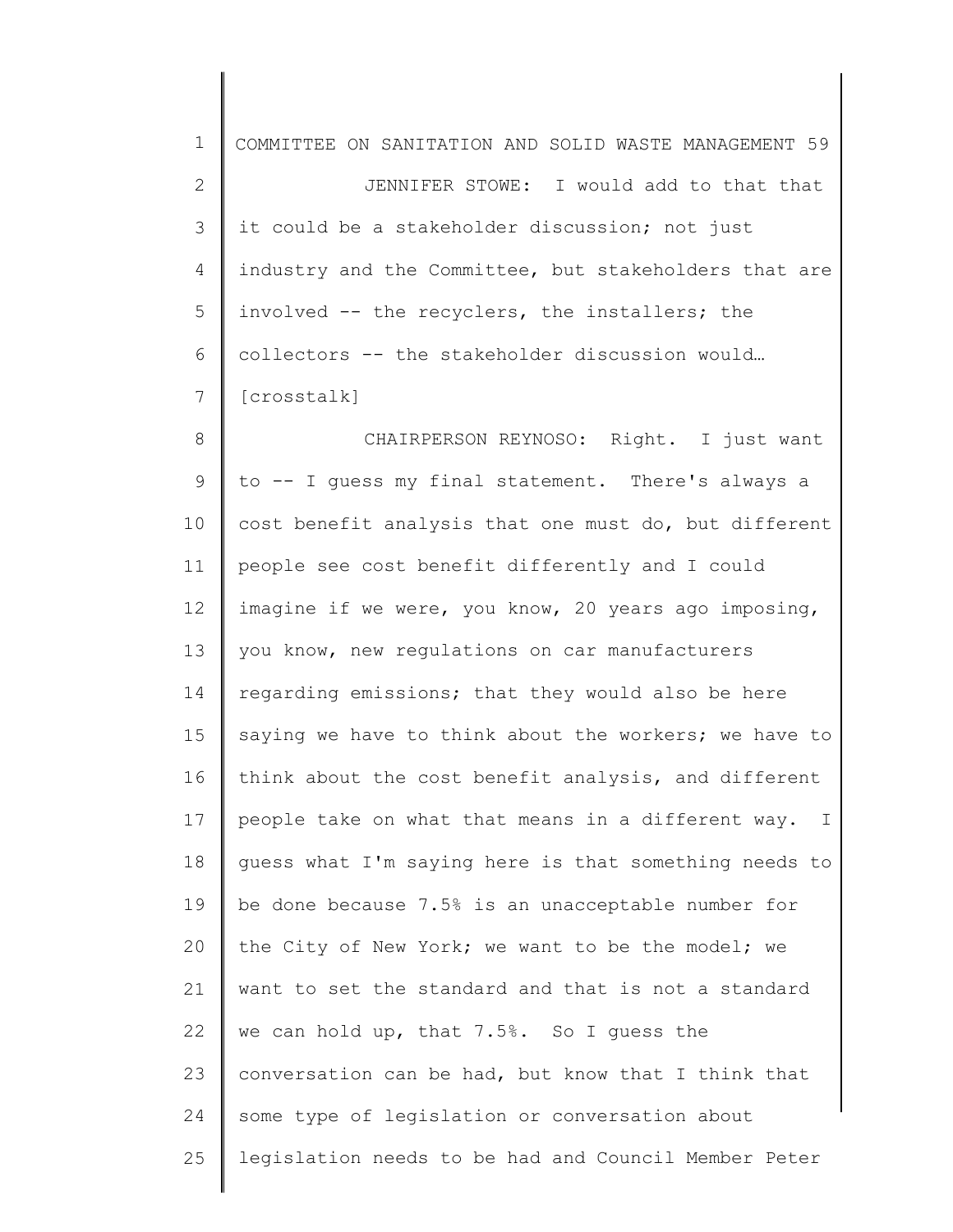| $\mathbf 1$    | COMMITTEE ON SANITATION AND SOLID WASTE MANAGEMENT 60 |
|----------------|-------------------------------------------------------|
| 2              | Koo, who's the sponsor of the bill, I think you guys  |
| 3              | should meet with him and really have that             |
| $\overline{4}$ | conversation and see how you can tackle that issue,   |
| 5              | because you know we can't stand for 7.5%. But I       |
| 6              | really appreciate your time here; we've learned a     |
| 7              | lot; that's what this hearing was about, and I        |
| 8              | appreciate your time. Thank you.                      |
| 9              | [collective thank you]                                |
| 10             | CHAIRPERSON REYNOSO: The next panel is                |
| 11             | Laurie Kerr, Justin Pascone, Steven Chanaris          |
| 12             | Changaris -- sorry -- Margot Becker, and Justin       |
| 13             | Green; that's five seats. [background comments]       |
| 14             | So as the last panel, I think I don't                 |
| 15             | know if we want to go from my left to right, but you  |
| 16             | guys can decide exactly how we should speak, in what  |
| 17             | order, so. [background comment] Alright, there you    |
| 18             | go.                                                   |
| 19             | [pause]                                               |
| 20             | LAURIE KERR: Good afternoon Chair                     |
| 21             | Reynoso and members of the Committee. I'm Laurie      |
| 22             | Kerr, an architect and the Director of Policy for the |
| 23             | Urban Green Council, which works to transform New     |
| 24             | York City's buildings for a sustainable future.       |
| 25             |                                                       |
|                |                                                       |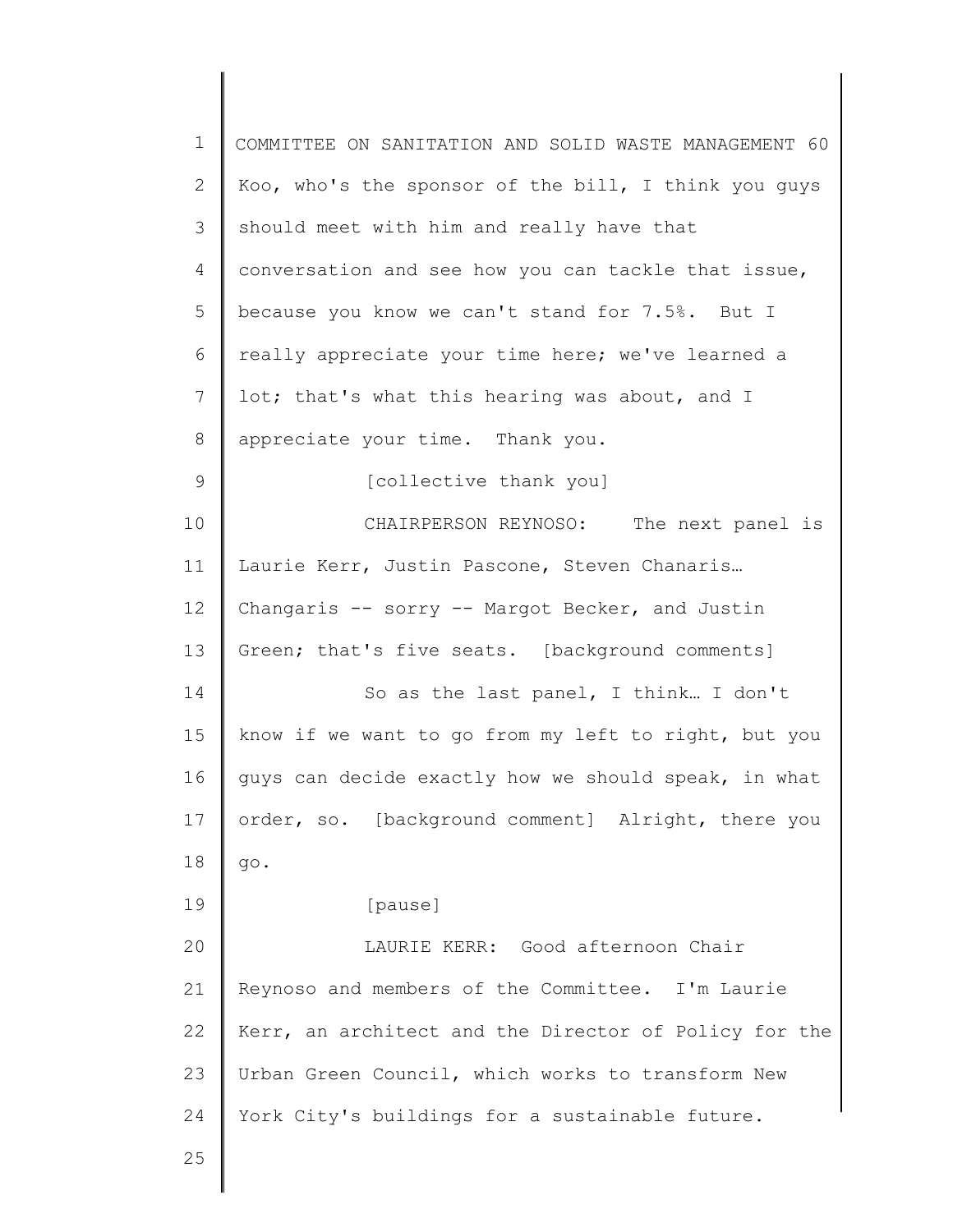| $\mathbf 1$  | COMMITTEE ON SANITATION AND SOLID WASTE MANAGEMENT 61 |
|--------------|-------------------------------------------------------|
| $\mathbf{2}$ | In 2009, the New York City Green Codes                |
| 3            | Task Force, which was managed by Urban Green,         |
| 4            | recommended that there be a mandate to recycle carpet |
| 5            | and also ceiling tile. Consequently, we are           |
| 6            | delighted to see this bill on carpet recycling be     |
| 7            | revived and we applaud its aim.                       |
| 8            | Carpeting represents a large part of the              |
| 9            | City's waste stream because commercial carpets are    |
| 10           | replaced every six to nine years. We figure that if   |
| 11           | projects over 10,000 square feet were all recycled,   |
| 12           | it would be enough carpet to cover Central Park twice |
| 13           | every year.                                           |
| 14           | Most carpet is highly recyclable,                     |
| 15           | generally, into new carpet, but this is not happening |
| 16           | because it's currently not required and also because  |
| 17           | waste from New York City's tight construction sites   |
| 18           | tends to become mingled such that carpeting becomes   |
| 19           | too contaminated to recycle. To comply with this      |
| 20           |                                                       |
|              | law, carpeting would need to be removed at the        |
|              | beginning of demolition or renovation, a modest       |
| 21<br>22     | change in process, which would pay for itself as the  |
| 23           | industry becomes use to the practice and because of   |
| 24           | reduced tipping fee.                                  |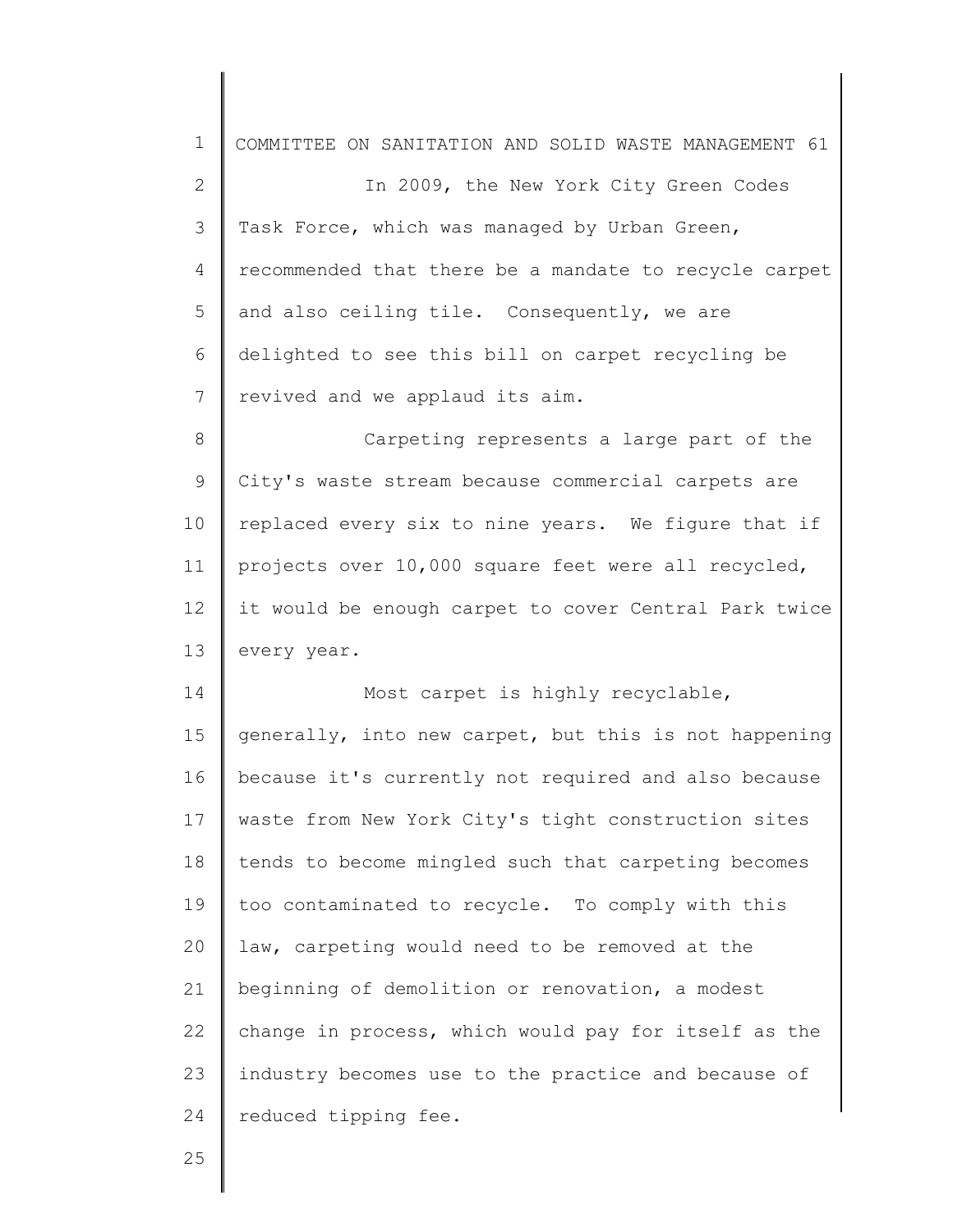| $\mathbf 1$  | COMMITTEE ON SANITATION AND SOLID WASTE MANAGEMENT 62 |
|--------------|-------------------------------------------------------|
| $\mathbf{2}$ | In the conversation about the cost of                 |
| 3            | this bill, I think the reduction in cost in the       |
| 4            | demolition cycle from not having to pay to discard    |
| 5            | the carpet also needs to be considered.               |
| 6            | So while this bill represent a fantastic              |
| 7            | step in the right direction, we think that a number   |
| 8            | of issues need to be refined in order to develop a    |
| 9            | law that is as fair and effective as possible.        |
| 10           | We propose that an industry group work                |
| 11           | with the City Council to hammer out these issues. A   |
| 12           | task force that has been convened by the New York     |
| 13           | chapter of the American Institute of Architects to    |
| 14           | look at construction and demolition waste in general  |
| 15           | might be the perfect venue for this. We would be      |
| 16           | delighted to work with them or any other convening    |
| 17           | entity to help refine this bill.                      |
| 18           | We also generally support the concept of              |
| 19           | extended producer responsibility whereby              |
| 20           | manufacturers are held responsible for the costs of   |
| 21           | managing products at the end of life and we recommend |
| 22           | that the task force consider how that framework could |
| 23           | work for our carpet recycling and whether or not it   |
| 24           | could be incorporated into this bill.                 |
| 25           |                                                       |
|              |                                                       |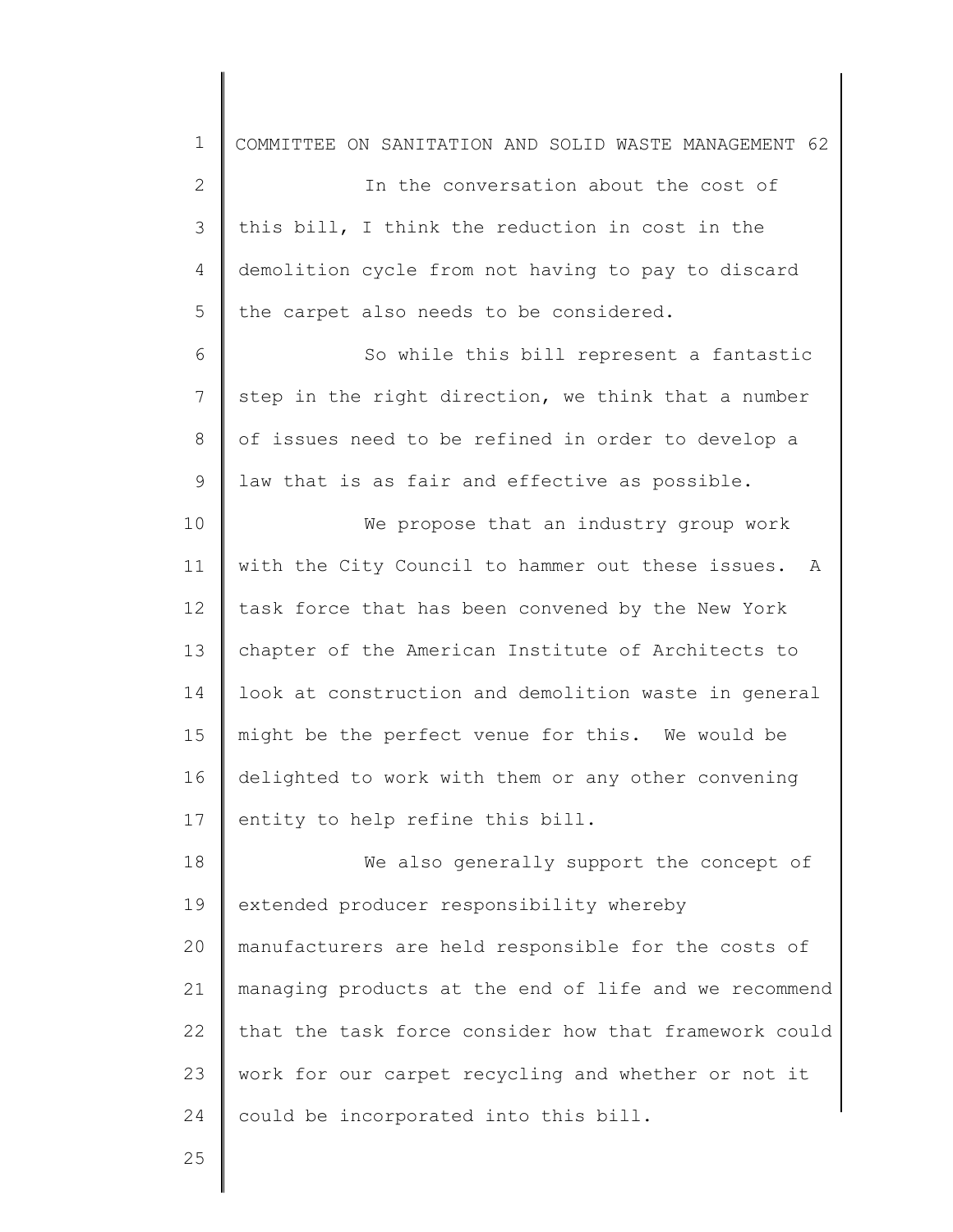| $\mathbf 1$  | COMMITTEE ON SANITATION AND SOLID WASTE MANAGEMENT 63 |
|--------------|-------------------------------------------------------|
| $\mathbf{2}$ | Some of the issues we've highlighted                  |
| 3            | include whether these requirements should live in the |
| 4            | Building Code as well as the sanitation sections of   |
| 5            | the Administrative Code and who should be the party   |
| 6            | held accountable for compliance; whether the bill     |
| 7            | should be expanded to cover the carpeting in the      |
| 8            | common areas of multi-family buildings; whether the   |
| 9            | threshold should step down from 10,000 square feet of |
| 10           | carpet to 5,000 square feet once the industry has     |
| 11           | matured; whether all types of commercial carpet,      |
| 12           | i.e., broadloom and/or carpet tile, should be         |
| 13           | included in the requirement.                          |
| 14           | Thank you for the opportunity to comment              |
| 15           | before this Committee and we look forward to          |
| 16           | ultimately seeing this idea move forward, with New    |
| 17           | York City having tackled another major portion of its |
| 18           | waste stream.                                         |
| 19           | CHAIRPERSON REYNOSO: Thank you.                       |
| 20           | JUSTIN PASCONE: Thank you Chair and City              |
| 21           | Council. My name is Justin Pascone; I'm the Policy    |
| 22           | Director at the New York Chapter of the American      |
| 23           | Institute of Architects. We represent over 5,500      |
| 24           | registered architects, associated design and          |
| 25           | construction professionals here in the City. We       |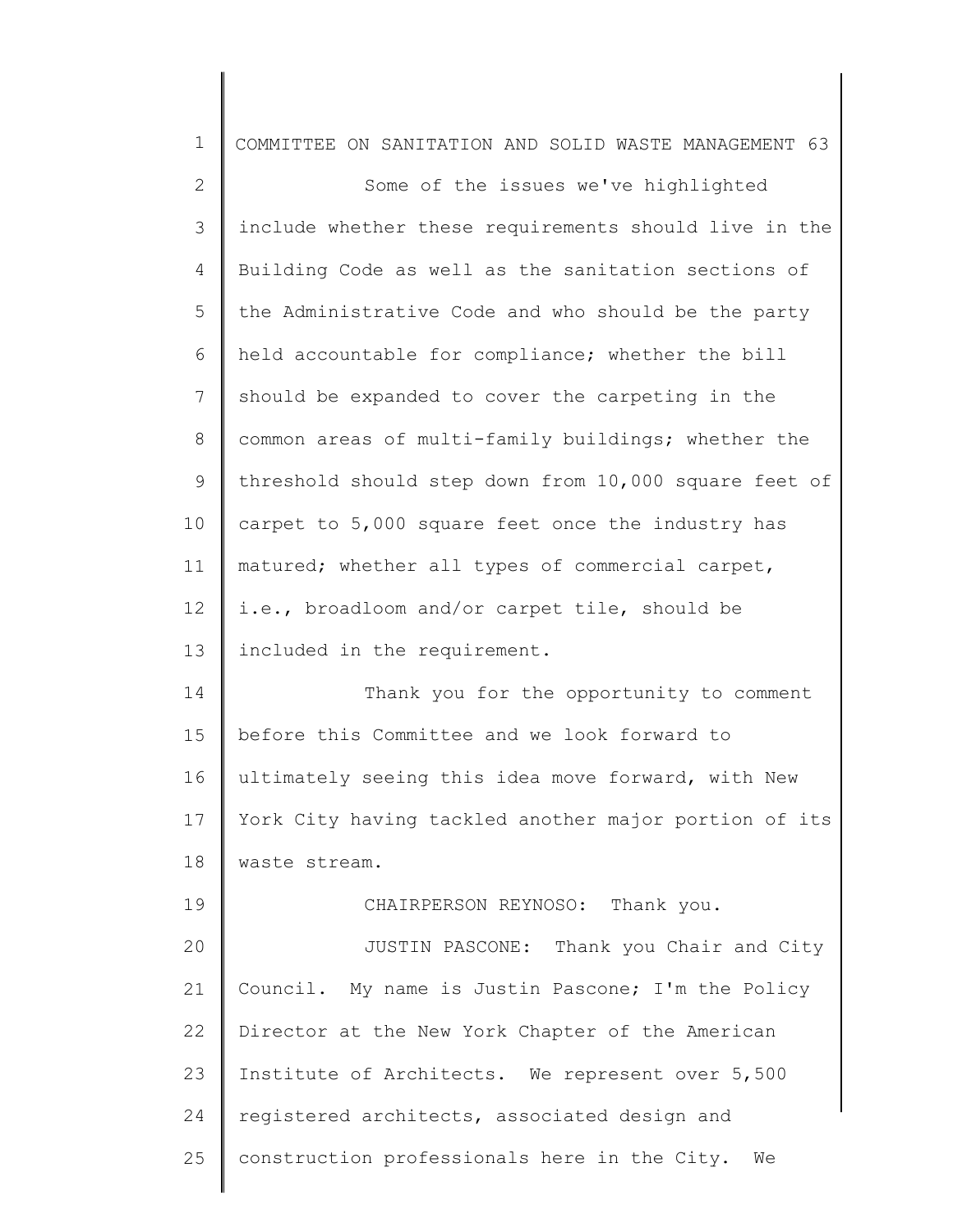| $\mathbf 1$   | COMMITTEE ON SANITATION AND SOLID WASTE MANAGEMENT 64 |
|---------------|-------------------------------------------------------|
| $\mathbf{2}$  | recognize these sort of programs and we exemplify     |
| $\mathcal{S}$ | green buildings, current technologies and product     |
| 4             | research for sustainable design and construction.     |
| 5             | Our organization is currently partaking               |
| 6             | in a sustained effort to promote initiatives that     |
| 7             | reduce waste in the built environment and create      |
| $\,8\,$       | healthy spaces for all New Yorkers to live and work.  |
| $\mathcal{G}$ | In order to achieve the City's zero waste goals, AIA  |
| 10            | supports Int. 201 and its effort to reduce recycling  |
| 11            | of discarded carpet for commercial buildings.         |
| 12            | While 201 represents a significant step               |
| 13            | in the right direction, I will echo some of the       |
| 14            | points my colleague made and some fine-tuning we      |
| 15            | think the bill could use. That include carpet         |
| 16            | recycling requirements may need to live in both the   |
| 17            | sanitation section and the Building Code section of   |
| 18            | the Administrative Code and to clearly designate who  |
| 19            | the responsible party is in order to be fully         |
| 20            | enforceable. In addition, the bill only targets       |
| 21            | commercial properties; we think there is              |
| 22            | availability, particularly in common areas of large   |
| 23            | multi-family properties, where carpet and tiled       |
| 24            | carpet could be recycled. And then, I think as we     |
| 25            | talked about today, as the industry matures, there's  |
|               |                                                       |

║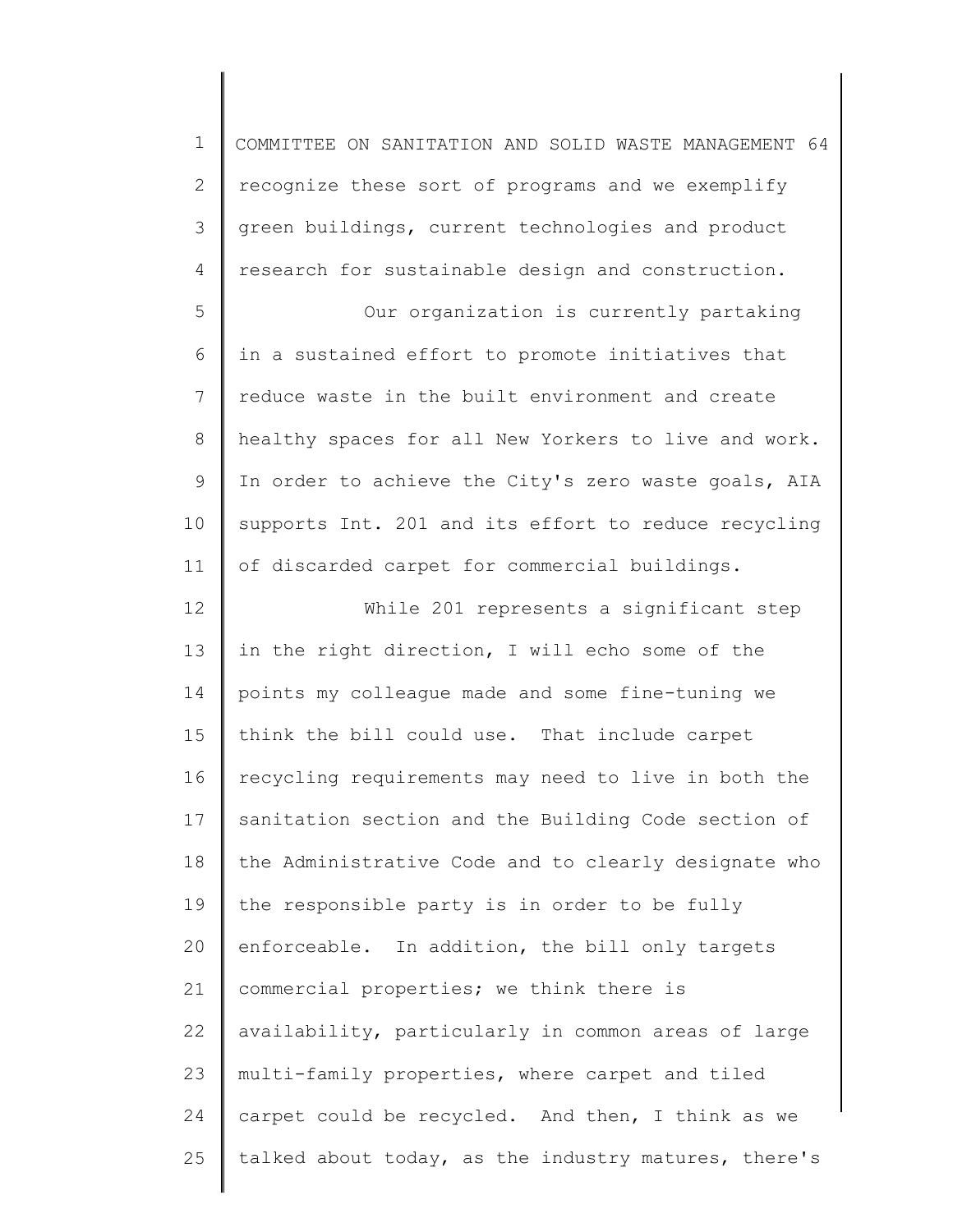1 2 3 4 5 6 7 COMMITTEE ON SANITATION AND SOLID WASTE MANAGEMENT 65 opportunity to step down the requirement from 10,000 to something smaller, to 5,000 square feet. And then again, we talked today a lot about the difference between the types of carpets as far as broadloom and tile; I think the bill can include some language specifying that.

8 9 10 11 12 13 14 15 16 Finally, the AIA and our members are available to work with relevant stakeholders and address these issues and your effort moving forward, including an existing working group we have to address the construction and demolition waste in the city. We recommend, in general, the concept of extended producer responsibility and recommend that the Committee consider in the future how those concepts could work with carpet recycling.

17 18 19 We're excited New York City is taking the lead on these efforts and we hope to holistically work with you on these next steps.

20 21 22 23 24 25 CHAIRPERSON REYNOSO: Thank you. MARGOT BECKER: Good morning [sic] Chair Reynoso and members of the Committee on Sanitation and Solid Waste Management. My name is Margot Becker and I serve on the Manhattan Solid Waste Advisory Board or Manhattan SWAB, a voluntary citizens'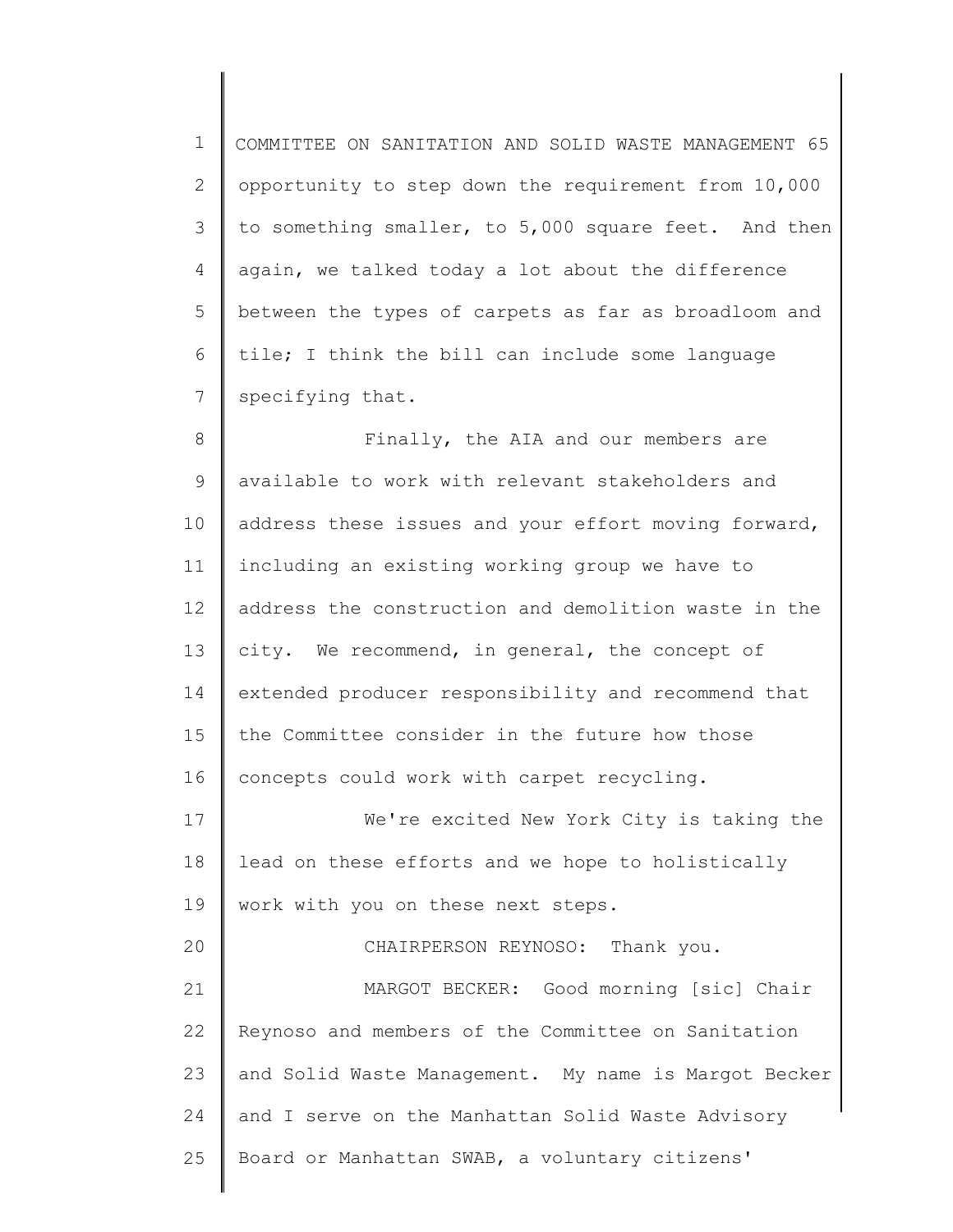1 2 3 COMMITTEE ON SANITATION AND SOLID WASTE MANAGEMENT 66 committee appointed by the Manhattan Borough President.

4 5 6 7 8 9 10 11 12 13 14 15 The universal hierarchy in waste management is reduce, reuse and recycle (in that order); most current waste policy focuses on recycling, which manages the disposal of discarded product rather than on how to prevent product from being discarded at all. In contrast to recycling, EPR (extended producer responsibility) is a proactive waste reduction strategy; EPR shifts the costs and responsibilities of discarded product to producers, thus creating an incentive to eliminate waste. EPR can play a critical role in achieving the City's goal of sending zero waste to landfills by 2030.

16 17 18 19 My testimony in favor of expanded EPR programming focuses on four types of materials: packaging, carpet, paint, and mattresses, although there are also others.

20 21 22 23 24 25 So first, package: 13% of the waste stream consists of plastics; packaging and containers account for 35% of curbside waste in New York City. Plastic trade groups are financially motivated to challenge any ban, tax or fee on plastics and have proven that they will do so. EPR would pass the cost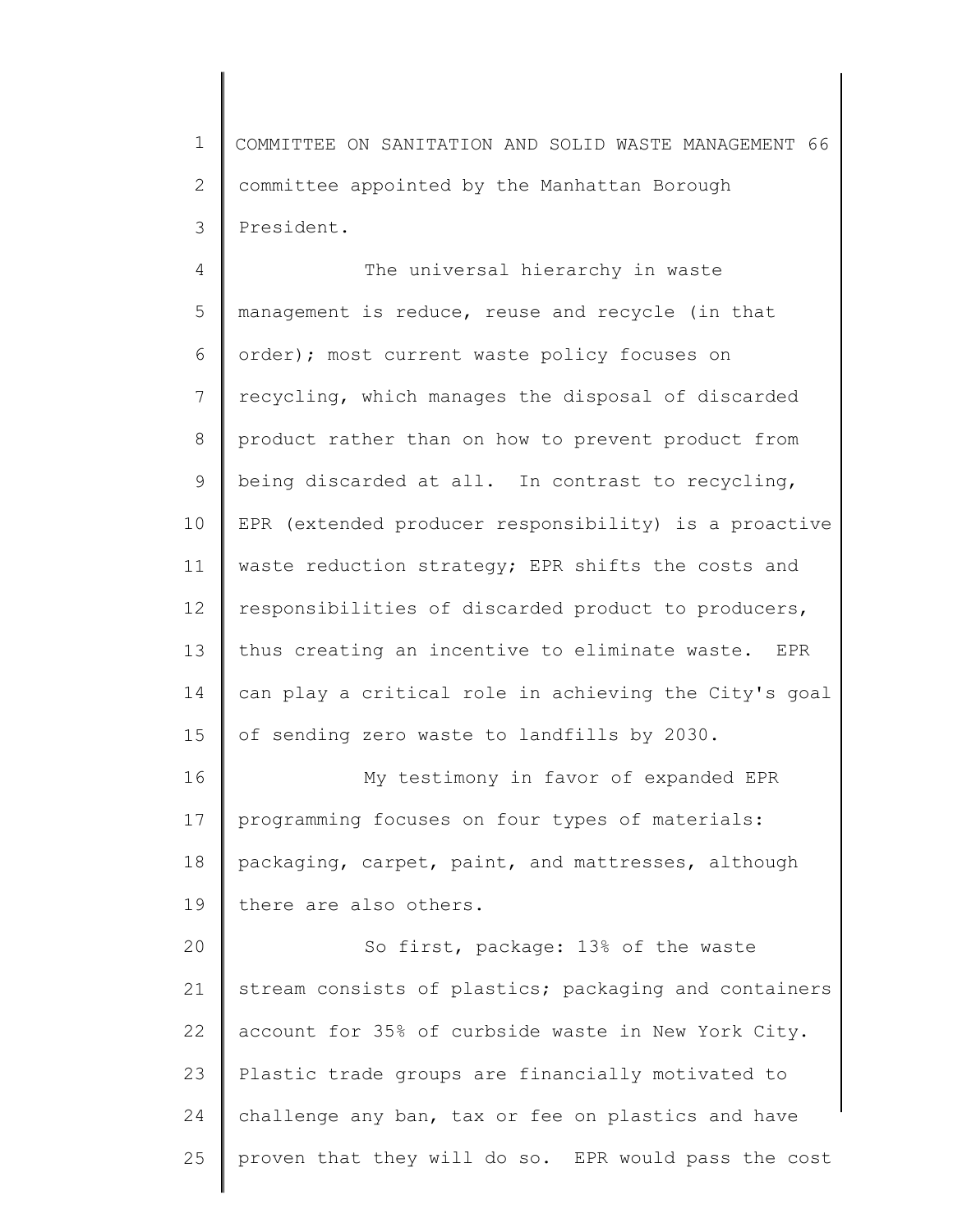| $\mathbf 1$  | COMMITTEE ON SANITATION AND SOLID WASTE MANAGEMENT 67 |
|--------------|-------------------------------------------------------|
| $\mathbf{2}$ | of disposing of plastics and other packaging to       |
| 3            | producers, thus incentivizing reduced packaging.      |
| 4            | In terms of carpeting, carpet accounts                |
| 5            | for 1.5% of municipal solid waste in New York City.   |
| 6            | Okay, there are different numbers; about 7.5% of      |
| 7            | discarded carpet is recycled.                         |
| $\,8\,$      | Council Member Koo's bill, Int. 201, is a             |
| 9            | positive step in preventing carpet waste and we       |
| 10           | support it, but it focuses on recycling rather than   |
| 11           | waste prevention, so we think EPR is a good way also  |
| 12           | to reduce carpet waste and might go hand-in-hand.     |
| 13           | Third, paint: leftover paint is one of                |
| 14           | the biggest contributors to the City's household      |
| 15           | hazardous waste and has been increasing.              |
| 16           | Approximately 3.1 million gallons of paint go unused  |
| 17           | in New York; the price of managing leftover consumer  |
| 18           | paint is over \$8.00 per liquid gallon. EPR is a good |
| 19           | strategy for reducing paint waste and there is a      |
| 20           | mature movement to move in that direction already.    |
| 21           | Fourth, mattresses: less than 5% of                   |
| 22           | mattresses are recycled annually, despite the fact    |
| 23           | that up to 90% of mattress components are recyclable. |
| 24           | Again, EPR offers a good solution.                    |
| 25           |                                                       |

║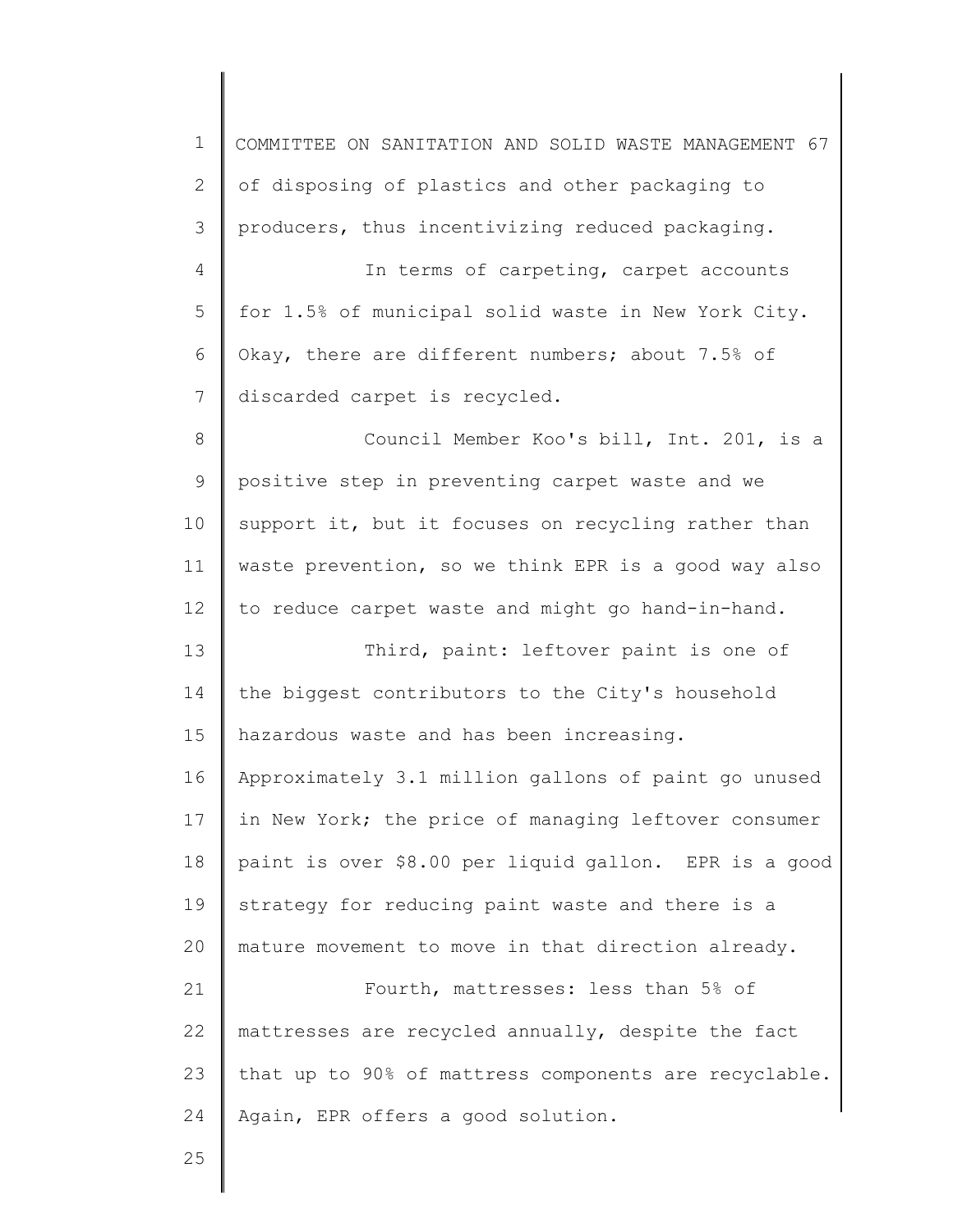1 2 3 4 5 6 7 8 9 10 11 12 13 14 15 16 17 18 19 20 21 22 23 24 25 COMMITTEE ON SANITATION AND SOLID WASTE MANAGEMENT 68 Other products worth considering for EPR include medical sharps, pharmaceuticals and pesticides. DSNY should set target recycling rates by material type rather than an aggregate rate diverted from landfill; this will help to evaluate the benefits of material-specific EPR programs. Speaking for the SWAB, we both support 201 and we support the City in establishing, amending and extending EPR legislation; we offer our help as experts to help you do so. Thank you so much for your time today. STEVE CHANGARIS: Chairman Reynoso, members of the Committee; sponsor Koo, my name is Steve Changaris; I'm the Chapter Manager for the National Waste and Recycling Association and the language we're going to run with this afternoon is we support 201 in theory, but not as currently drafted and not without significant refinement. The testimony is submitted, so I'll just try to highlight the key points. We see 201 essentially as a disposal ban and we've had a historical mantra -- no ban without a plan -- and there's no -- after the testimony today,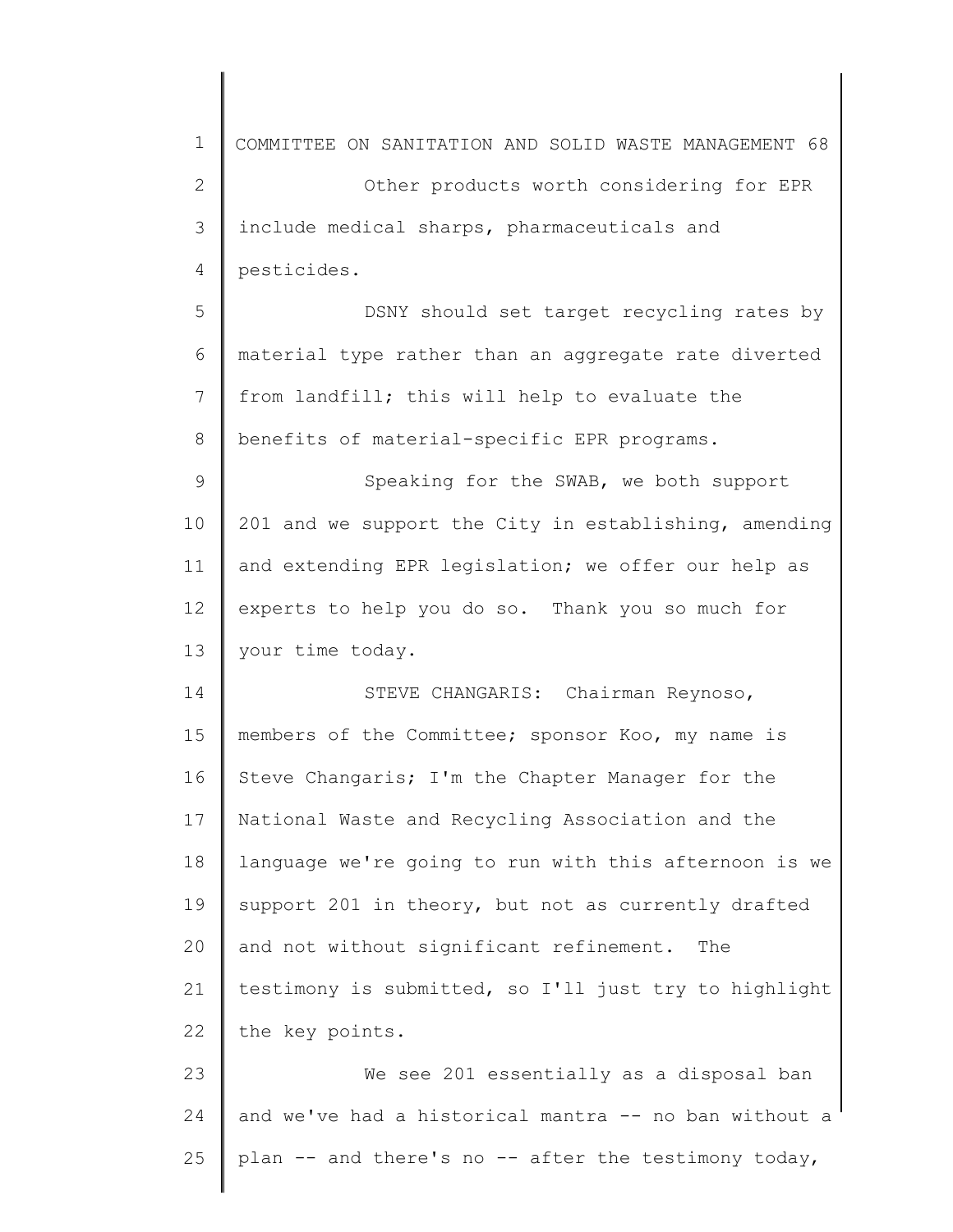1 2 3 COMMITTEE ON SANITATION AND SOLID WASTE MANAGEMENT 69 there's no plan, so we can't support a ban at this time.

4 5 6 7 8 9 The other thing is, you know I really think most people -- carters, facility operators and the businesses that are involved, as you've heard, you know they really want to work to divert as much of this material from disposal; there are just some challenges that we have to face daily in doing that.

10 11 12 13 14 15 16 17 18 19 20 21 And the other point that was mentioned throughout the testimony that's a key point of our testimony is that none of this happens without markets. You know less… and again, this is the great chicken and the egg, what came first kind of a thing, but we really need robust markets; people don't take gold jewelry and throw it down the sewer; there's an outlet, there's a market for that with a high value; if we can change that dynamic where the recovery of these material fibers have value, then we're going to see more diversion. So that's the second element of our testimony.

22 23 24 25 The third element is, and to be helpful, it fits in with everyone else, what they've said; is that, we really need to have a study and the elements of the study that we talk about, you know how, after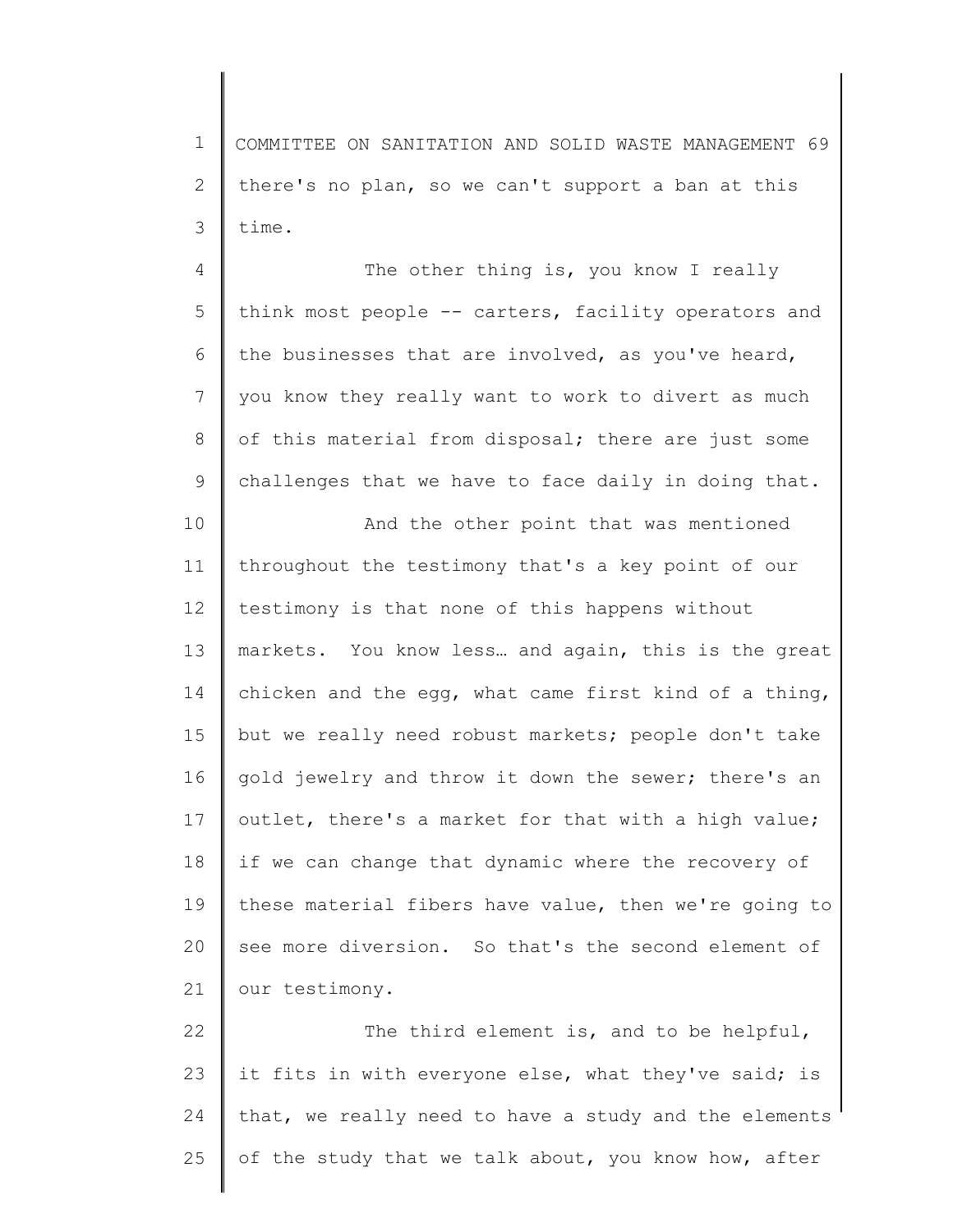1 2 3 4 5 6 7 8 9 10 11 12 13 14 15 16 17 18 19 20 21 22 23 24 25 COMMITTEE ON SANITATION AND SOLID WASTE MANAGEMENT 70 useful life carpeting is currently managed, there's been a wide discrepancy of what's the number; what's the generation; we have no clue exactly what's going on out there right now. Two, what are the likely impacts of the disposal ban on the City, and then three; what are the likely impacts on the customers, you know, we consider these guys our customers, you know the services, the businesses, the entities that generate such carpeting, and what will they have to do to produce an after useful life carpeting supply that will be suitably used in that market we identify and develop, because there are impacts on them -- the change and trade practices that were mentioned and the like -- those are serious issues and have to be explored. And the fourth element of the study is that you know for any after useful life carpeting that cannot be reused or recycled and banned from disposal; what are we going to do with it? So there has to be that sort of exception about this is not a recyclable or recoverable element, and there are elements of that; say there's a sewage leak and there's carpeting that's destroyed and pulled up; maybe it's not recoverable, maybe Hurricane Sandy, there are some things that create exceptional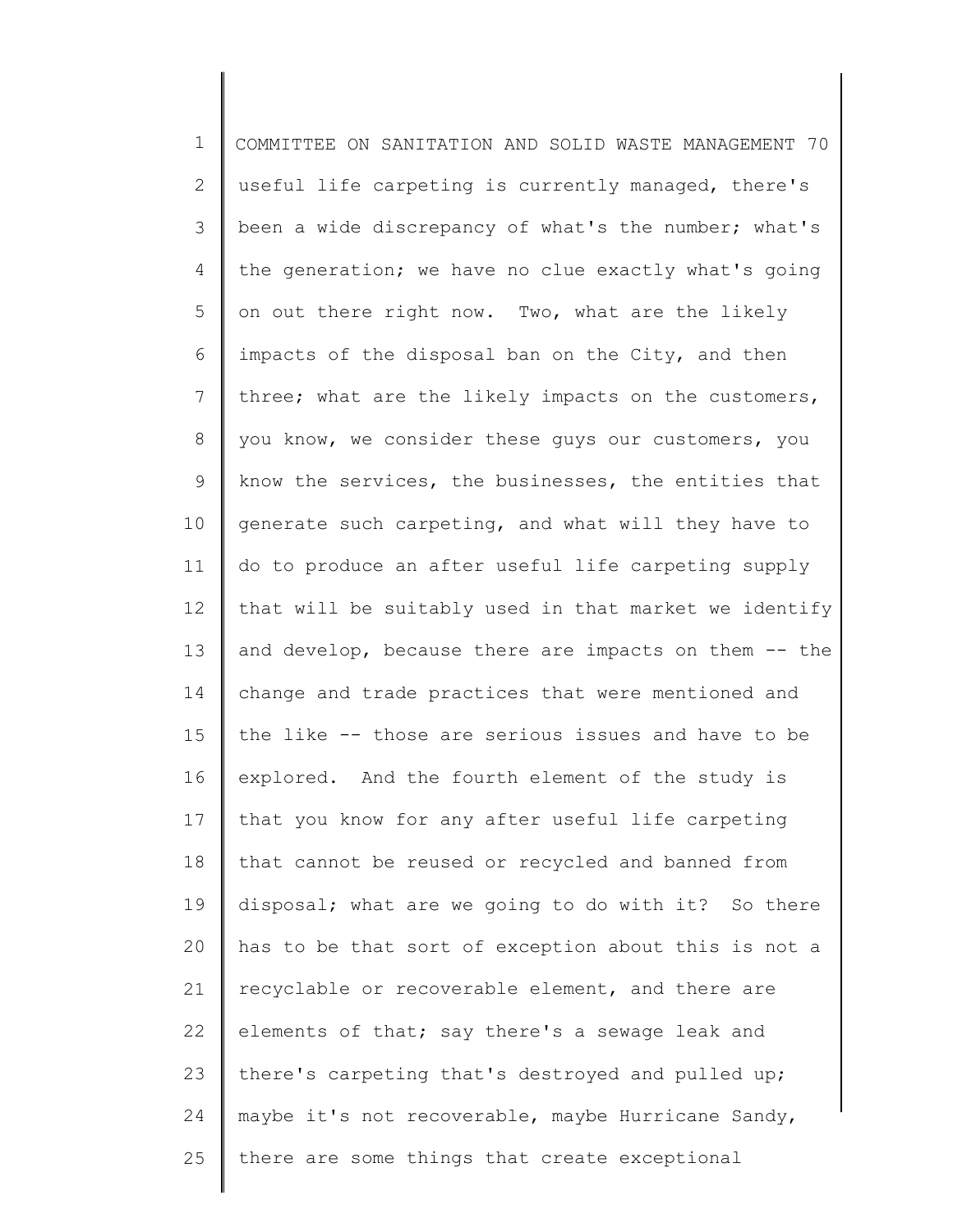1 2 3 4 5 6 7 8 9 10 11 12 13 14 15 16 17 18 19 20 21 22 23 24 25 COMMITTEE ON SANITATION AND SOLID WASTE MANAGEMENT 71 circumstances and as an industry -- and been down this path many times -- we would really like to see the law get out in front of that as opposed to follow -- hey, we need relief here, you know that kind of thing. And last, you know any time there's a study that's done, it's usually, as we see, it's done under auspices of the DSNY, so you now we don't want to make more work for the Department; we've already mentioned that little pitch in here, but a stakeholder group needs to be impaneled of all various interests and that has to report back… we would think it should report back to you so that you can act on those recommendations in a very finely crafted piece of legislation that's going to really move the needle and get this stuff used in a better way than simply disposing of it. Thank you very much. JUSTIN GREEN: Hi, I'm Justin Green; I'm the Executive Director of Big Reuse; we're a nonprofit building material reuse center; we're at two centers, one on Brooklyn; one in Queens. We take in donations of unwanted building materials and resell them to create green jobs and keep materials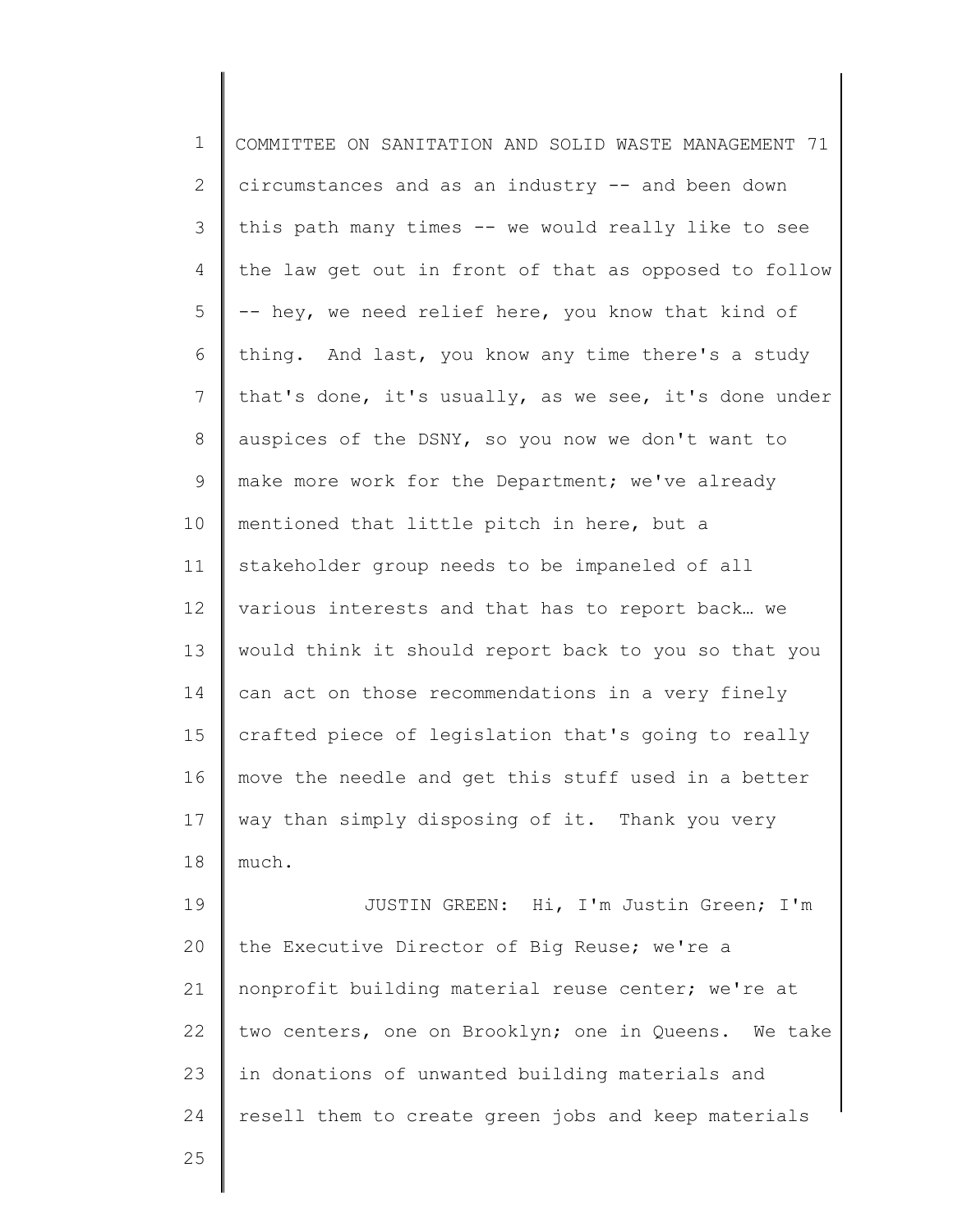1 2 3 COMMITTEE ON SANITATION AND SOLID WASTE MANAGEMENT 72 out of landfill. Thank you for introducing the legislation; having this hearing.

4 5 6 7 8 9 10 11 12 13 We're in support of waste reduction, I mean it's an important thing; I don't think there will be any… you know, the voluntary waste reduction is going to be limited, so we need mandates, we need the legislation. And to get to zero waste we need it across the construction demolition spectrum, so this is a great start. I'm also in support of all the EPR suggestions. And a broader sort of effort on construction demolition waste is needed too, so we're talking about this on part of the AIA group.

14 15 16 17 18 19 20 21 22 23 24 25 But waste management plans for large demolitions, where they have to… you know, the demolition company has to talk about where the waste is going to go; you know, potentially deposits. In Los Angeles and San Jose, they have deposits for each demolition permit where you get back a certain amount of your deposit based on how much you can demonstrate that you recycle, and encouraging reuse. So one of the cheapest ways you asked about, you know cost of recycled carpeting versus, you know virgin carpeting, reused carpeting is much cheaper. You know when we get it, we often work with Carpet Cycle or have in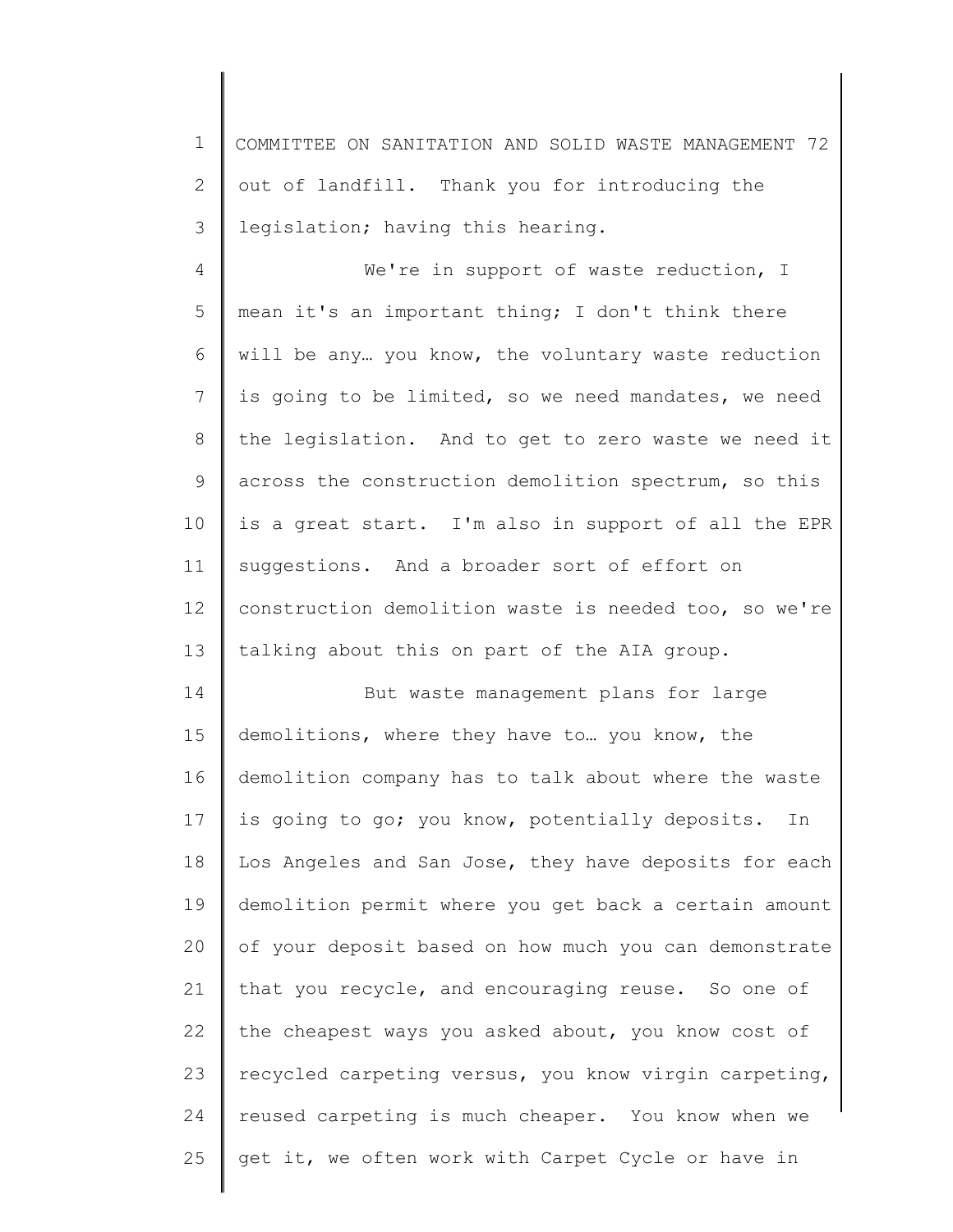1 2 3 4 5 6 7 8 9 10 11 12 13 14 15 16 17 18 19 20 21 COMMITTEE ON SANITATION AND SOLID WASTE MANAGEMENT 73 the past, they bring us a truckload of carpet tile they've pulled up and we can resell it. I mean a lot of this stuff gets turned over, as Laurie said, really quickly, so you know, it's not worn out and the stuff that's under people's desks is barely touched. So there's a huge savings for New Yorkers, it also creates jobs, in terms of pulling the material out and deconstructing it. So I'm in support. I know the market might not be there, but legislation helps start to create the infrastructure, you know so that's like if… it's the chicken or the egg thing, but until people are required to recycle it or, you know, or at least for having a mandate on purchasing it, the infrastructure won't just magically pop up, so we do need leadership from the City Council on making that happen, so we appreciate your work on that. Thank you. CHAIRPERSON REYNOSO: Thank you. And I guess my… the largest question is this issue of market; that seems to be the biggest issue here; that

22 23 24 should we do it, who's going to take it; who's going to… and unfortunately, in the Tri-State area we have one recycler, so just really want to speak to the

25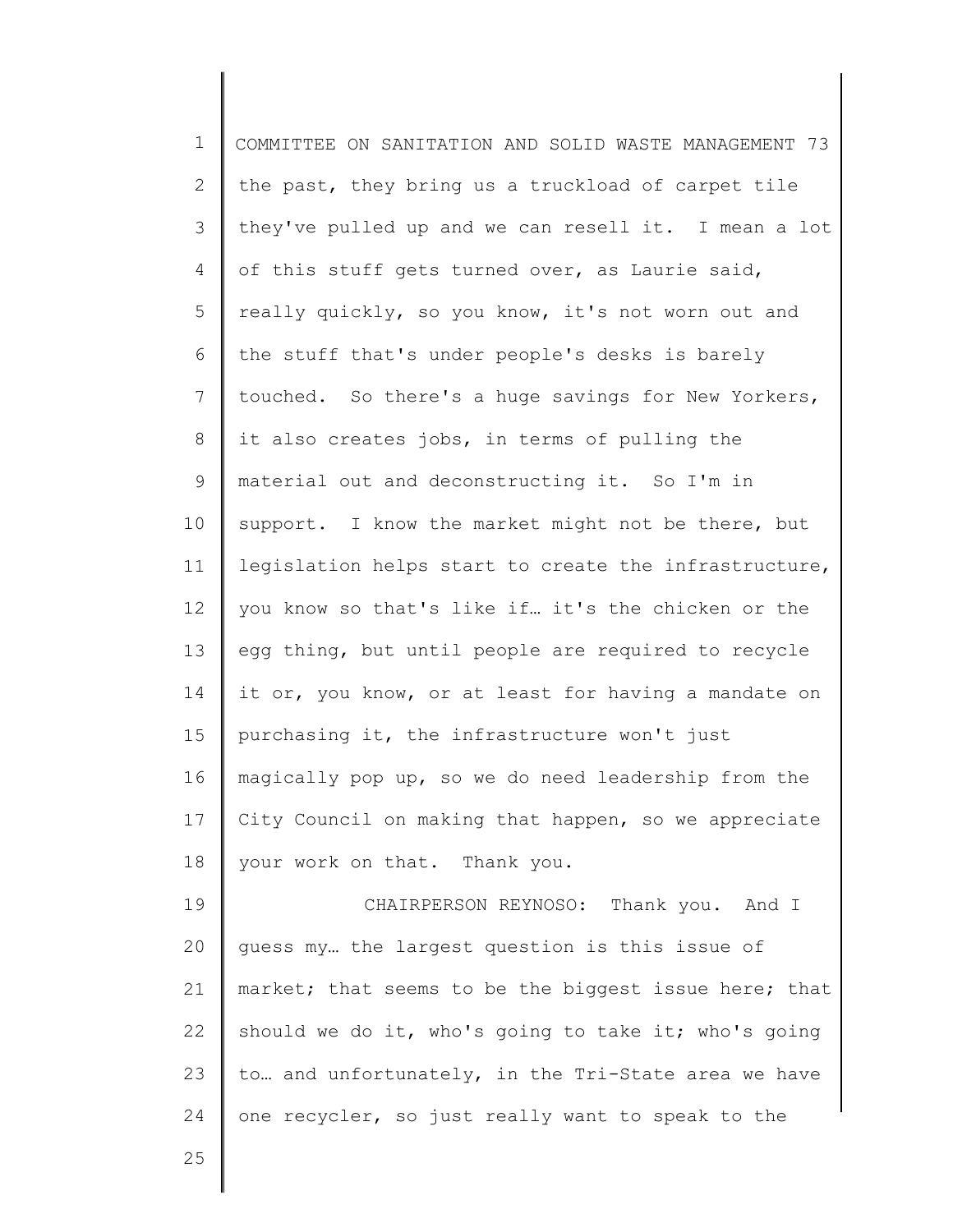1 2 3 COMMITTEE ON SANITATION AND SOLID WASTE MANAGEMENT 74 practicality of having happen and exactly how we're going to build a market for it.

4 5 6 7 8 9 10 11 12 13 14 15 16 17 18 19 20 21 22 23 24 25 LAURIE KERR: I think two ways come to mind right off the bat and I'm sure as we work on this other ideas will come forward, but I think one is that we can start with a much higher size threshold, once we understand the capacity, so we need to, again, do the study to understand the capacity, the number of projects turning over that might be larger than 20,000 square feet, so maybe we start there; maybe it is a little bit more than Carpet Cycle can do, so some other players start to be there and you know, two; three years later you can step down to 10,000 and then sometime later down to 5,000. So I think one can step this thing, so I think that's one way, is understanding capacity and either having date-certain when it steps down or some other trigger that references capacity. So that's where maybe the Commissioner of the Department of Sanitation could make that determination, that this is the time to step down. So that's one end of it is on the capacity end of the recycling community. The other end is, of course, requiring that the purchases contain the recycled content,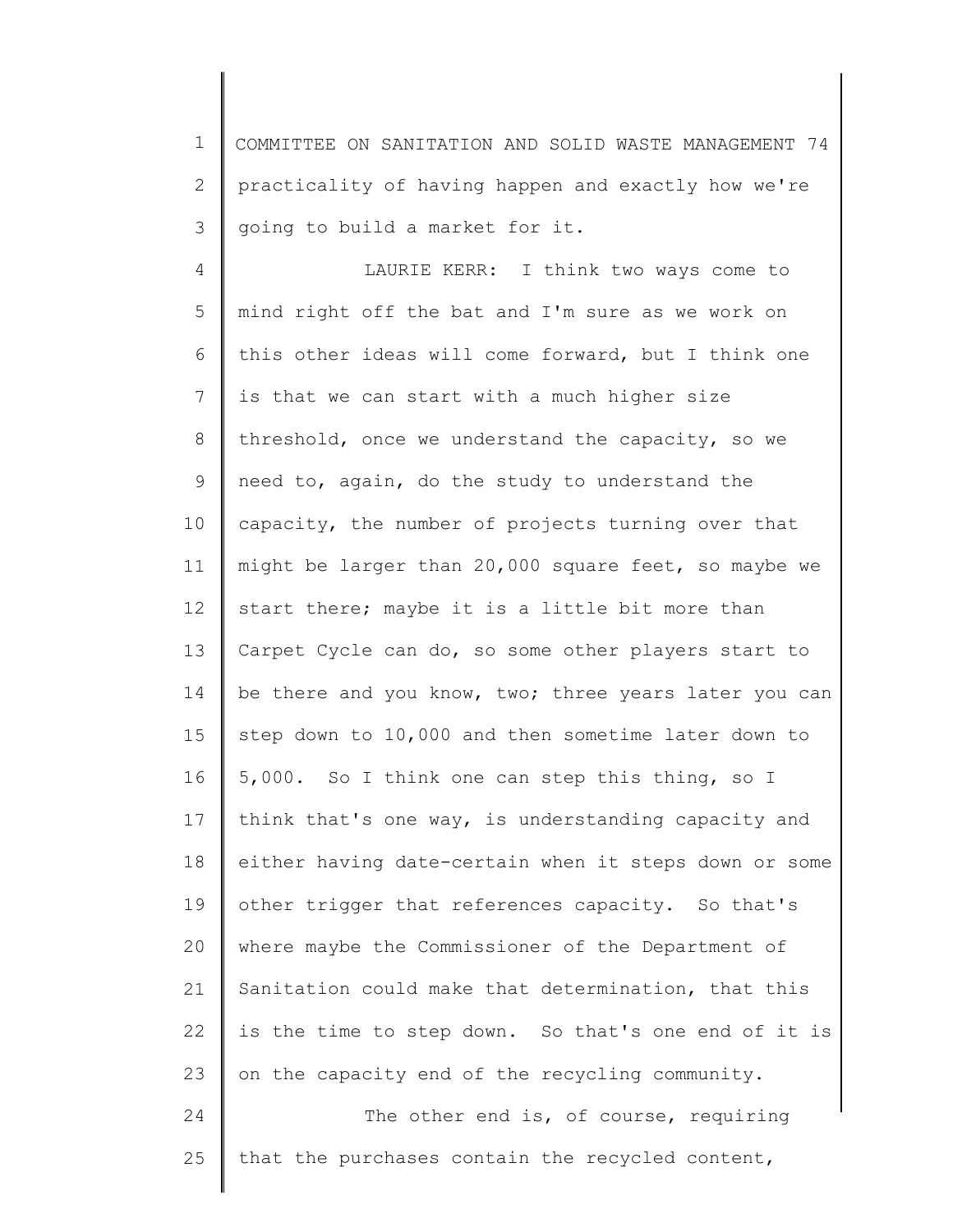1 2 3 4 COMMITTEE ON SANITATION AND SOLID WASTE MANAGEMENT 75 which again drives the market from the other direction. So I think those are both two ways that come to mind right off the bat.

5 6 7 8 9 10 11 12 13 14 15 16 17 18 19 20 21 22 23 24 25 STEVE CHANGARIS: Councilman, if I might, this is more of a generic than a specific on the recycling. I've been with the trade group for 24 years; it's going to be 25 in August, and I've been in carpeting for a long time; we've seen a lot of different MOU concepts, you know between the industry and between the states and between generators and the CARE project and these other kind of things; they're all great programs and we want to divert as much from disposal and into reuse. You know in my role, you know I give a plug for disposal because we still live in a world where there has to be something, you know when something cannot be reused we need a secure home for that, whether it's a landfill or a waste energy plant with all the environmental controls. But as a generic with the markets, we've put a lot of recycling laws on the books and pushed it off; we've passed some advance deposit legislation, some fledgling EPR bills and the like and what it does is, it sort of just puts it out there and says it's going to take care of itself, but the lead issue with the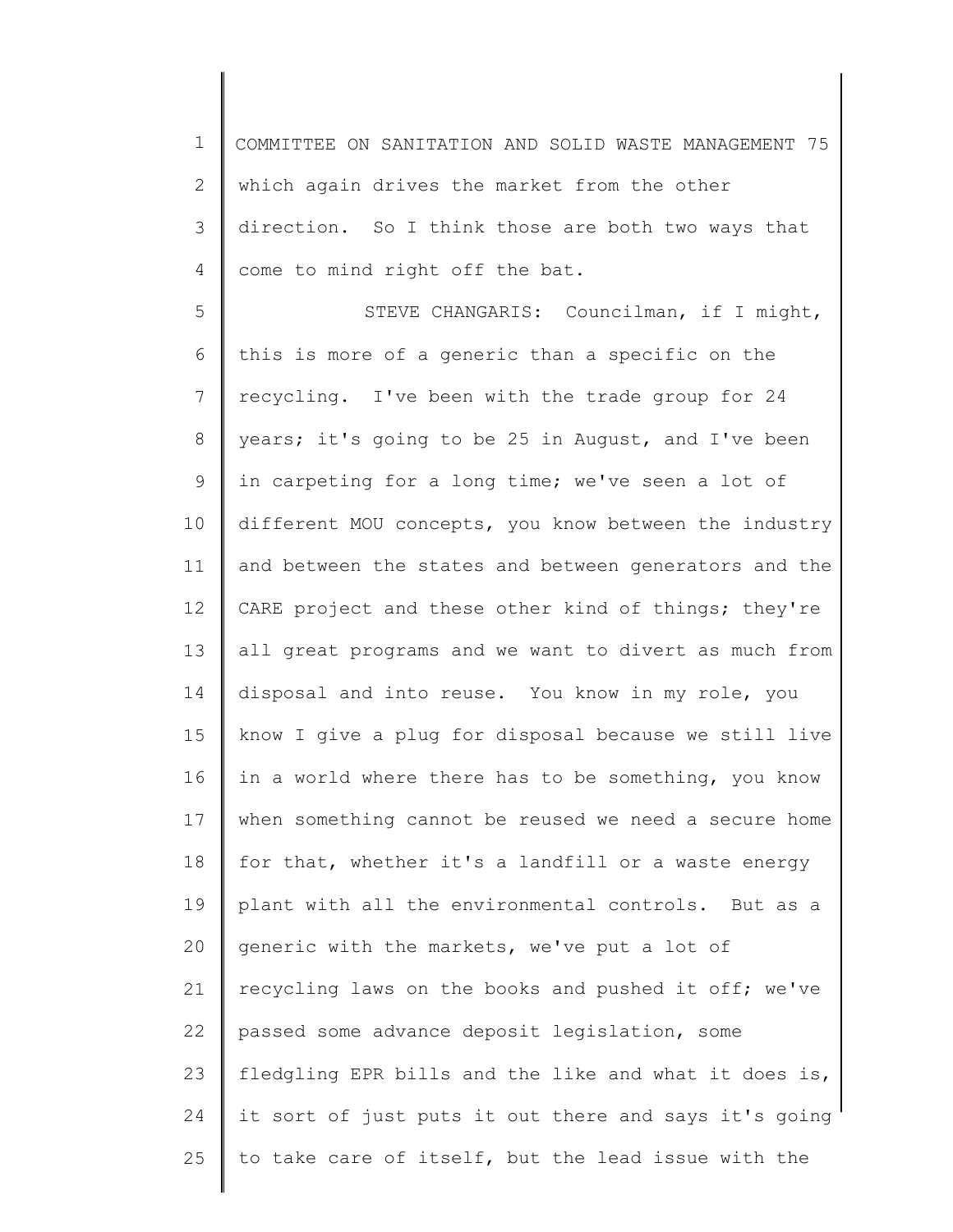1 2 3 4 5 6 7 8 9 10 11 12 13 14 15 16 17 18 19 20 21 22 23 24 25 COMMITTEE ON SANITATION AND SOLID WASTE MANAGEMENT 76 CTR issue is huge in the world of electronic EPRs, the Commissioner said, you know we in the recycling industry have a devil of a time managing glass, postconsumer glass; these are items that are key parts of our recycling programs and we want to divert that material, we're committed to diverting that material; it's in the law that we divert that material, but that said, when we can't move it or that it costs us so much to move, then we have some issues. So you know we just really -- and in the testimony I didn't use the word robust, redundant and competitive, but you know, long since my discussions with environmental regulators over the years, one outlet's not a market. You know you usually really have to get up into that half-dozen or more before you can really be comfortable that you have a robust and redundant market. And in addition, who sees the change? You know I have an Android here, but how many people have iPhones? Who saw it coming? The publishing industry sure didn't, because look what it did to the newspaper industry and how that's molted and changed to an e-based commerce. So you know, we could be putting all this money into carpeting or into some other recycling program and then there's a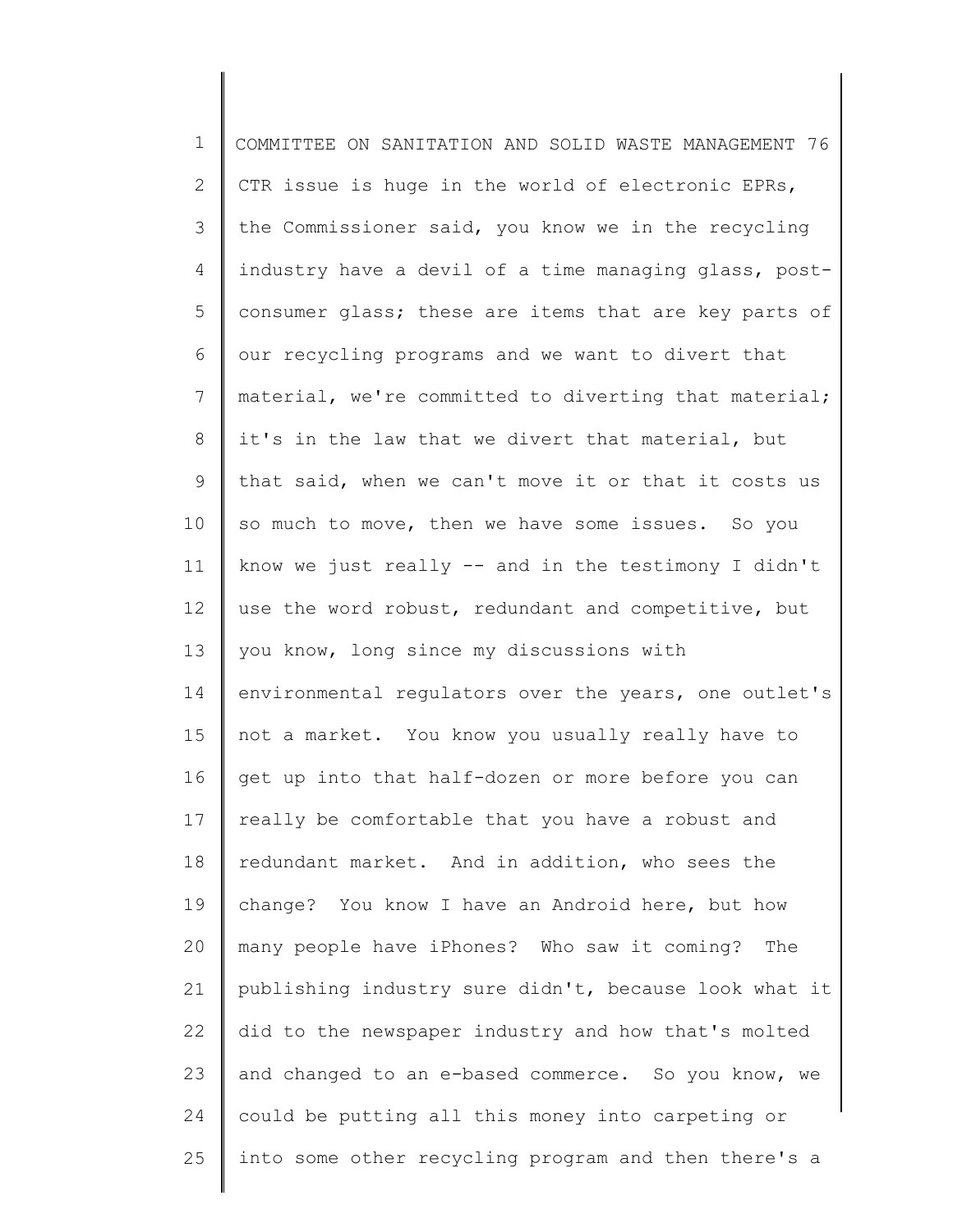| $\mathbf 1$     | COMMITTEE ON SANITATION AND SOLID WASTE MANAGEMENT 77 |
|-----------------|-------------------------------------------------------|
| 2               | marketplace scene that fundamentally changes how that |
| 3               | product is managed, and that's you know again, we     |
| 4               | can put it off, you know write the law, set it off on |
| 5               | the river and sail down nicely, but we're out there   |
| 6               | in the field every day working with it and sometimes  |
| $7\phantom{.0}$ | it becomes highly problematic and you know we really  |
| 8               | I like to think the people I've worked with in my     |
| $\mathsf 9$     | tenure in this group, we strive hard to divert the    |
| 10              | material and to husband them with as best             |
| 11              | environmental concerns as possible.                   |
| 12              | JUSTIN GREEN: I think there's been a lot              |
| 13              | of success, I mean from the CARE website itself it    |
| 14              | said 94 million pounds were recycled in 2003; now     |
| 15              | there are 520 million pounds just in 2015, so that's  |
| 16              | a massive increase over the last 10 years, so there's |
| 17              | progress being made and so I think we can keep going; |
| 18              | we showed the demonstrated success and I think we can |
| 19              | keep building on that success. So it seems to be      |
| 20              | infrastructure is developing, starting to happen and  |
| 21              | I think maybe this is the you know now is the time    |
| 22              | to start legislating around it.                       |
| 23              | CHAIRPERSON REYNOSO: Council Member Koo.              |
| 24              | COUNCIL MEMBER KOO: Thank you all for                 |
| 25              | coming; this is only the beginning, so we are very    |
|                 |                                                       |

║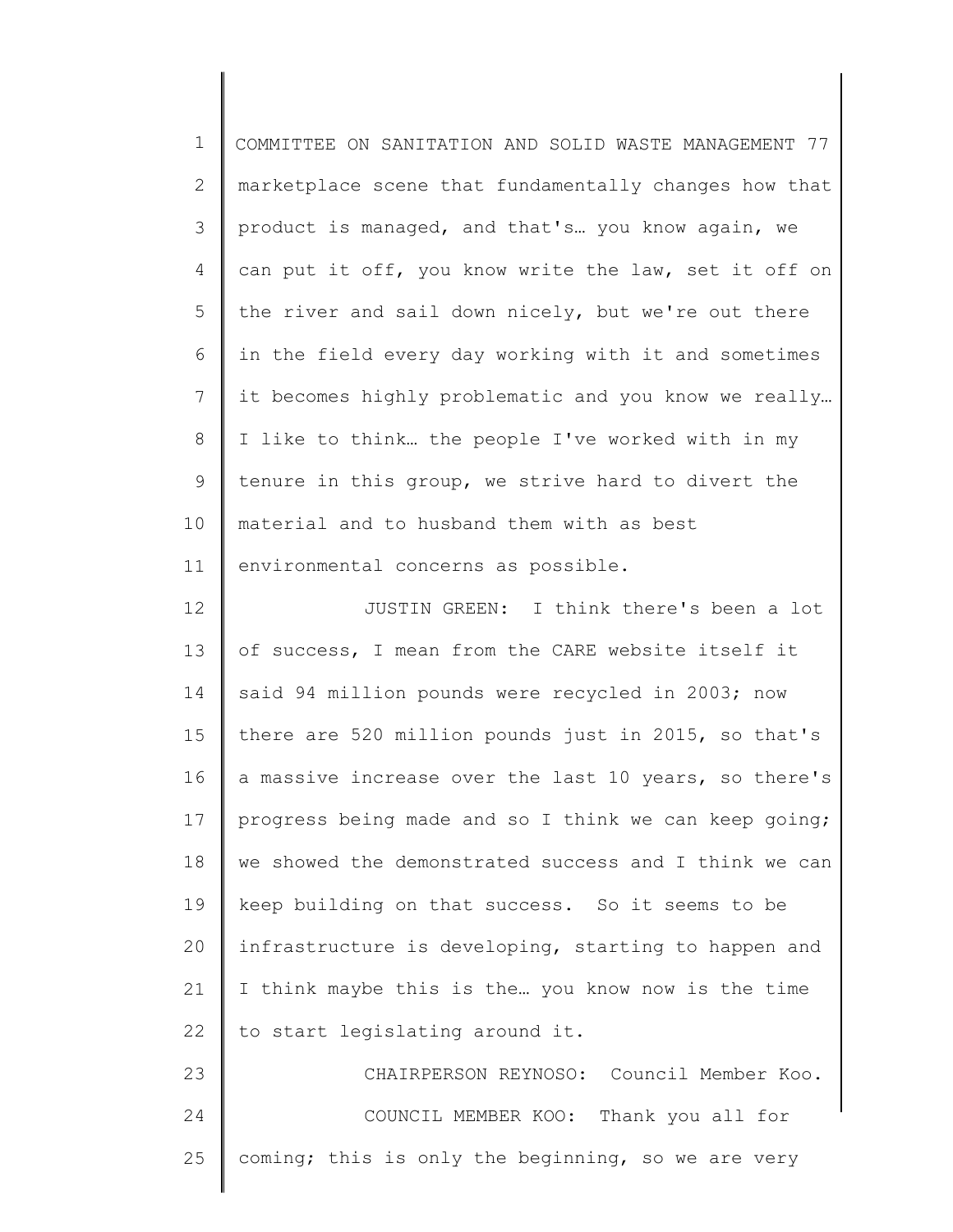| $\mathbf 1$    | COMMITTEE ON SANITATION AND SOLID WASTE MANAGEMENT 78 |
|----------------|-------------------------------------------------------|
| $\mathbf{2}$   | happy for your advice and your expertise. I guess we  |
| 3              | will modify this bill a little bit, step by step, to  |
| 4              | accommodate the final goal is to reduce solid waste,  |
| 5              | you know we have too much waste in our landfills, you |
| 6              | know we cannot handle it. So like I said, we'll do    |
| $7\phantom{.}$ | it step by step. Thank you.                           |
| $8\,$          | [background comment]                                  |
| $\mathsf 9$    | CHAIRPERSON REYNOSO: Thank you guys, I                |
| 10             | appreciate your time. And as of now the hearing is    |
| 11             | adjourned. Thank you for your time.                   |
| 12             | [gavel]                                               |
| 13             |                                                       |
| 14             |                                                       |
| 15             |                                                       |
| 16             |                                                       |
| 17             |                                                       |
| $18\,$         |                                                       |
| 19             |                                                       |
| 20             |                                                       |
| 21             |                                                       |
| 22             |                                                       |
| 23             |                                                       |
| 24             |                                                       |
| 25             |                                                       |
|                |                                                       |